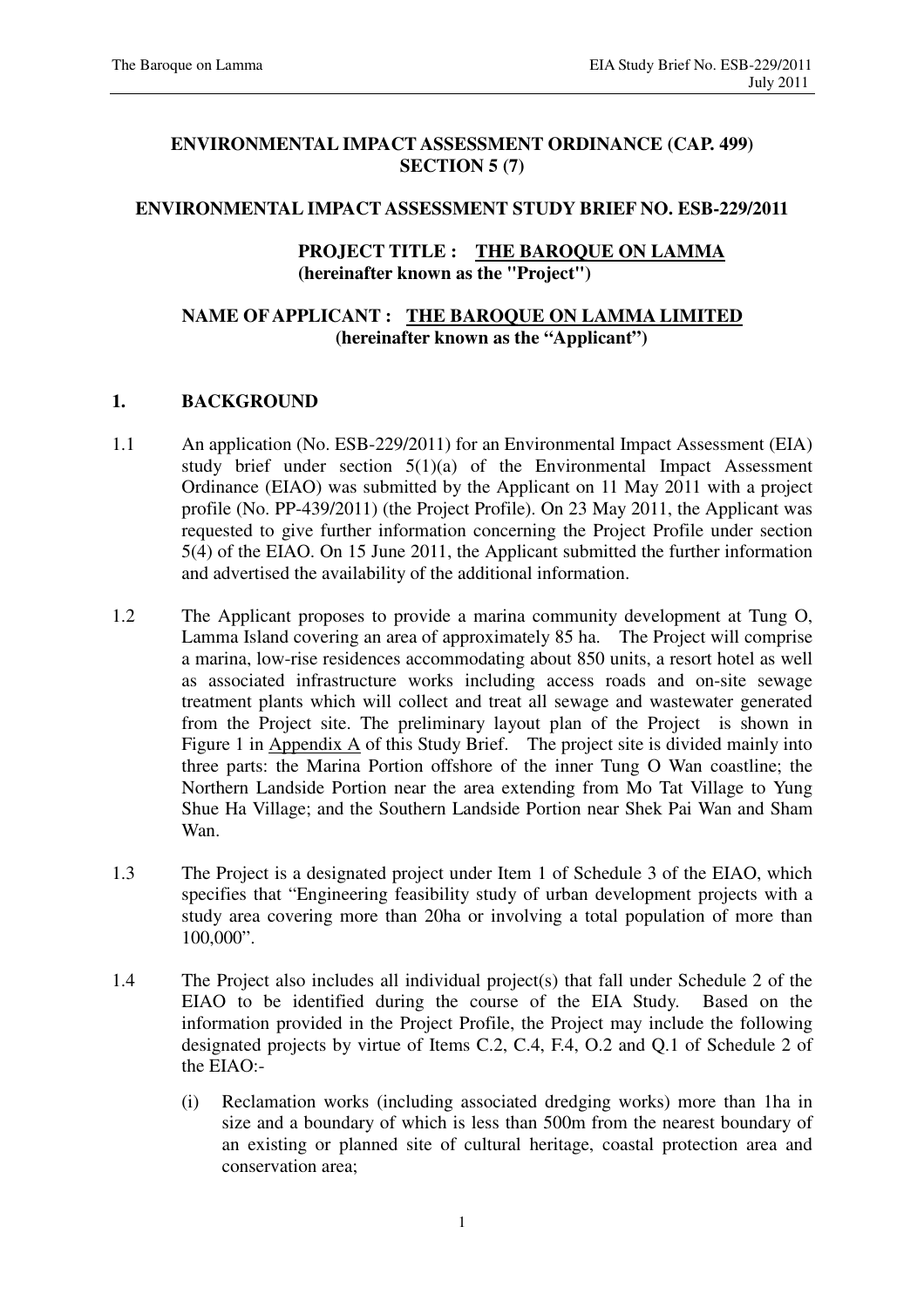- (ii) A breakwater more than 1km in length or a breakwater extending into a tidal flushing channel by more than 30% of the channel width;
- (iii) An activity for the reuse of treated sewage effluent from a treatment plant;
- (iv) A marina designed to provide moorings or dry storage for not less than 30 vessels used primarily for pleasure or recreation; and
- (v) All projects including new access roads, sewers, sewage treatment facilities, earthworks, dredging works and other building works partly or wholly in an existing or gazetted proposed country park or special area, a conservation area, an existing or gazetted proposed marine park or marine reserve, a site of cultural heritage, and a site of special scientific interest.
- 1.5 Pursuant to section 5(7)(a) of the EIAO, the Director of Environmental Protection (the Director) issues this EIA study brief to the Applicant to carry out an EIA study.
- 1.6 The purpose of this EIA study is to provide information on the nature and extent of environmental impacts arising from the construction and operation of the Project and associated works that take place concurrently. This information will contribute to decisions by the Director on:
	- (i) the acceptability of any adverse environmental consequences that are likely to arise as a result of the Project;
	- (ii) the conditions and requirements for the design, construction and operation of the Project to mitigate against adverse environmental consequences; and
	- (iii) the acceptability of residual impacts after the proposed mitigation measures are implemented.

## **2. OBJECTIVES OF THE EIA STUDY**

- 2.1 The objectives of the EIA study are as follows :
	- (i) to describe the Project and associated works together with the requirements for carrying out the Project;
	- (ii) to identify and describe elements of community and environment likely to be affected by the Project and/or likely to cause adverse impacts to the Project, including natural and man-made environment and the associated environmental constraints;
	- (iii) to provide information on the consideration of alternative layout options of the Project including scale, extent, layout, configuration, design and type of design orientation and the construction methods with a view to avoiding and minimizing potential environmental impacts to environmentally sensitive areas and sensitive uses; to compare the environmental benefits and disbenefits of different options; to provide reasons for selecting the preferred option(s) and to describe the part environmental factors played in the selection of preferred option(s);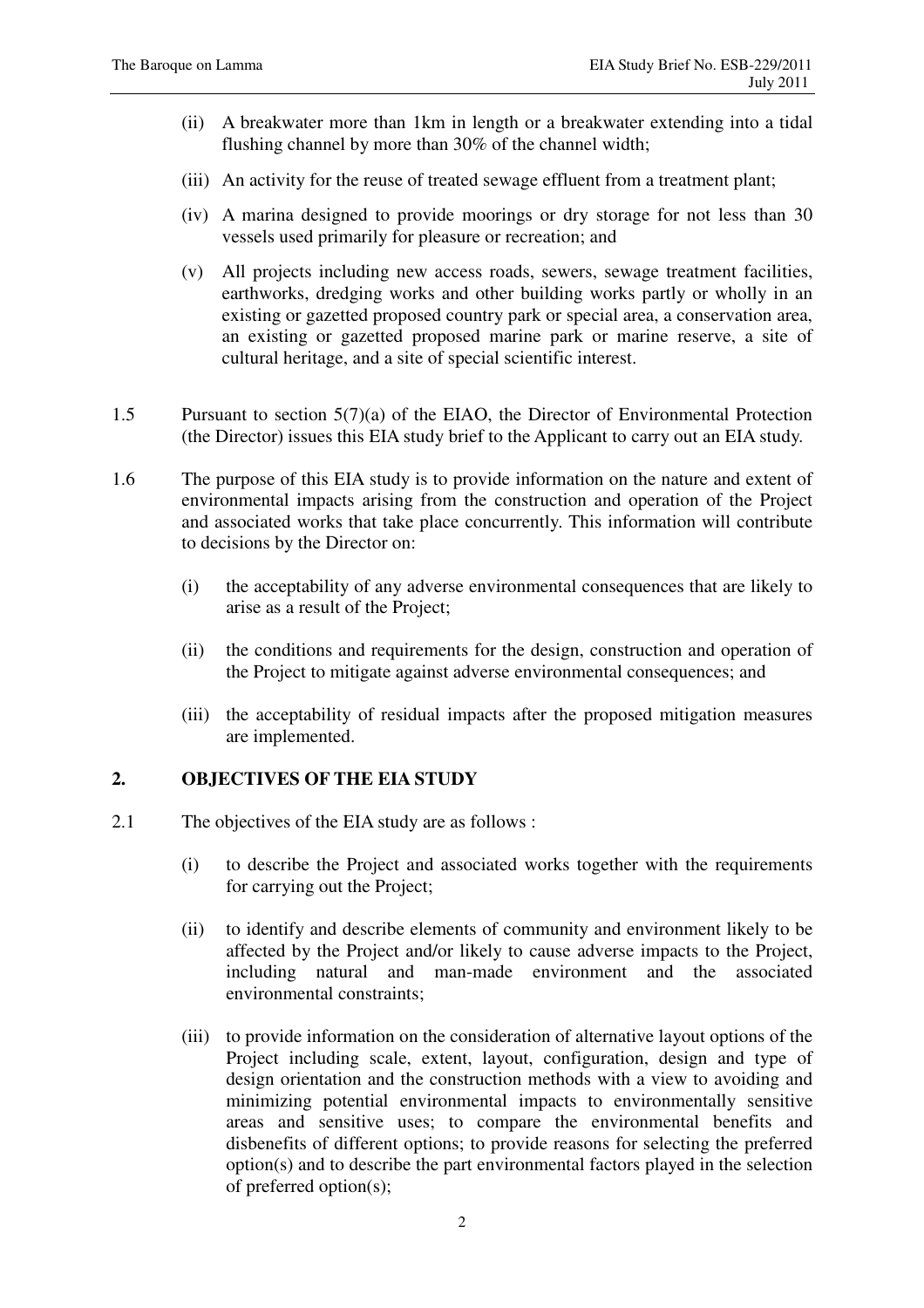- (iv) to identify and quantify emission sources and determine the significance of impacts on sensitive receivers and potential affected uses;
- (v) to identify and quantify any potential losses or disturbances to flora, fauna and natural habitats;
- (vi) to identify and quantify where possible any potential landscape and visual impacts and to propose measures to mitigate adverse impacts;
- (vii) to identify any negative impacts on sites of cultural heritage and to propose measures to mitigate these impacts;
- (viii) to propose the provision of infrastructure or mitigation measures so as to minimize pollution, environmental disturbance and nuisance during construction and operation of the Project;
- (ix) to investigate the feasibility, practicability, effectiveness and implications of the proposed mitigation measures;
- (x) to identify, predict and evaluate the residual environmental impacts (i.e. after practicable mitigation) and the cumulative effects expected to arise during the construction and operation phases of the Project in relation to the sensitive receivers and potential affected uses;
- (xi) to identify, assess and specify methods, measures and standards, to be included in the detailed design, construction and operation of the Project which are necessary to mitigate these environmental impacts and cumulative effects and reduce them to acceptable levels;
- (xii) to investigate the extent of the secondary environmental impacts that may arise from the proposed mitigation measures and to identify constraints associated with the mitigation measures recommended in the EIA study, as well as the provision of any necessary modification;
- (xiii) to identify, within the Project site, any individual project(s) that fall under Schedule 2 of the EIAO, to ascertain whether the findings of this EIA Study have adequately addressed the environmental impacts of those projects; and where necessary, to identify the outstanding issues that need to be addressed in any further detailed EIA study; and
- (xiv) to design and specify environmental monitoring and audit requirements to ensure the effective implementation of the recommended environmental protection and pollution control measures.

## **3. DETAILED REQUIREMENTS OF THE EIA STUDY**

### **3.1 The Purpose**

3.1.1 The purpose of this study brief is to scope the key issues of the EIA study and to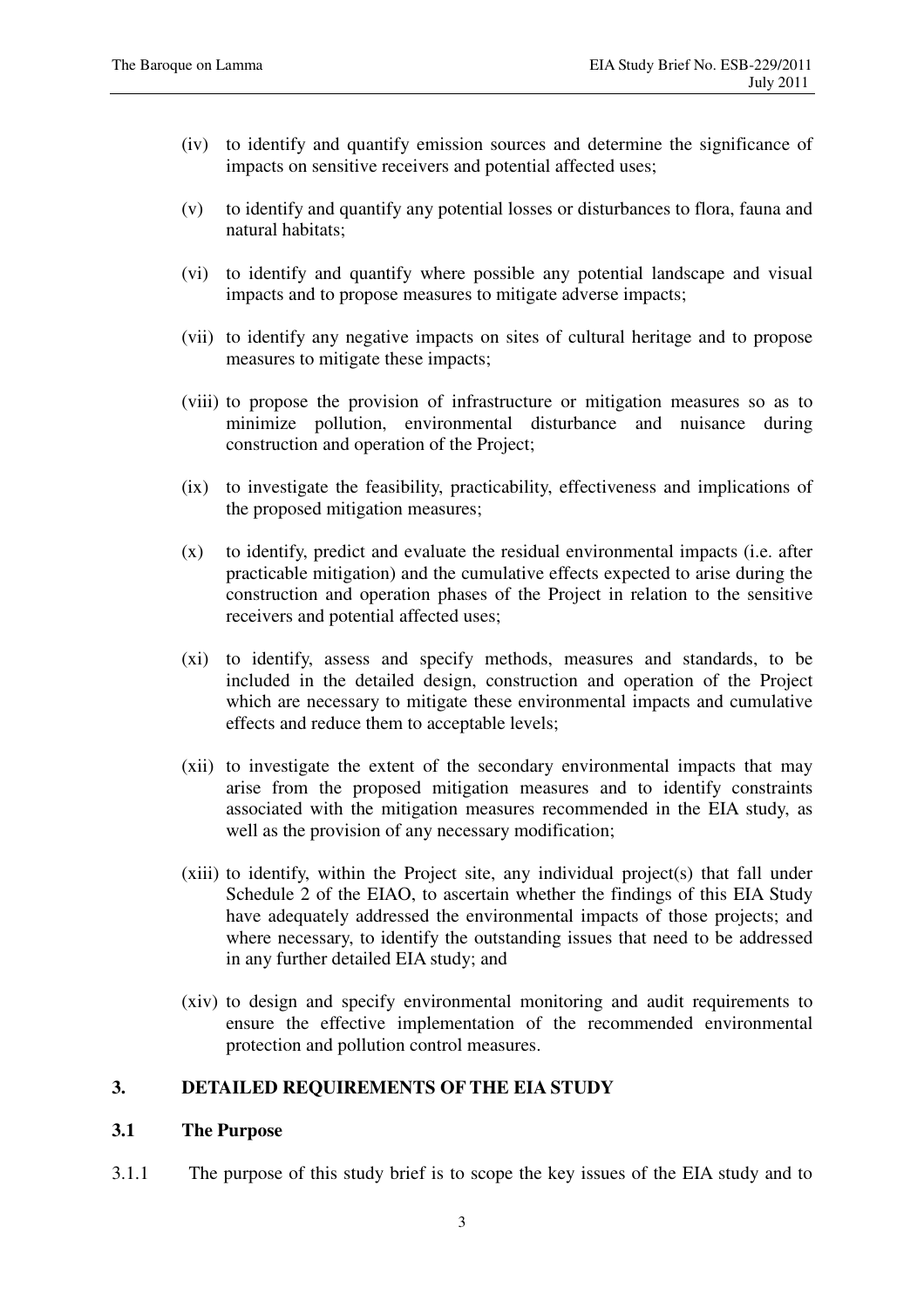specify the environmental issues that are required to be reviewed and assessed in the EIA report. The Applicant has to demonstrate in the EIA report that the criteria in the relevant sections of the Technical Memorandum on the Environmental Impact Assessment Process of the Environmental Impact Assessment Ordinance (hereinafter referred to as "the TM") are complied with.

## **3.2 The Scope**

- 3.2.1 The scope of this EIA study shall cover the Project and the associated works mentioned in sections 1.2, 1.3 and 1.4 of this study brief. The EIA study shall cover the combined impacts of the whole Project and the cumulative impacts of the existing, committed and planned developments in the vicinity of the Project and associated works sites in accordance with the requirements laid down in section 3.4 of the TM. The environmental impacts of on-site and off-site works and facilities associated with the Project shall be addressed.
- 3.2.2 The EIA study shall address the likely key issues described below, together with any other key issues identified during the course of the EIA study:
	- (i) The potential air quality and odour impact on the sensitive receivers of Tung O, Lamma (e.g. villagers of Mo Tat Old Village, Mo Tat New Village, Yung Shue Ha Village and Tung O Village, as well as residents and visitors of the proposed development) during the construction and operation of the Project and associated works, in particular the impacts arising from construction dust generation during construction phase, the gaseous emission from the marine vessels and ferries, the odour emission from the proposed on-site sewage treatment plants and composting plant, as well as the vehicular emission from the Project during operational phase of the Project;
	- (ii) The potential noise impact on the sensitive receivers of Tung O, Lamma (e.g. villagers of Mo Tat Old Village, Mo Tat New Village, Yung Shue Ha Village and Tung O Village, as well as residents and visitors of the proposed development) during construction and operation of the Project and associated works, in particular the impacts arising from construction equipment operation during construction phase, the operation of marina, ferry services, helicopter services, vehicular noise and noise from fixed plant equipment during operational phase of the Project;
	- (iii) The potential water quality and hydrodynamic impact caused by the Project and associated works, in particular:
		- (a) any discharge during construction and operation of the Project and associated works (such as breakdown of the on-site sewage treatment plant and surface runoff from the site) that would cause increases in pollution loadings in nearby water courses, the water bodies at Tung O Wan, Shek Pai Wan and Sham Wan;
		- (b) marine vessel discharge, effluent from maintenance of vessels e.g. hull cleaning during operation of the Project;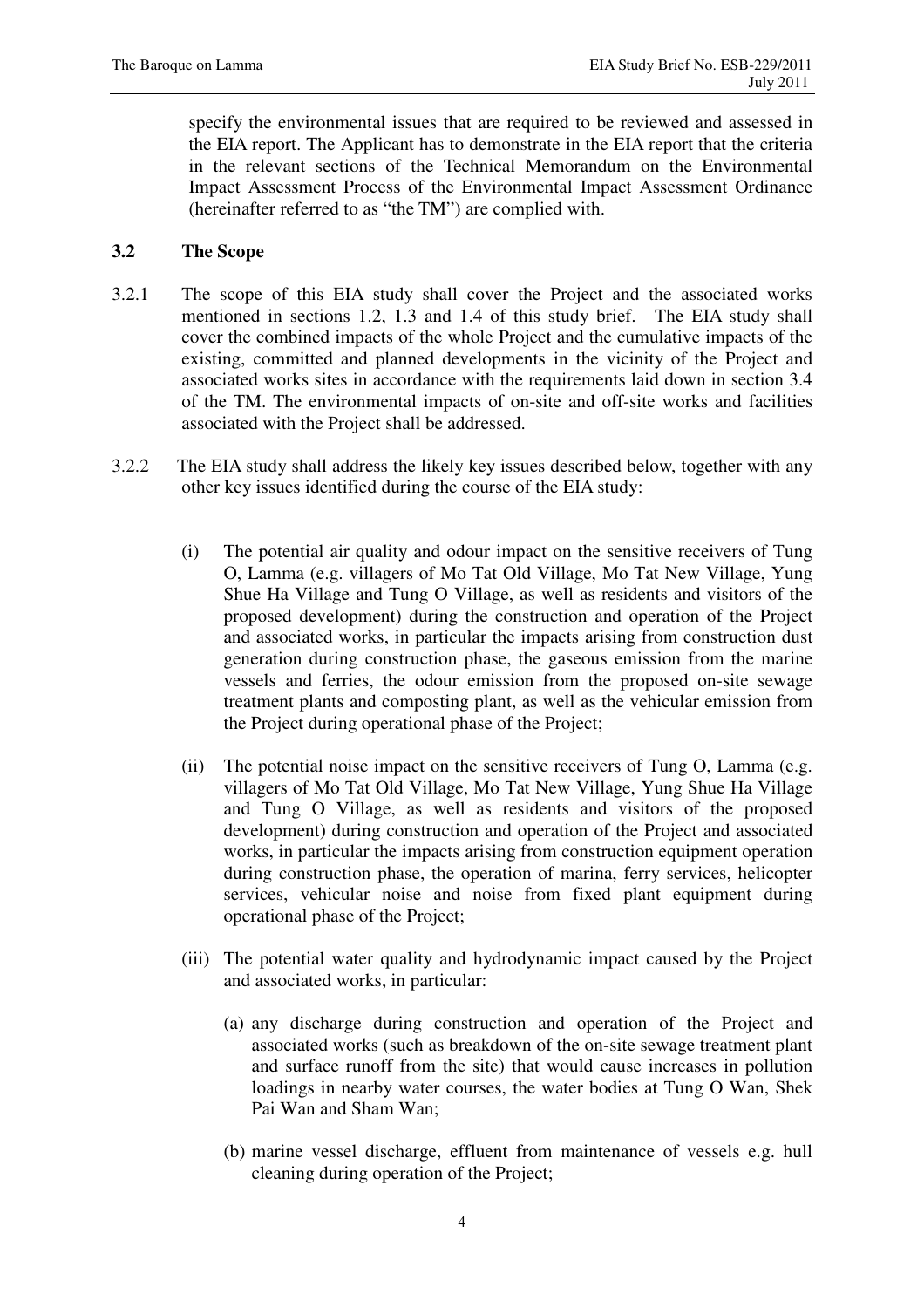- (c) operation of the proposed marina, ferry services yacht racing events and other associated activities;
- (d) domestic sewage discharge from the Project and associated works during construction and operation of the Project ;
- (e) discharge from stormwater drainage system to the nearby watercourses and channels during construction and operation of the Project;
- (f) the re-use of treated effluent and greywater on-site during operation of the Project;
- (g) change of hydrodynamic regime, flushing capacity and current speeds due to the marina and breakwater;
- (h) water quality impact from dredging and reclamation;
- (i) effect of sedimentation/erosion on the water sensitive receivers as a result of project operation; and
- (j) spillage of oil or chemical on water body;
- (iv) The potential ecological impacts on terrestrial and aquatic habitats and associated wildlife arising from the construction and operation of the Project and associated works, in particular the impacts on:-
	- (a) the coastal protection area (CPA) along the shoreline of Tung O Wan, Shek Pai Wan and Sham Wan;
	- (b) the conservation area (CA) in Southern Lamma, where existence of White-bellied Sea Eagle and Romer's Tree Frogs is recorded;
	- (c) the site of special scientific interest (SSSI) and the Restricted Area at Sham Wan, which is the breeding habitat and nesting site of Green Turtle (*Chelonia mydas*);
	- (d) the SSSI at South Lamma Island, which is an important bird habitat;
	- (e) the potential marine park at South Lamma, which is for protection of Finless Porpoise and Green Turtles;
	- (f) the nesting site of Green Turtle in Shek Pai Wan of Tung O;
	- (g) the inter-nesting/foraging habitats of Green Turtle in the waters off Lamma;
	- (h) inter-tidal, sub-tidal hard and soft bottom habitats e.g. coral community;
	- (i) woodland, shrub land and wetland type habitat;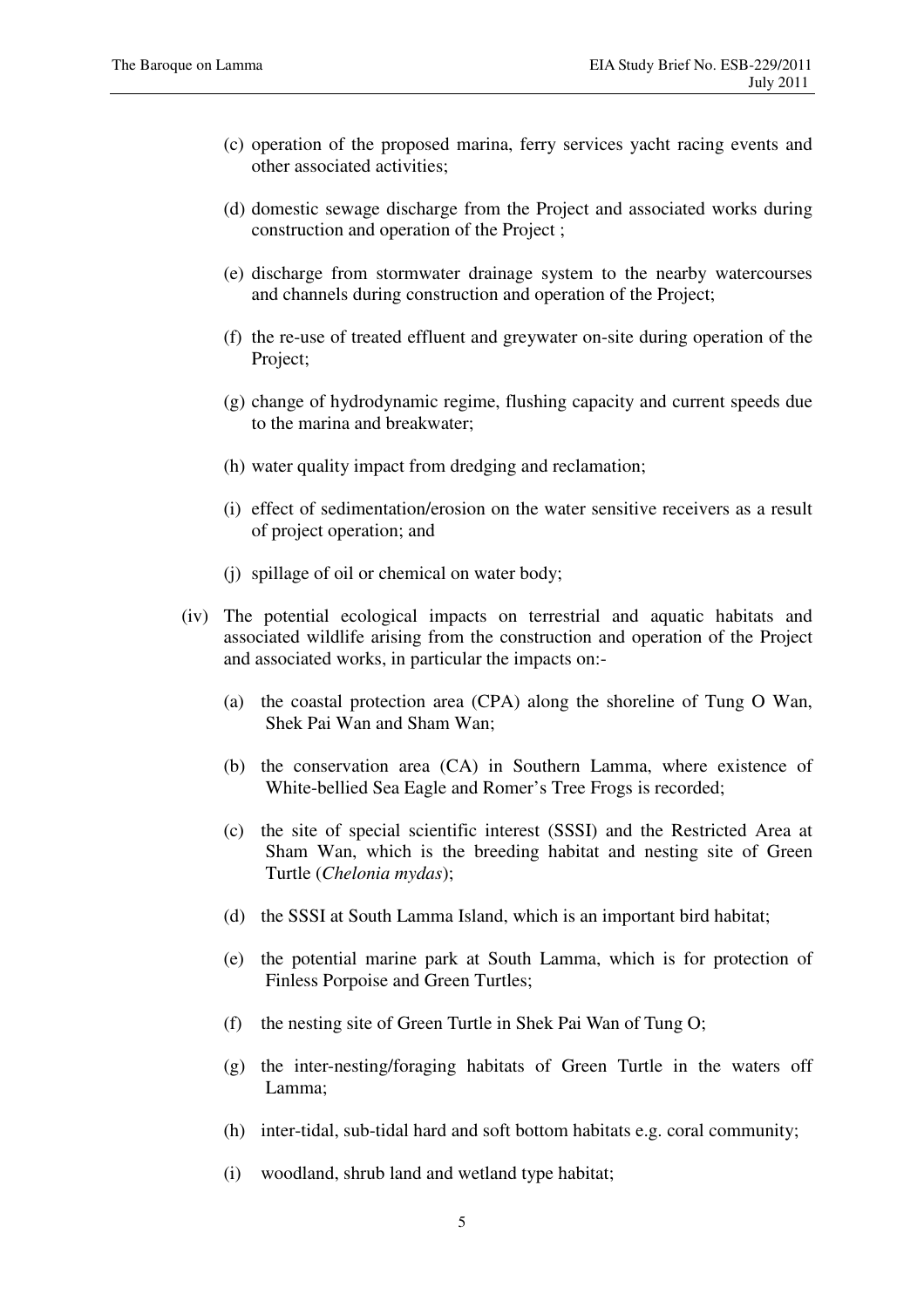- (j) fauna species of ecological importance including Green Turtle, Romer's Tree Frog, White-bellied Sea Eagle, Finless Porpoises and horseshoe crabs;
- (k) flora species of ecological importance at or in the vicinity of the Project; and
- (l) the assessment on ecological impact on Green Turtles, marine mammals and their breeding /inter-nesting/foraging habitats arising from the operation of the proposed marina, ferry services and yacht racing events, etc. shall be conducted.
- (v) The potential fisheries impacts, in particular on the recognized spawning and nursery grounds, artificial reefs and Fish Culture Zone (FCZ) at Sok Kwu Wan and Lo Tik Wan, arising from construction and operation of the Project and associated works, and the fisheries impact arising from the operation of the proposed marina, ferry services and yacht racing events, etc. shall be assessed;
- (vi) The potential landscape and visual impacts caused by construction and operation of the Project and associated works on sensitive receivers in the vicinity, such as villagers of Mo Tat Old Village, Mo Tat New Village, Yung Shue Ha Village and Tung O Village, as well as residents and visitors of the proposed development;
- (vii) The potential cultural heritage impacts caused by the Project, in particular on the Mo Tat Wan Site of Archaeological Interest, Tung O Site of Archaeological Interest and Sham Wan Site of Archaeological Interest;
- (viii) The potential impacts of various types of wastes to be generated from the construction and operation of the Project, in particular the excavated materials and dredged sediments arising from the construction works, and domestic waste generated and dredged sediment arising from maintenance dredging of the marina during operation of the Project. The potential waste management issue associated with the use of filling materials such as inert construction and demolition material (C&DM) during construction of the Project shall be addressed;
- (ix) The potential land contamination impact on future occupants; and
- (x) The potential cumulative impacts of the Project, through interaction or in combination with other existing, committed and planned projects in the vicinity of the Project; and that those impacts may have a bearing on the environmental acceptability of the Project.

# **3.3 Consideration of Alternatives**

## 3.3.1 Need of the Project

The Applicant shall provide information on the need of the Project, including the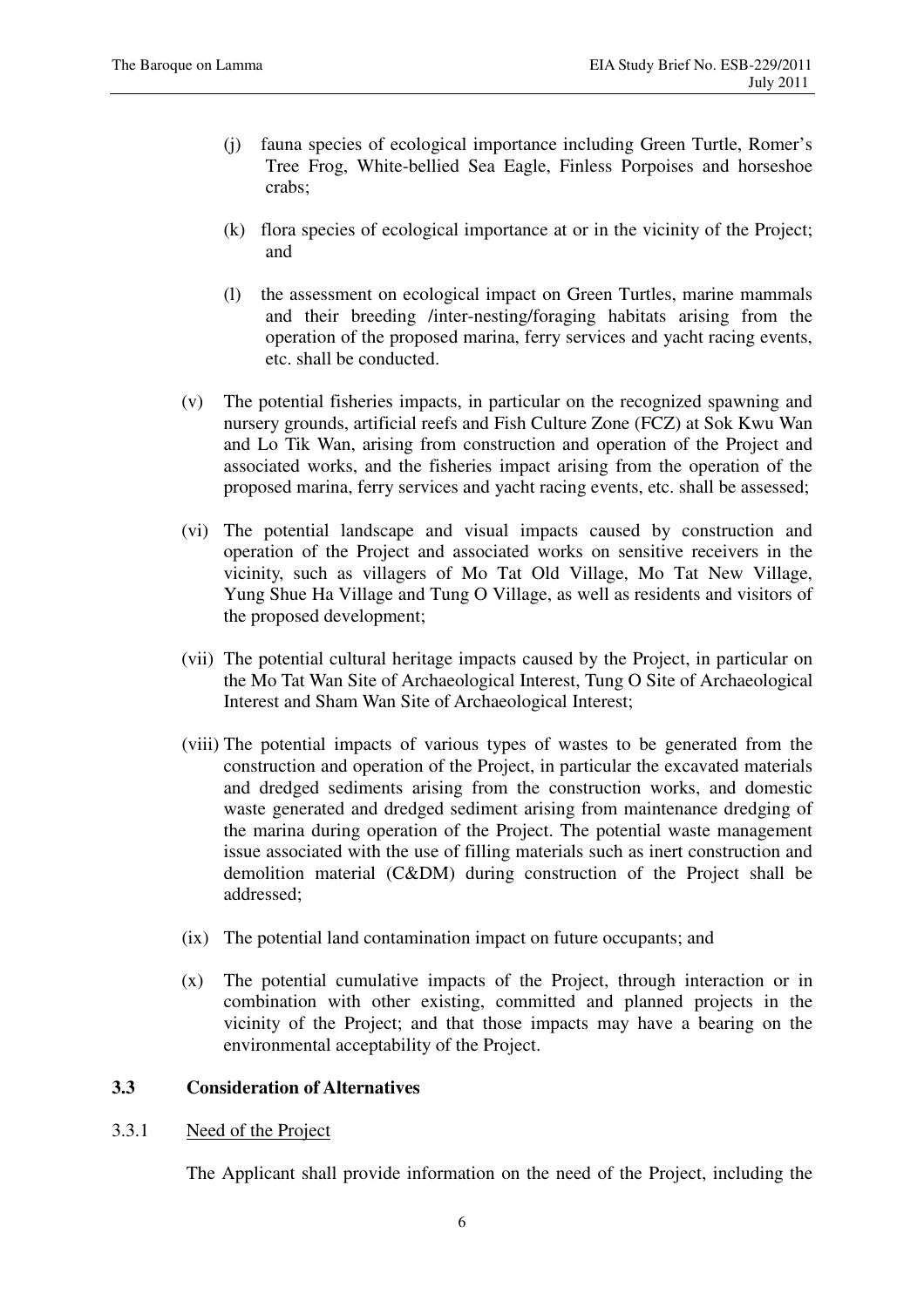purpose, objectives and environmental benefits of the Project, and describe the scenarios with and without the Project.

# 3.3.2 Consideration of Different Development Options

The Applicant shall present information on identified feasible alternatives and the proposed development option(s), taking into account any relevant studies relating to the proposed development, the relevant findings of those options addressed in previous studies as well as any studies conducted to reflect the latest changes and developments identified during the course of this EIA study. The Applicant shall provide information on the consideration of alternatives/options for alignment, scale, size, location, scope, shape, configuration and design of the Project.

## 3.3.3 Consideration of Alternative Construction Methods and Sequences of Works

Taking into consideration of the combined effect with respect to the severity and duration of the construction impacts to the affected sensitive receivers, alternatives and options shall be explored to avoid or minimize the potential adverse environmental impacts on the sensitive uses within and close to the Project area, e.g. different construction methods, sequences of works, phased implementation of the Project, work programme and methods for transportation of construction and demolition materials, to avoid or minimize adverse environmental impacts. A comparison of the environmental benefits and dis-benefits of applying different construction methods and sequences of works shall be included in the EIA study.

## 3.3.4 Selection of Preferred Scenarios

Taking into consideration of the findings in sections 3.3.2 and 3.3.3 above, the Applicant shall recommend with justifications the adoption of the preferred scenario that will avoid or minimise adverse environmental effects arising from the Project, and describe the part that environmental factors played in arriving at the final selection.

# **3.4 Technical Requirements**

3.4.1 The Applicant shall conduct the EIA study to address the environmental aspects of the Project described in Sections 3.2 above. The assessment shall be based on the best and latest information available during the course of the EIA study. The Applicant shall include in the EIA report details of the construction programme and methodologies. The Applicant shall assess the cumulative environmental impacts from the Project and interacting projects as identified in the EIA study. The EIA study shall include the following technical requirements on specific impacts.

# **3.4.2 Air Quality Impact**

- 3.4.2.1 The Applicant shall follow the criteria and guidelines for evaluating and assessing air quality impact as stated in section 1 of Annex 4 and Annex 12 of the TM.
- 3.4.2.2 The assessment area for air quality impact assessment shall be defined by a distance of 500 meters from the boundary of the Project site, with consideration to be extended to include major existing, planned and committed air pollutant emission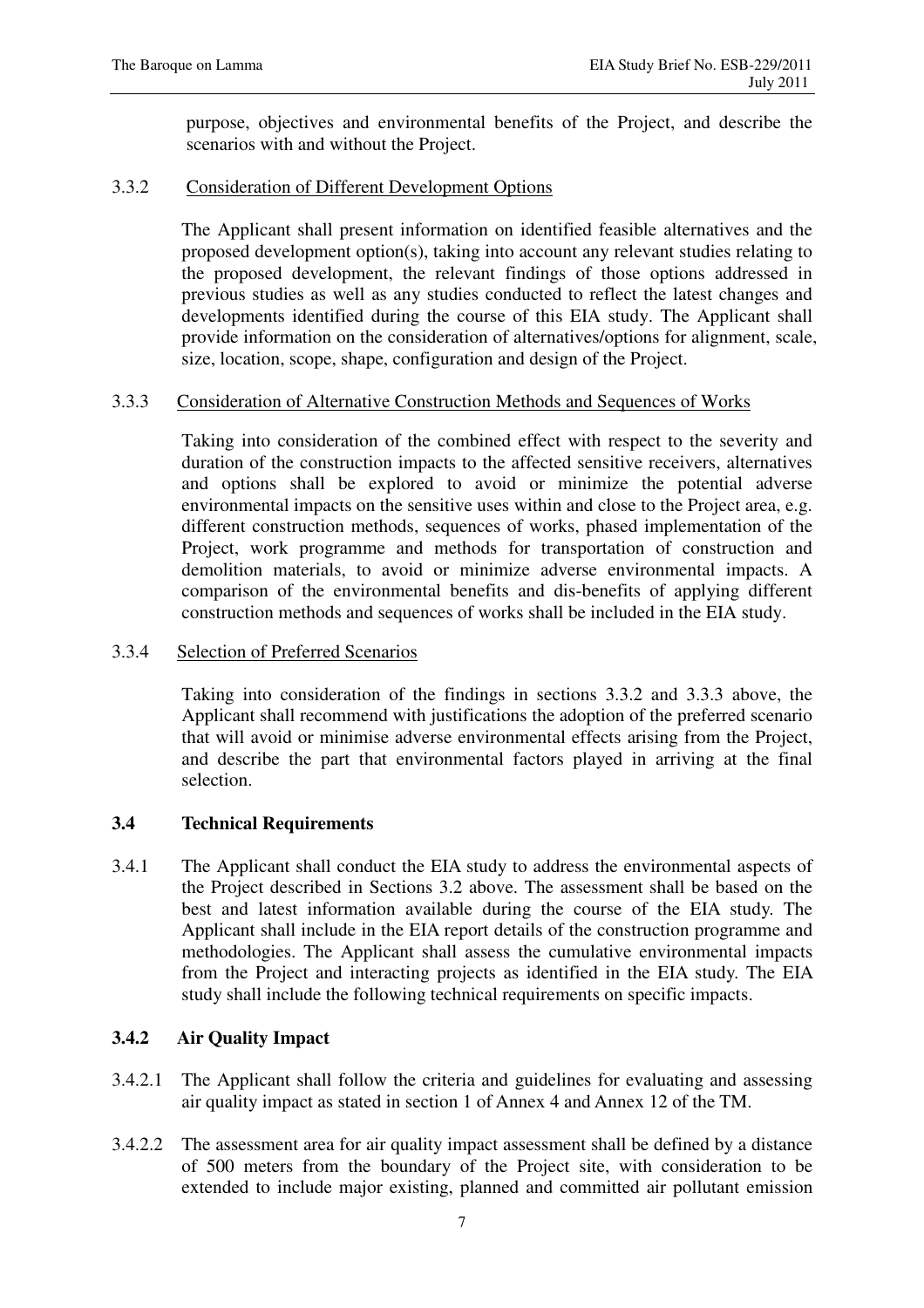sources that may have a bearing on the environmental acceptability of the Project. The assessment shall include the existing, committed and planned sensitive receivers within the assessment area.

3.4.2.3 The air quality impact assessment for construction and operation of the Project shall follow the detailed technical requirements given in Appendix B.

# **3.4.3 Noise Impact**

- 3.4.3.1 The Applicant shall follow the criteria and guidelines for evaluating and assessing noise impact as stated in Annexes 5 and 13 of the TM.
- 3.4.3.2 The assessment area for the noise impact assessment shall generally include areas within 300m from the boundary of the Project site. Subject to the agreement of the Director, the assessment area could be reduced accordingly if the first layer of noise sensitive receivers (NSRs), closer than 300m from the outer Project limit, provides acoustic shielding to those receivers at distances further away from the Project. The assessment area shall be expanded to include NSRs at distances over 300m from the Project and the associated works if those NSRs are also affected by the construction of the Project.
- 3.4.3.3 The noise impact assessment for construction and operation of the Project shall follow the detailed technical requirements given in Appendix C.

# **3.4.4 Water Quality Impact**

- 3.4.4.1 The Applicant shall follow the criteria and guidelines for evaluating and assessing water pollution as stated in Annexes 6 and 14 of the TM.
- 3.4.4.2 The assessment area for the water quality impact assessment shall cover the Southern Water Control Zone as designated under the Water Pollution Control Ordinance (Cap 358) and water sensitive receivers in the vicinity of the Project, including the nearby water courses, the water bodies at Tung O Wan, Shek Pai Wan and Sham Wan. The assessment area shall be extended to include other areas if they are found also being impacted during the course of the EIA study and have a bearing on the environmental acceptability of the Project. The following sensitive receivers and other sensitive receivers identified during the course of the EIA study shall be included and assessed in the water quality impact assessment:
	- natural streams and rivers in and near Tung O, Lamma;
	- water bodies at Tung O Wan, Shek Pai Wan and Sham Wan; and
	- areas of ecological or conservation value at Tung O, including the CPA along the shoreline of Tung O Wan, Shek Pai Wan and Sham Wan, CA in Southern Lamma and SSSI at Sham Wan.
- 3.4.4.3 The water quality impact assessment for construction and operation of the Project shall follow the detailed technical requirements given in Appendix D.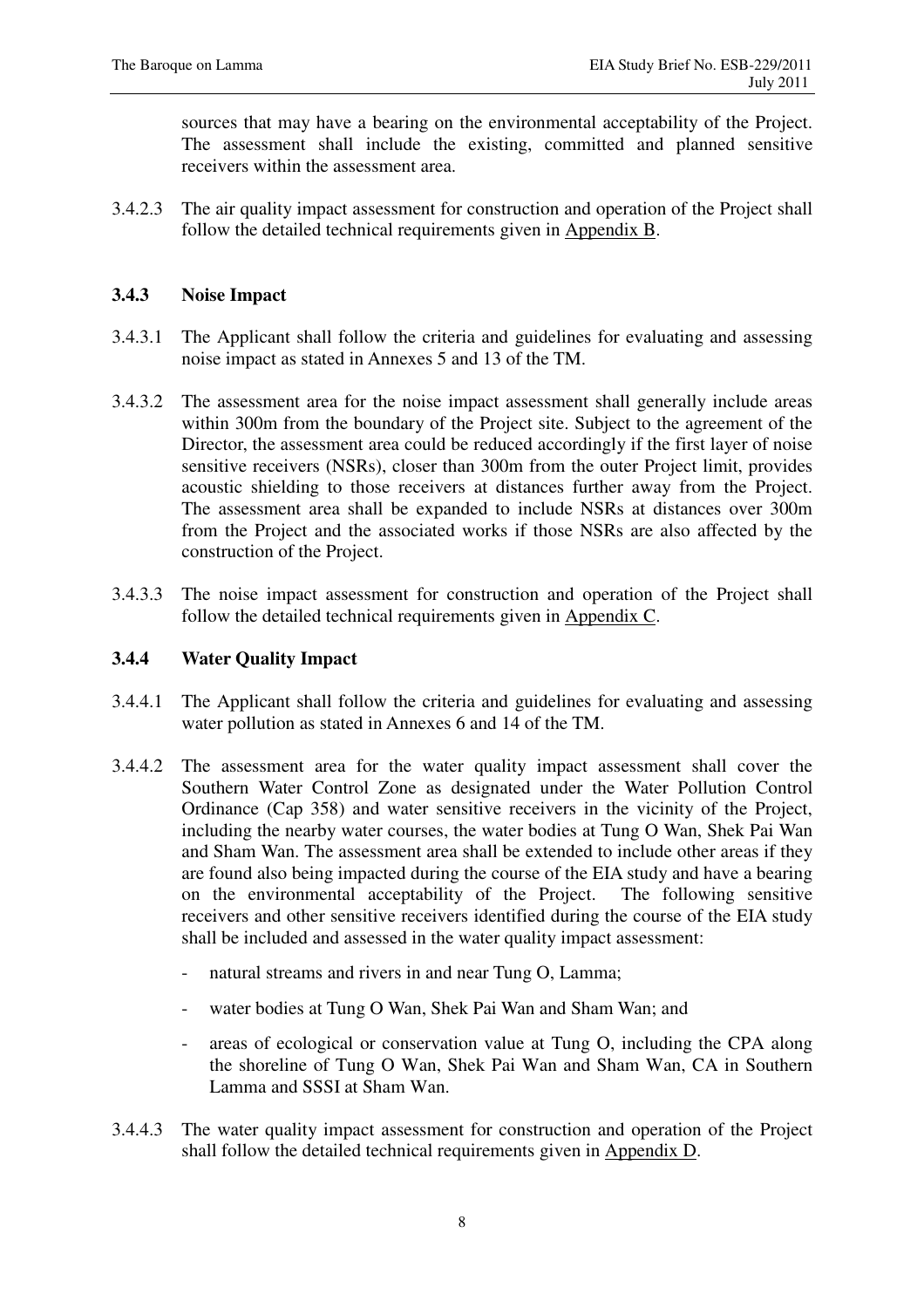## **3.4.5 Waste Management Implication and Land Contamination Impact**

- 3.4.5.1 The Applicant shall follow the criteria and guidelines for evaluating and assessing waste management implication as stated in Annexes 7 and 15 of the TM respectively. If any contaminated land uses as stated in Sections 3.1 and 3.2 of Annex 19 in the TM is identified, the Applicant shall carry out the land contamination assessment following the guidelines for evaluating and assessing land contamination issues at stated in Sections 3.1 and 3.2 of Annex 19 in the TM.
- 3.4.5.2 The assessment of the waste management implication arising from construction and operation of the Project shall follow the detailed technical requirements given in Appendix E.

## **3.4.6 Ecological Impact**

- 3.4.6.1 The Applicant shall follow the criteria and guidelines for evaluating and assessing ecological impact as stated in Annexes 8 and 16 of the TM.
- 3.4.6.2 The assessment area for the purpose of terrestrial ecological assessment shall include all areas within a 500m distance from the site boundary of the Project site boundary and any other areas likely to be impacted by the Project. For aquatic ecology, the assessment area shall be the same as the assessment area for water quality impact assessment and shall also include any other areas likely to be impacted by the Project. Areas of ecological or conservation values in the vicinity of the Project shall be included and assessed in the ecological impact assessment.
- 3.4.6.3 The ecological impact assessment for construction and operation of the Project, including the proposed Conservation Corridors, resort hotel, marina and low-rise residences shall follow the detailed technical requirements given in Appendix F.

## **3.4.7 Fisheries Impact**

- 3.4.7.1 The Applicant shall follow the criteria and guidelines for evaluating and assessing fisheries impact as stated in Annexes 9 and 17 of the TM.
- 3.4.7.2 The assessment area for fisheries impact assessment shall cover the Southern Water Control Zone as designated under the Water Pollution Control Ordinance (Cap 358) and include any other areas likely to be impacted by the Project. Special attention shall be given to the fisheries resources, spawning and nursery grounds and fishing activities within the assessment area, as well as the Sok Kwu Wan Fish Culture Zone and Lo Tik Wan Fish Culture Zone.
- 3.4.7.3 The fisheries impact assessment for construction and operation of the Project shall follow the detailed technical requirements given in Appendix G.

### **3.4.8 Landscape and Visual Impacts**

3.4.8.1 The Applicant shall follow the criteria and guidelines as stated in Annexes 10 and 18 of the TM and the EIAO Guidance Note No.8/2010 on "Preparation of Landscape and Visual Impact Assessment under the Environmental Impact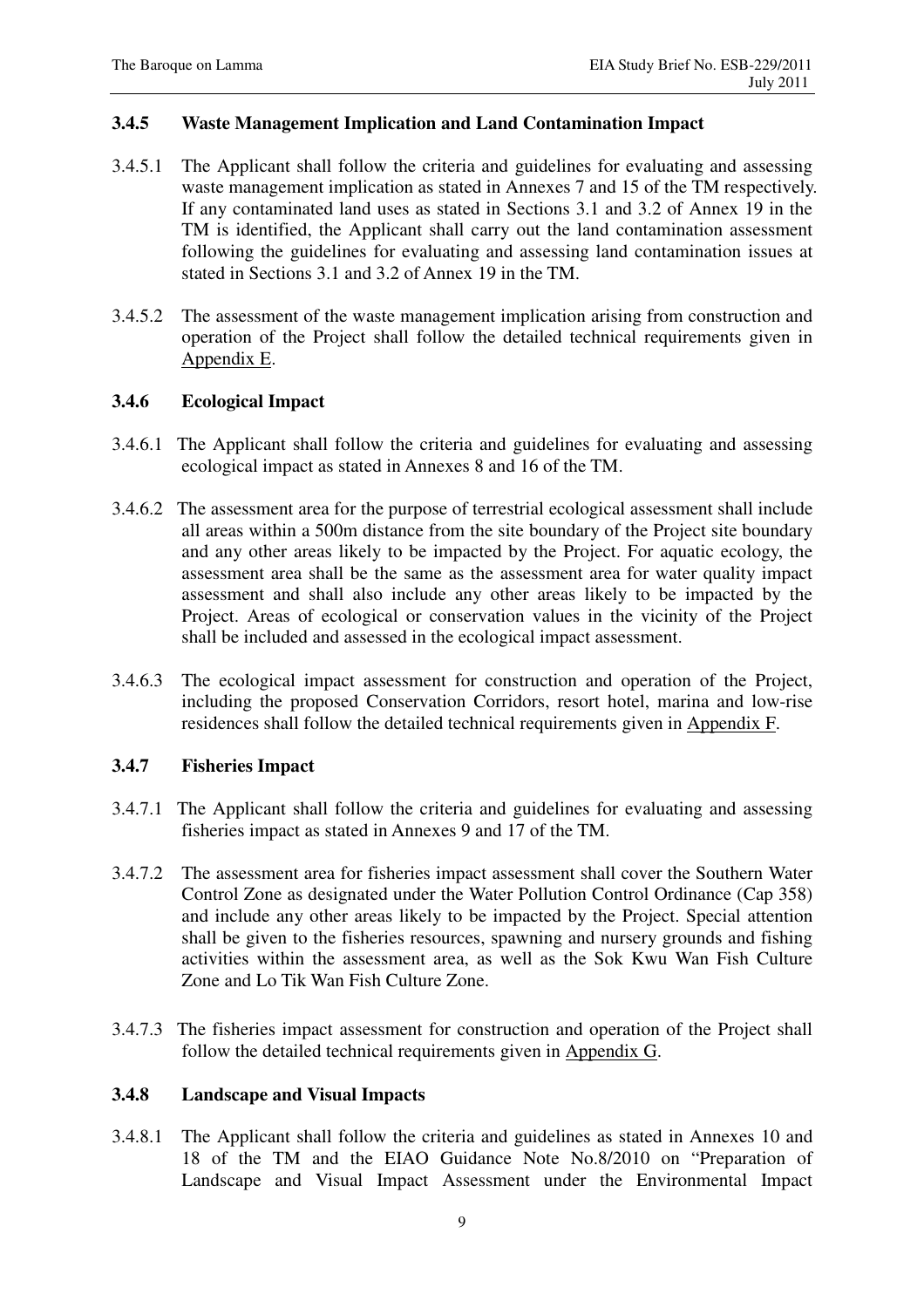Assessment Ordinance" for evaluating and assessing the landscape and visual impacts.

- 3.4.8.2 The assessment area for landscape impact assessment shall include areas within a 500m distance from the site boundary of the Project. The assessment area for the visual impact assessment shall be defined by the visual envelope of the Project.
- 3.4.8.3 The landscape and visual impact assessments for construction and operation of the Project shall follow the detailed technical requirements given in Appendix H.

## **3.4.9 Impact on Sites of Cultural Heritage**

- 3.4.9.1 The Applicant shall follow the criteria and guidelines for evaluating and assessing the cultural heritage impacts as stated in Annexes 10 and 19 of the TM.
- 3.4.9.2 The cultural heritage impact assessment shall include Built Heritage Impact Assessment (BHIA), Archaeological Impact Assessment (AIA) and Marine Archaeological Investigation ( MAI) for construction and operation of the Project and shall follow the detailed technical requirements given in Appendix I.
- **3.4.10 Hazard to Life**

Not used

## **3.4.11 Landfill Gas Hazard**

Not used

## **3.4.12 Summary of Environmental Outcomes**

3.4.12.1 The EIA report shall contain a summary of key environmental outcomes arising from the EIA study, including environmental benefits of the Project and the environmental protection measures recommended, population and environmentally sensitive areas protected, recommended environmentally friendly designs, key environmental problems avoided and any compensation areas included.

## **3.4.13 Environmental Monitoring and Audit (EM&A) Requirements**

- 3.4.13.1 The Applicant shall identify and justify in the EIA study whether there is any need for EM&A activities during the construction and operation phases of the Project and, if affirmative, define the scope of EM&A requirements for the Project in the EIA study.
- 3.4.13.2 Subject to the confirmation of the EIA study findings, the Applicant shall follow the guidelines for an EM&A programme as stated in Annex 21 of the TM.
- 3.4.13.3 The Applicant shall prepare a Project Implementation Schedule in the form of a checklist as shown in Appendix L of this EIA study brief. It shall contain the EIA study recommendations and mitigation measures with reference to the implementation programme.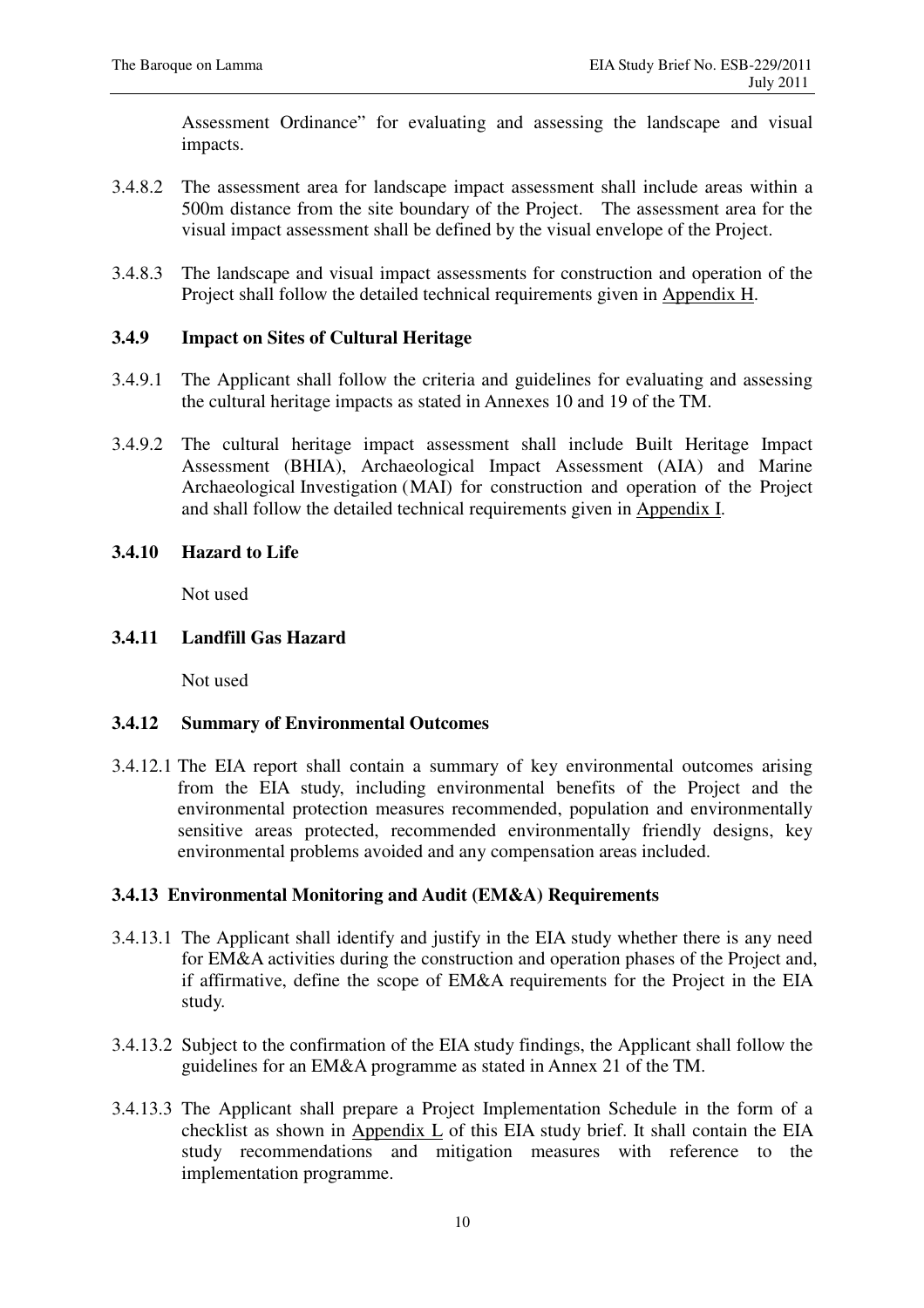## **4. DURATION OF VALIDITY**

4.1 The Applicant shall notify the Director of the commencement of the EIA study. If the EIA study does not commence within 36 months after the date of issue of this EIA study brief, the Applicant shall apply to the Director for a fresh EIA study brief before commencement of the EIA study.

## **5. REPORT REQUIREMENTS**

- 5.1 In preparing the EIA report, the Applicant shall refer to Annex 11 of the TM for the contents of an EIA report. The Applicant shall also refer to Annex 20 of the TM, which stipulates the guidelines for the review of an EIA report.
- 5.2 The Applicant shall supply the Director with hard and electronic copies of the EIA report and the executive summary in accordance with the requirements given in Appendix M. The Applicant shall, upon request, make additional copies of EIA report/documents available to the public, subject to payment by the interested parties of full costs of printing.

# **6. OTHER PROCEDURAL REQUIREMENTS**

- 6.1 If there is any change in the name of Applicant for this EIA study brief during the course of the EIA study, the Applicant must notify the Director immediately.
- 6.2 If there is any key change in the scope of the Project mentioned in Section 1.2 of this EIA study brief and in Project Profile (No. PP-439/2011), the Applicant must seek confirmation from the Director in writing on whether or not the scope of issues covered by this EIA study brief can still cover the key changes, and the additional issues, if any, that the EIA study must also address. If the changes to the Project fundamentally alter the key scope of the EIA study brief, the Applicant shall apply to the Director for a fresh EIA study brief.

## --- END OF EIA STUDY BRIEF ---

July 2011 Environmental Assessment Division Environmental Protection Department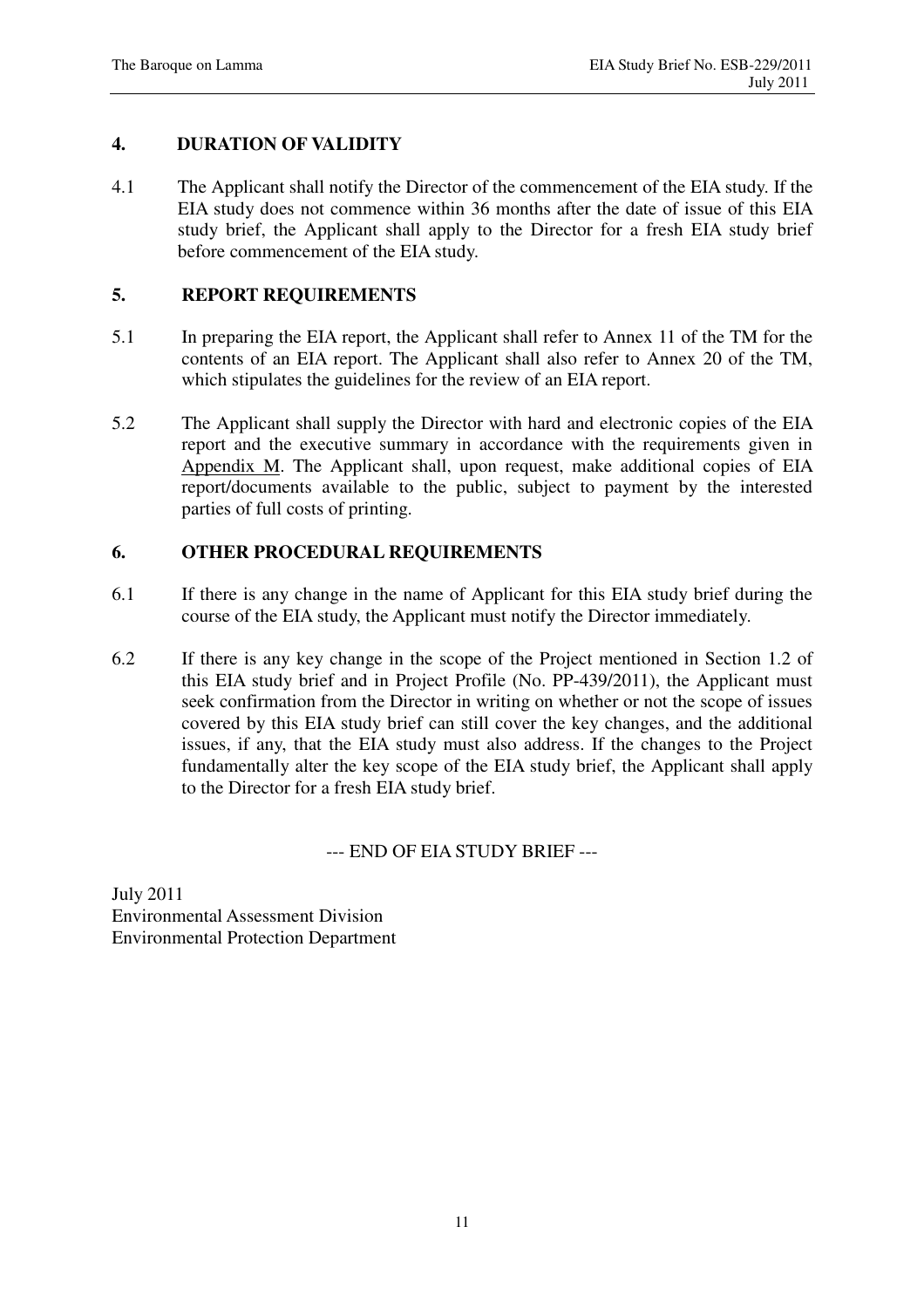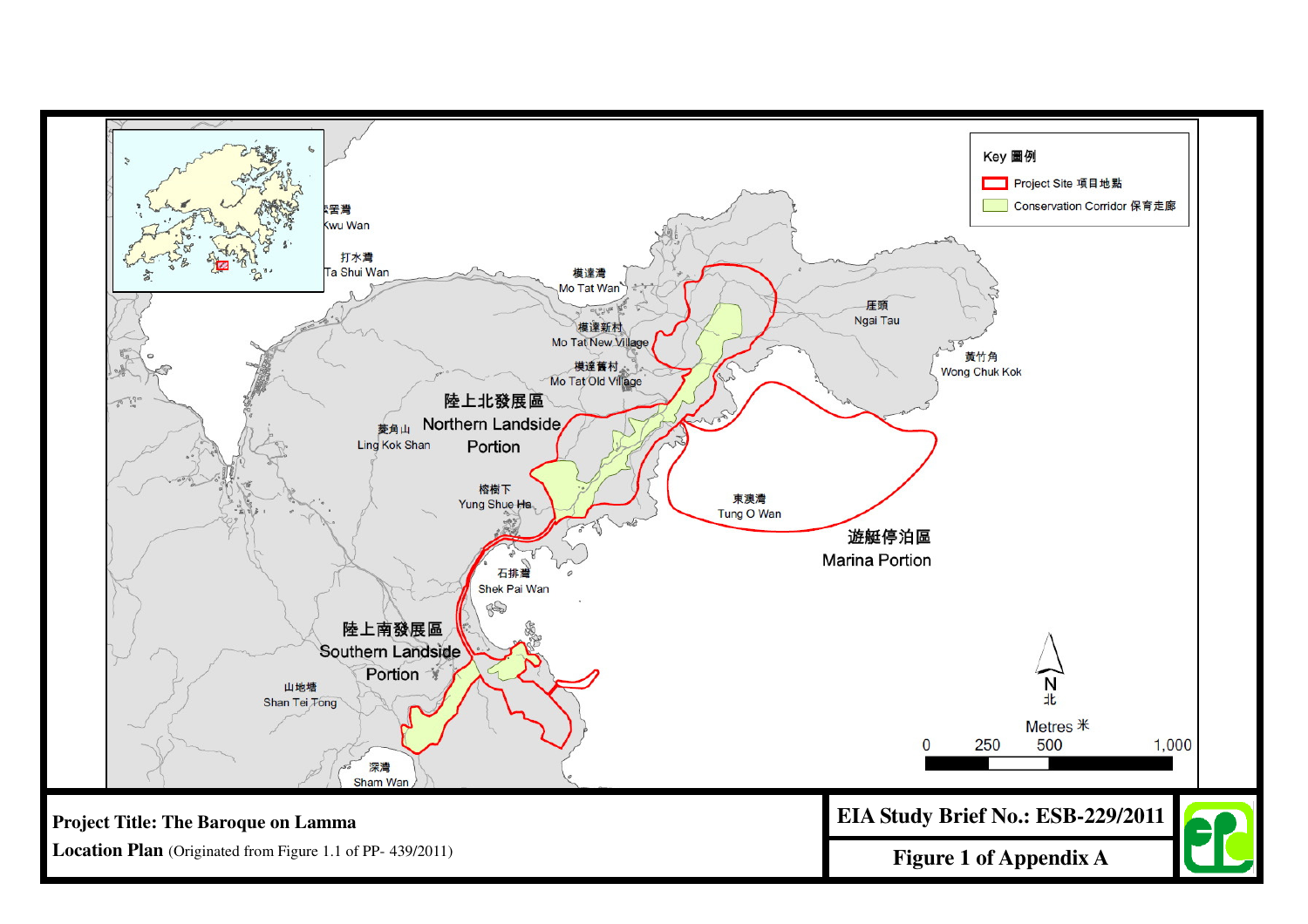# **Appendix B**

### **Requirements for Air Quality Impact Assessment**

The air quality impact assessment shall include the following:

- 1. Background and Analysis of Activities
	- (i) Provision of background information relating to air quality relevant to the Project, e.g. description of the types of activities of the Project that may affect air quality during construction and operation stages of the Project.
	- (ii) Provision of an account, where appropriate, of the consideration/measures that have been taken into consideration in the planning of the Project to abate the air pollution impact. The Applicant shall consider alternative construction methods, phasing programmes and alternative modes of operation to minimise the construction and operational air quality impact respectively.
	- (iii) Presentation of background air quality levels in the assessment area for the purpose of evaluating cumulative air quality impacts during construction and operational stages of the Project. If PATH model is used to estimate the background air quality, details for the estimation of the emission sources to be adopted in the model runs should be clearly presented.
- 2. Identification of Air Sensitive Receivers (ASRs) and Examination of Emission/ Dispersion Characteristics
	- (i) Identification and description of existing, planned and committed ASRs that would likely be affected by the Project, including those earmarked on the relevant Outline Zoning Plans, Development Permission Area Plans, Outline Development Plans and Layout Plans and other relevant published land use plans, including plans and drawings published by Lands Department and any land use and development applications approved by the Town Planning Board. The Applicant shall select the assessment points of the identified ASRs that represent the worst impact point of these ASRs. A map clearly showing the location and description such as name of buildings, their uses and height of the selected assessment points shall be given. The separation distances of these ASRs from the nearest emission sources shall also be given.
	- (ii) Provision of a list of air pollutant emission sources, including any nearby emission sources which are likely to have impact related to the Project based on the analysis of the construction and operation activities in Section 1 above. Confirmation regarding the validity of the assumptions adopted and the magnitude of the activities (e.g. volume of construction material handled, volume of dredging material handled, traffic mix and volume of land-based vehicles and marine-based vessels etc.) shall be obtained from the relevant government departments / authorities and documented.
	- (iii) The emissions from any concurrent projects identified as relevant during the course of the EIA study shall be taken into account as contributing towards the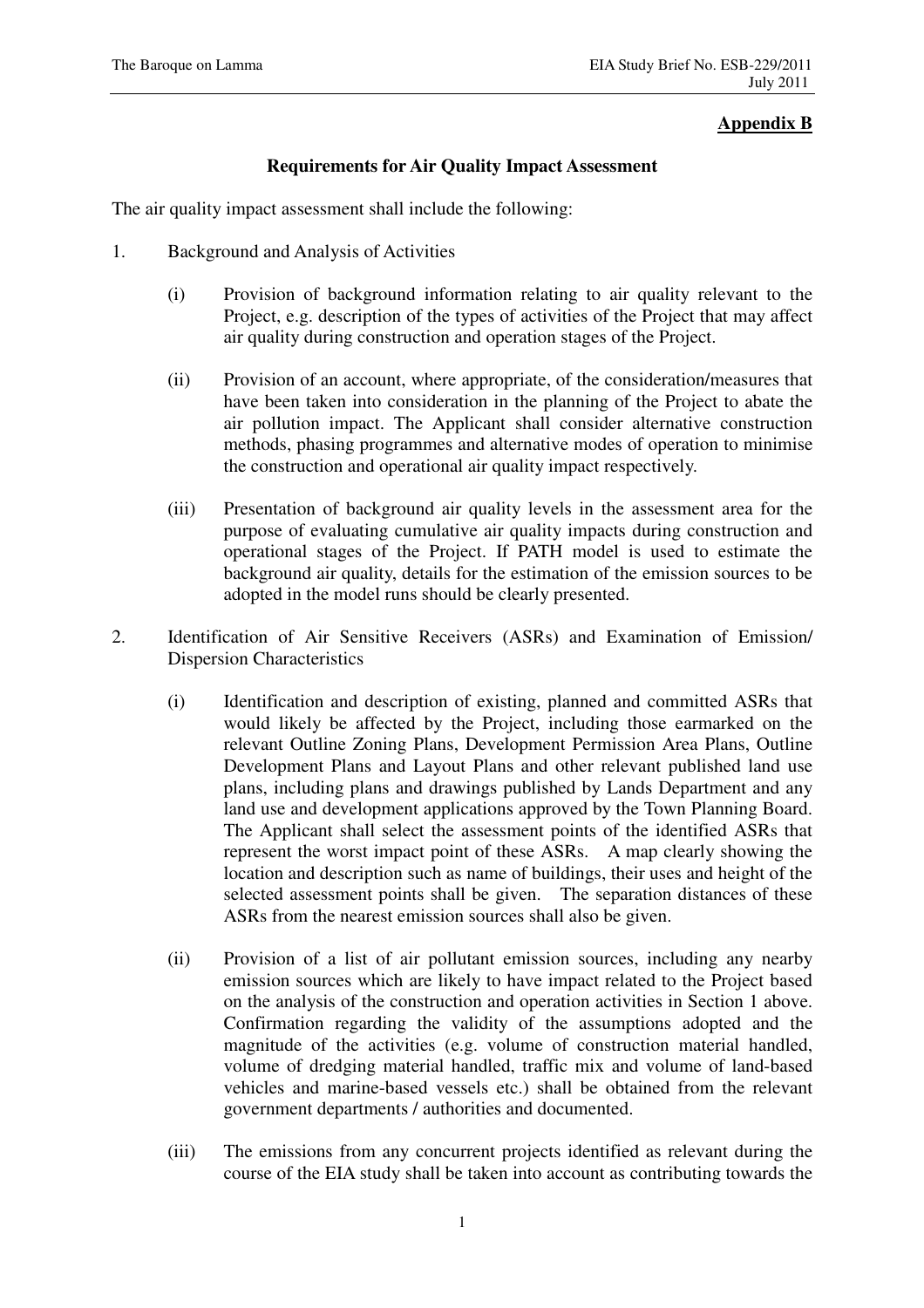overall cumulative air quality impacts. The impact at the existing, committed and planned ASRs within the assessment area shall be assessed, based on the best information available at the time of assessment.

- 3. Construction Phase Air Quality Impact
	- (i) The Applicant shall follow the requirements stipulated under the Air Pollution Control (Construction Dust) Regulation to ensure that construction dust impacts are controlled within the relevant standards as stipulated in Section 1 of Annex 4 of the TM. A monitoring and audit programme for the construction phase shall be devised to verify the effectiveness of the control measures proposed so as to ensure proper construction dust control.
	- (ii) If the Applicant anticipates that the Project will give rise to significant construction dust impacts likely to exceed recommended limits in the TM at the ASRs despite the incorporation of the dust control measures proposed, a quantitative assessment should be carried out to evaluate the construction dust impact at the identified ASRs. The Applicant shall follow the methodology set out in Sections 5 to 7 below when carrying out the quantitative assessment.
- 4. Operational Phase Air Quality Impact
	- (i) The Applicant shall calculate the expected air pollutant concentrations at the identified ASRs based on an assumed reasonably worst-case scenario. The evaluation shall be based on the strength of the emission sources identified in Section 2 above. The Applicant shall follow the methodology set out in Sections 5 to 7 below when carrying out the assessment.
	- (ii) The air pollution impacts of future road traffic shall be calculated based on the highest emission strength from the road within the next 15 years upon commencement of operation of the proposed road. The Applicant shall demonstrate that the selected year of assessment represents the highest emission scenario given the combination of vehicular emission factors and traffic flow for the selected year. The Applicant shall propose any Fleet Average Emission Factors used in the assessment. If necessary, the Fleet Average Emission Factors shall be determined by a motor vehicle emission model such as EMFAC-HK model and documented in the EIA report. The traffic flow data and assumptions, such as the exhaust technology fractions, vehicle age/population distribution, traffic forecast and speed fractions, that are used in the assessment shall be presented in the form of both summary  $table(s)$  and  $graph(s)$ .
	- (iii) If vehicle tunnels and/or full enclosures are proposed in the Project, it is the responsibility of the Applicant to ensure that the air quality inside these proposed structures shall comply with EPD's "Practice Note on Control of Air Pollution in Vehicle Tunnels". When assessing air quality impact due to emissions from tunnels/full enclosures, the Applicant shall ensure prior agreement with the relevant ventilation design engineer over the amount and the types/kinds of pollutants emitted from these full enclosures; and such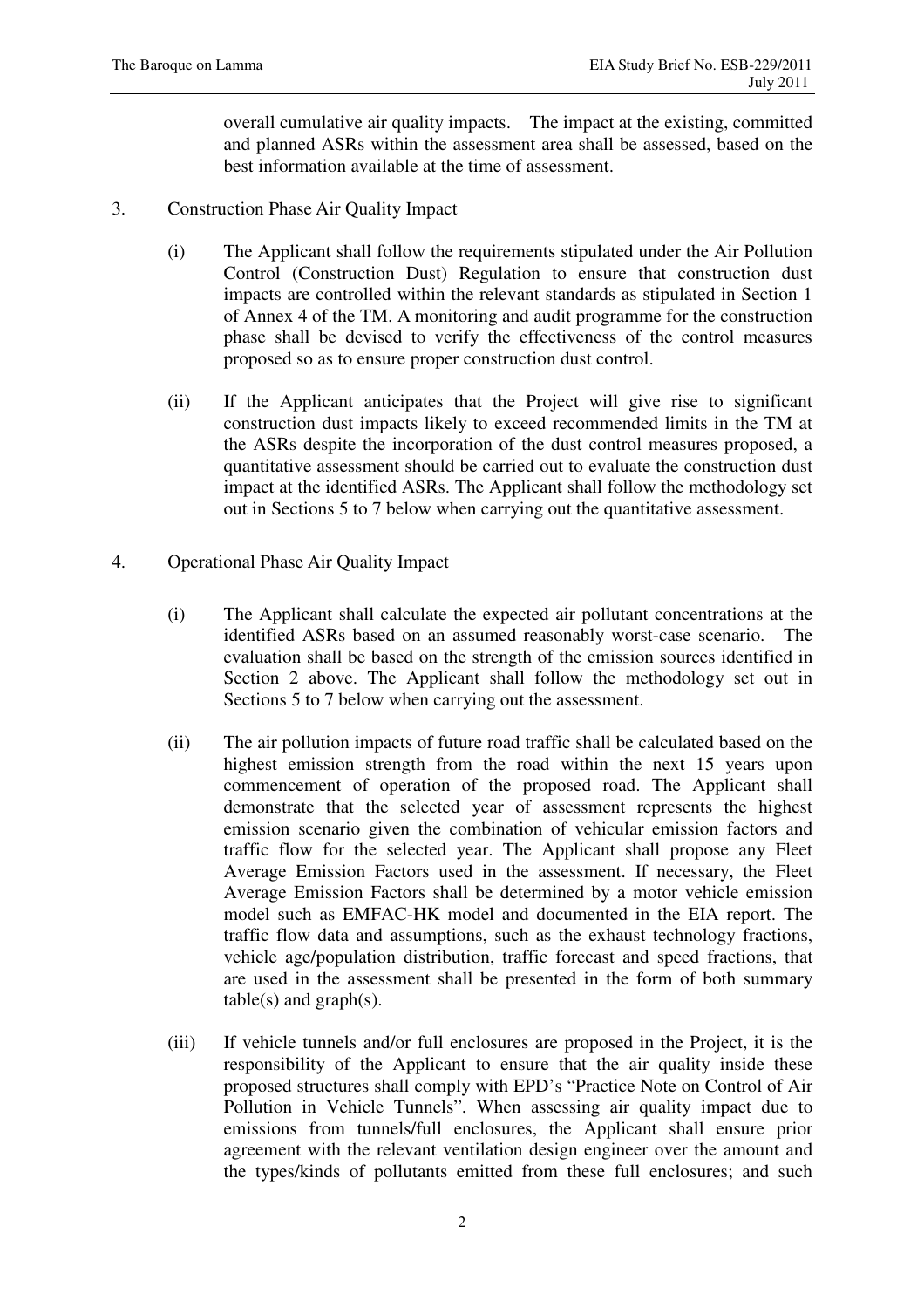assumptions shall be clearly and properly documented in the EIA report.

- 5. Quantitative Assessment Methodology
	- (i) The Applicant shall apply the general principles enunciated in the modeling guidelines in Appendices B-1 to B-3 while making allowance for the specific characteristic of the Project. The Applicant must ensure consistency between the text description and the model files at every stage of submissions for review. In case of doubt, prior agreement between the Applicant and the Director on the specific modelling details should be sought.
	- (ii) The Applicant shall identify the key/representative air pollution parameters (types of pollutants and averaging time concentrations) to be evaluated and provide explanation for selecting such parameters for assessing the impact from the Project.
	- (iii) The Applicant shall calculate the overall cumulative air quality impact at the ASRs identified under Section 2 above and compare these results against the criteria set out in Section 1 of Annex 4 in the TM. The predicted air quality impacts (both unmitigated and mitigated) shall be presented in the form of summary table(s) and pollution contours, to be evaluated against the relevant air quality standards and on any effect they may have on the land use implications. Plans of a suitable scale should be used to present pollution contours to allow buffer distance requirements to be determined properly.
- 6. Mitigation Measures for Non-compliance

The Applicant shall propose remedies and mitigating measures where the predicted air quality impact exceeds the criteria set in Section 1 of Annex 4 in the TM. These measures and any constraints on future land use planning shall be agreed with the relevant government departments/authorities and documented. The Applicant shall demonstrate quantitatively whether the residual impacts after incorporation of the proposed mitigating measures will comply with the criteria stipulated in Section 1 of Annex 4 in the TM.

7. Submission of Model Files

.

Input and output file(s) of model run(s) including those files for generating the pollution contours and emission calculations work sheets shall be submitted to the Director in electronic format together with the submission of the EIA report.

-END-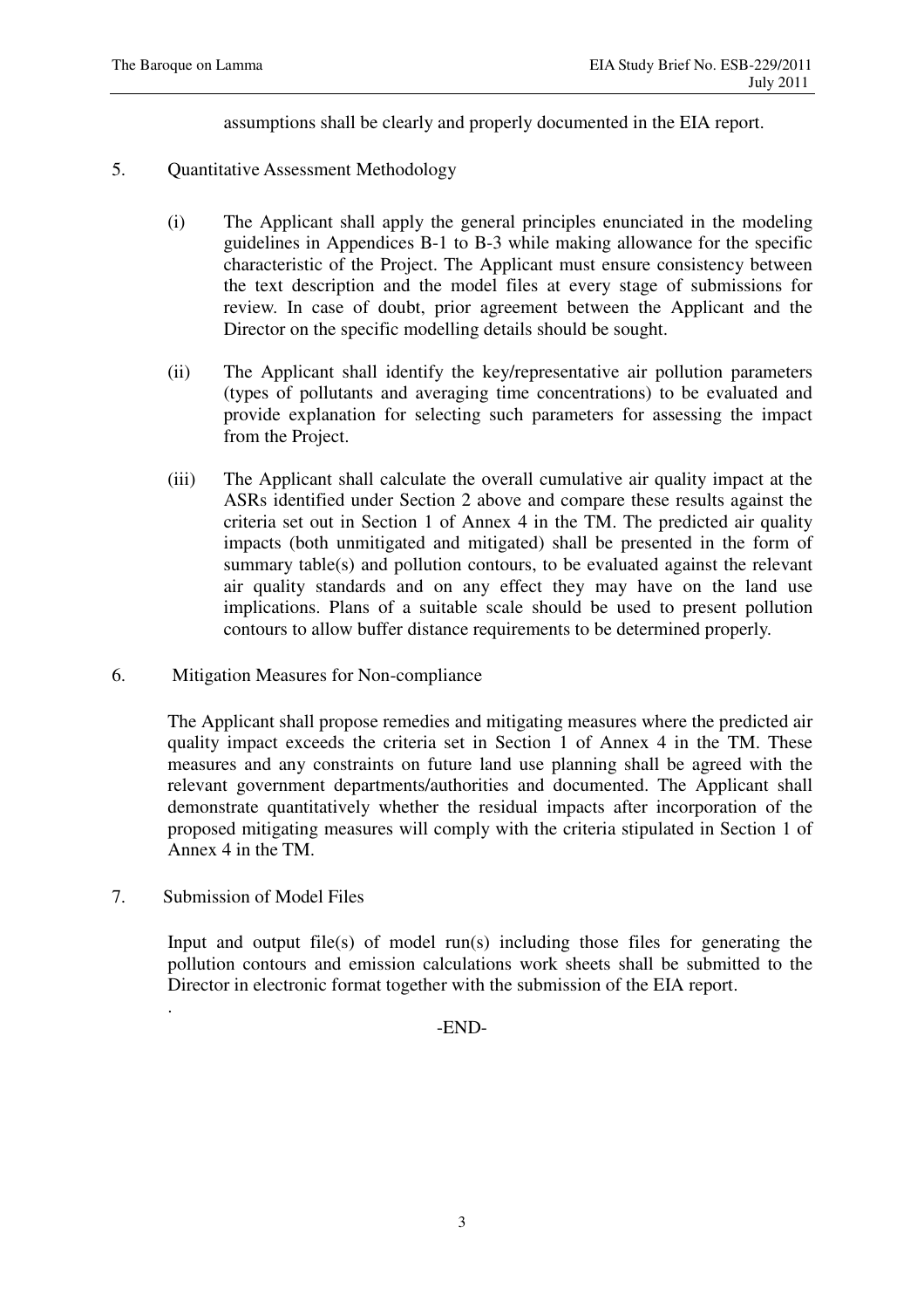# **Appendix B-1**

### **Guidelines on Choice of Models and Model Parameters**

*[The information contained in this Appendix is only meant to assist the Applicant in performing the air quality assessment. The Applicant must exercise professional judgment in applying this general information for the Project.]* 

### **1. Introduction**

1.1 To expedite the review process by the Authority and to assist project proponents or environmental consultants with the conduct of air quality modelling exercise which are frequently called for as part of environmental impact assessment studies, this paper describes the usage and requirements of a few commonly used air quality models.

#### **2. Choice of Models**

2.1 The models which have been most commonly used in air quality impact assessments, due partly to their ease of use and partly to the quick turn-around time for results, are of Gaussian type and designed for use in simple terrain under uniform wind flow. There are circumstances when these models are not suitable for ambient concentration estimates and other types of models such as physical, numerical or mesoscale models will have to be used. In situations where topographic, terrain or obstruction effects are minimal between source and receptor, the following Gaussian models can be used to estimate the near-field impacts of a number of source types including dust, traffic and industrial emissions.

| Model                    | Applications                                                                                                                                                                                                                                               |
|--------------------------|------------------------------------------------------------------------------------------------------------------------------------------------------------------------------------------------------------------------------------------------------------|
| FDM                      | for evaluating fugitive and open dust source impacts (point, line and area<br>sources)                                                                                                                                                                     |
| <b>CALINE4</b><br>ISCST3 | for evaluating mobile traffic emission impacts (line sources)<br>for evaluating industrial chimney releases as well as area and volumetric<br>sources (point, area and volume sources); line sources can be approximated by<br>a number of volume sources. |

These frequently used models are also referred to as Schedule 1 models (see attached list).

- 2.2 Note that both FDM and CALINE4 have a height limit on elevated sources (20 m and 10m, respectively). Source of elevation above these limits will have to be modelled using the ISCST3 model or suitable alternative models. In using the latter, reference should be made to the 'Guidelines on the Use of Alternative Computer Models in Air Quality Assessment' in Appendix B-3.
- 2.3 The models can be used to estimate both short-term (hourly and daily average) and long-term (annual average) ambient concentrations of air pollutants. The model results, obtained using appropriate model parameters (refer to Section 3) and assumptions, allow direct comparison with the relevant air quality standards such as the Air Quality Objectives (AQOs) for the relevant pollutant and time averaging period.

### **3. Model Input Requirements**

- 3.1 Meteorological Data
- 3.1.1 At least 1 year of recent meteorological data (including wind speed, wind direction, stability class, ambient temperature and mixing height) from a weather station either closest to or having similar characteristics as the study site should be used to determine the highest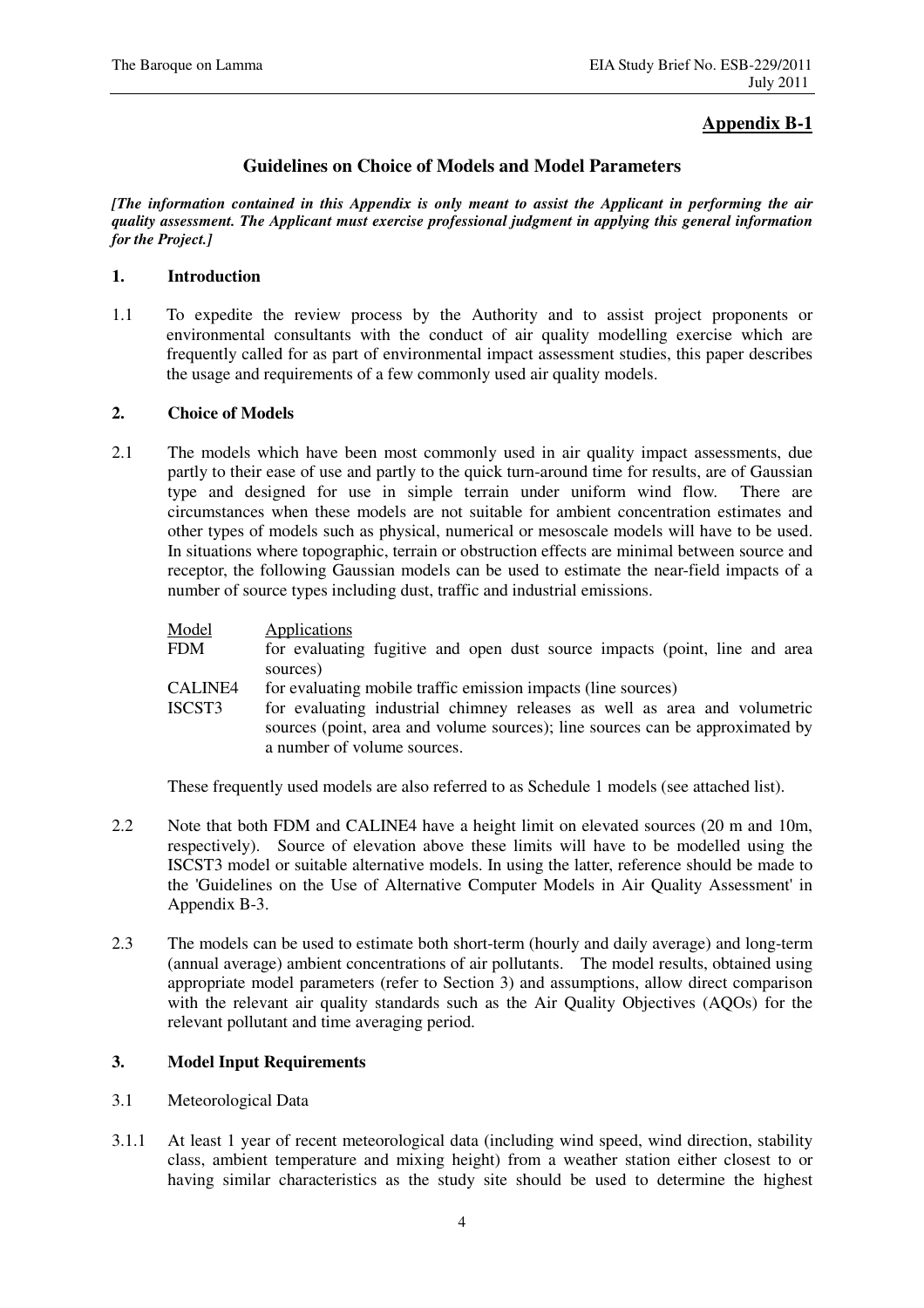short-term (hourly, daily) and long-term (annual) impacts at identified air sensitive receivers in that period. The amount of valid data for the period should be no less than 90 percent.

- 3.1.2 Alternatively, the meteorological conditions as listed below can be used to examine the worst case short-term impacts:
	- Day time: stability class D; wind speed 1 m/s (at 10m height); worst-case wind angle; mixing height 500 m
	- Night time: stability class F; wind speed 1 m/s (at 10m height); worst case wind angle; mixing height 500 m

This is a common practice with using the CALINE4 model due to its inability to handle lengthy data set.

- 3.1.3 For situations where, for example, (i) the model (such as CALINE4) does not allow easy handling of one full year of meteorological data; or (ii) model run time is a concern, the followings can be adopted in order to determine the daily and annual average impacts:
	- (i) perform a frequency occurrence analysis of one year of meteorological data to determine the actual wind speed (to the nearest unit of m/s), wind direction (to the nearest  $10^{\circ}$ ) and stability (classes A to F) combinations and their frequency of occurrence;
	- (ii) determine the short term hourly impact under all of the identified wind speed, wind direction and stability combinations; and
	- (iii) apply the frequency data with the short term results to determine the long term (daily /annual) impacts.

Apart from the above, any alternative approach that will capture the worst possible impact values (both short term and long term) may also be considered.

- 3.1.4 Note that the anemometer height (relative to a datum same for the sources and receptors) at which wind speed measurements were taken at a selected station should be correctly entered in the model. These measuring positions can vary greatly from station to station and the vertical wind profile employed in the model can be grossly distorted from the real case if incorrect anemometer height is used. This will lead to unreliable concentration estimates.
- 3.1.5 An additional parameter, namely, the standard deviation of wind direction,  $\sigma_{\theta}$ , needs to be provided as input to the CALINE4 model. Typical values of  $\sigma_{\theta}$  range from 12<sup>o</sup> for rural areas to 24° for highly urbanised areas under 'D' class stability. For semi-rural such as new development areas,  $18^{\circ}$  is more appropriate under the same stability condition. The following reference can be consulted for typical ranges of standard deviation of wind direction under different stability categories and surface roughness conditions.

*Ref.(1): Guideline On Air Quality Models (Revised), EPA-450/2-78-027R, United States Environmental Protection Agency, July 1986.* 

3.2 Emission Sources

All the identified sources relevant to a process plant or a study site should be entered in the model and the emission estimated based on emission factors compiled in the AP-42 *(Ref. 2)* or other suitable references. The relevant sections of AP-42 and any parameters or assumptions used in deriving the emission rates (in units  $g/s$ ,  $g/s/m$  or  $g/s/m<sup>2</sup>$ ) as required by the model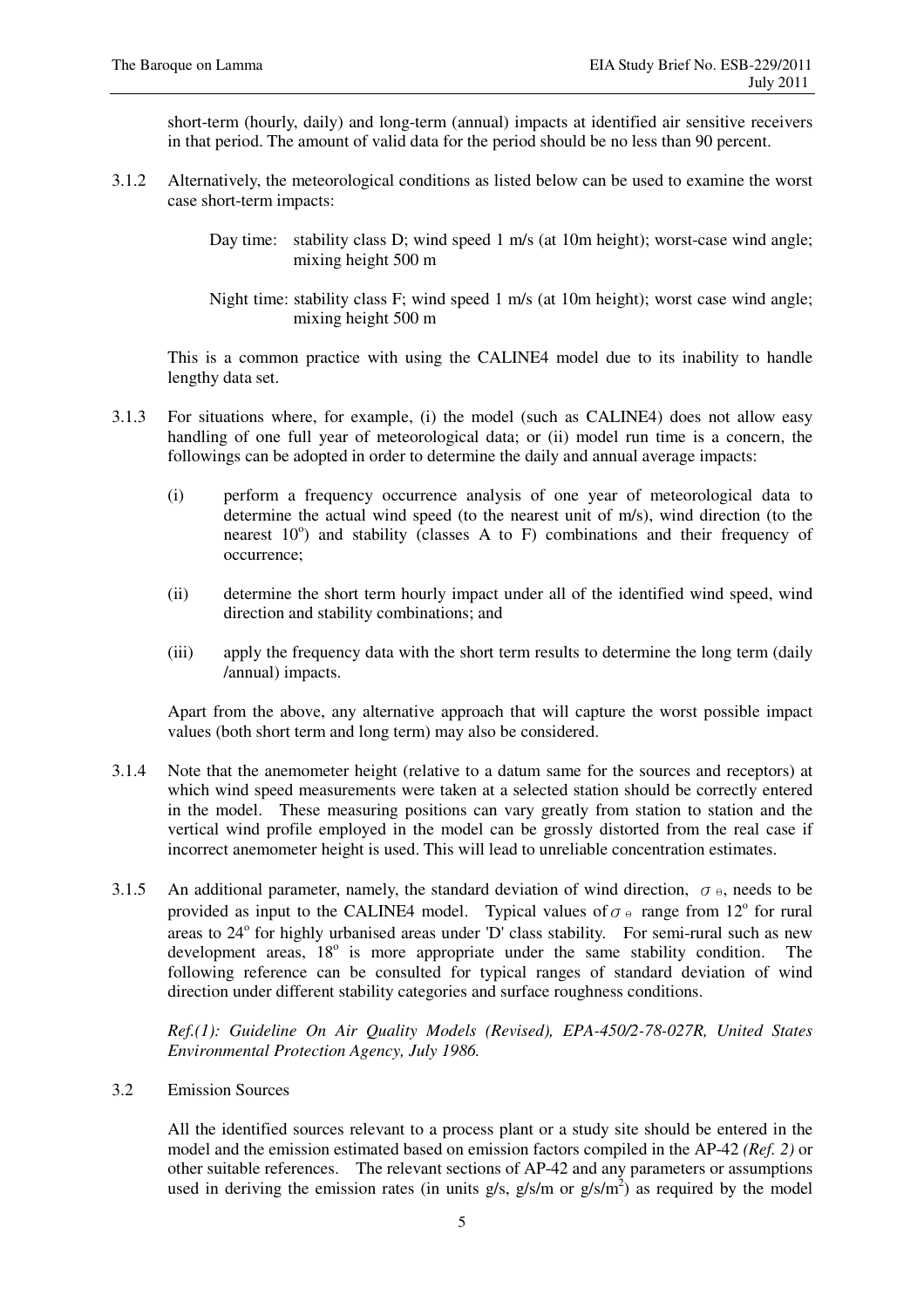should be clearly stated for verification. The physical dimensions, location, release height and any other emission characteristics such as efflux conditions and emission pattern of the sources input to the model should also correspond to site data.

If the emission of a source varies with wind speed, the wind speed-dependent factor should be entered.

*Ref.(2): Compilation of Air Pollutant Emission Factors, AP-42, 5th Edition, United States Environmental Protection Agency, January 1995*.

#### 3.3 Urban/Rural Classification

Emission sources may be located in a variety of settings. For modelling purposes these are classed as either rural or urban so as to reflect the enhanced mixing that occurs over urban areas due to the presence of buildings and urban heat effects. The selection of either rural or urban dispersion coefficients in a specific application should follow a land use classification procedure. If the land use types including industrial, commercial and residential uses account for 50% or more of an area within 3 km radius from the source, the site is classified as urban; otherwise, it is classed as rural.

#### 3.4 Surface Roughness Height

This parameter is closely related to the land use characteristics of an assessment area and associated with the roughness element height. As a first approximation, the surface roughness can be estimated as 3 to 10 percent of the average height of physical structures. Typical values used for urban and new development areas are 370 cm and 100 cm, respectively.

3.5 Receptors

These include discrete receptors representing all the identified air sensitive receivers at their appropriate locations and elevations and any other discrete or grid receptors for supplementary information. A receptor grid, whether Cartesian or Polar, may be used to generate results for contour outputs.

#### 3.6 Particle Size Classes

In evaluating the impacts of dust-emitting activities, suitable dust size categories relevant to the dust sources concerned with reasonable breakdown in TSP ( $\lt$  30  $\mu$  m) and RSP ( $\lt$  10  $\mu$ m) compositions should be used.

### 3.7  $NO<sub>2</sub>$  to  $NO<sub>x</sub>$  Ratio

The conversion of  $NO<sub>x</sub>$  to  $NO<sub>2</sub>$  is a result of a series of complex photochemical reactions and has implications on the prediction of near field impacts of traffic emissions. Until further data are available, three approaches are currently acceptable in the determination of  $NO<sub>2</sub>$ :

- (a) Ambient Ratio Method (ARM) assuming  $20\%$  of NO<sub>x</sub> to be NO<sub>2</sub>; or
- (b) Discrete Parcel Method (DPM, available in the CALINE4 model); or
- (c) Ozone Limiting Method (OLM) assuming the tailpipe  $NO_2$  emission to be 7.5% of  $NO_x$ and the background ozone concentration to be in the range of 57 to 68  $\mu$  g/m3 depending on the land use type (see also the EPD reference paper 'Guidelines on Assessing the 'TOTAL' Air Quality Impacts' in Appendix B-2).
- 3.8 Odour Impact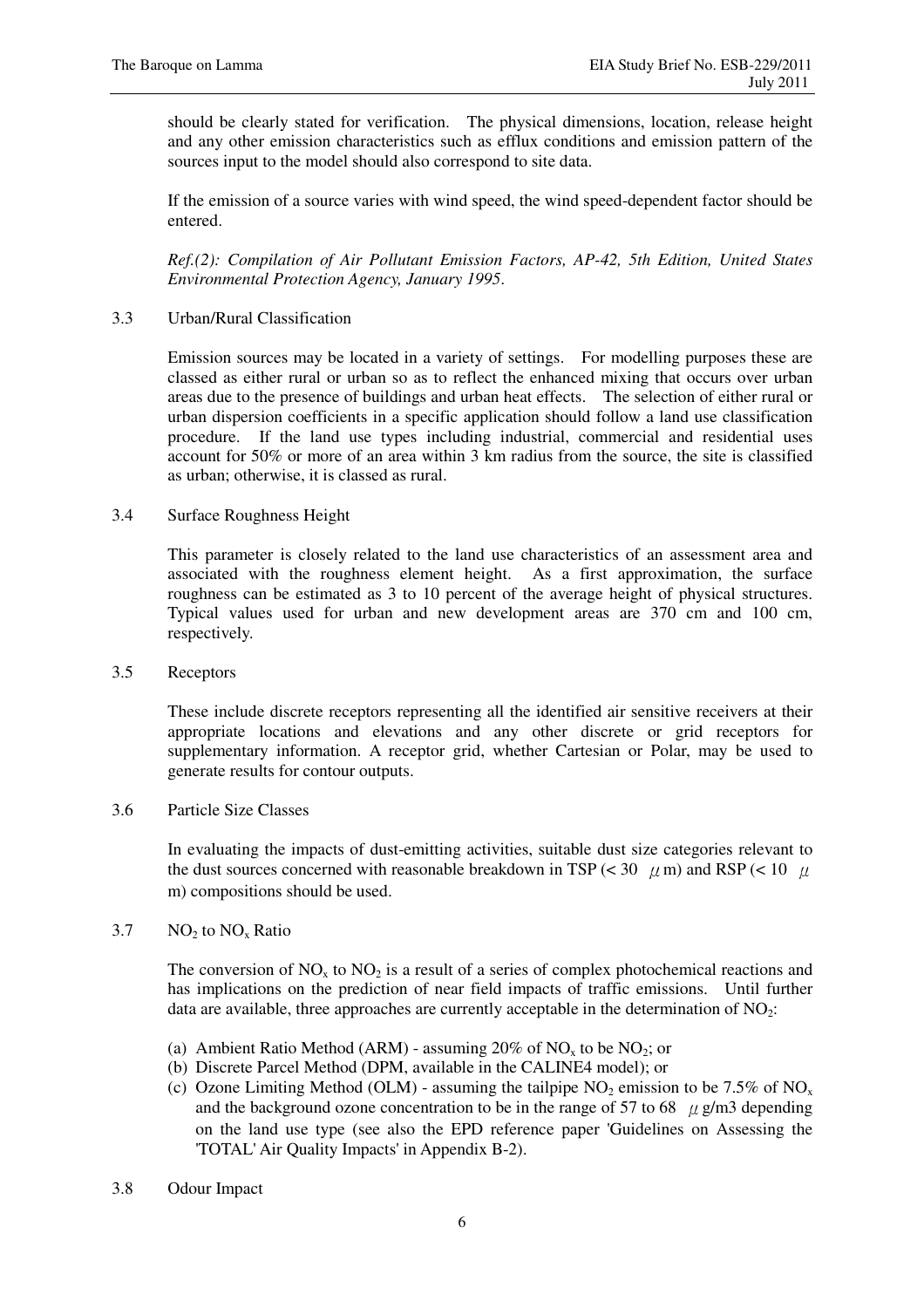In assessing odour impacts, a much shorter time-averaging period of 5 seconds is required due to the shorter exposure period tolerable by human receptors. Conversion of model computed hourly average results to 5-second values is therefore necessary to enable comparison against recommended standard. The hourly concentration is first converted to 3-minute average value according to a power law relationship which is stability dependent (Ref. 3) and a result of the statistical nature of atmospheric turbulence. Another conversion factor (10 for unstable conditions and 5 for neutral to stable conditions) is then applied to convert the 3-minute average to 5-second average (Ref. 4). In summary, to convert the hourly results to 5-second averages, the following factors can be applied:

| <b>Stability Category</b> | 1-hour to 5-sec Conversion Factor |
|---------------------------|-----------------------------------|
| A & B                     | 45                                |
|                           |                                   |
| ו ו                       |                                   |
| $E \& F$                  |                                   |

Under 'D' class stability, the 5-second concentration is approximately 10 times the hourly average result. Note, however, that the combined use of such conversion factors together with the ISCST results may not be suitable for assessing the extreme close-up impacts of odour sources.

*Ref.(3): Richard A. Duffee, Martha A. O'Brien and Ned Ostojic, 'Odor Modeling – Why and How', Recent Developments and Current Practices in Odor Regulations, Controls and Technology, Air & Waste Management Association, 1991.* 

*Ref.(4): A.W.C. Keddie, 'Dispersion of Odours', Odour Control – A Concise Guide, Warren Spring Laboratory, 1980.* 

#### 3.9 Plume Rise Options

The ISCST3 model provides by default a list of the U.S. regulatory options for concentration calculations. These are all applicable to the Hong Kong situations except for the 'Final Plume Rise' option. As the distance between sources and receptors are generally fairly close, the non-regulatory option of 'Gradual Plume Rise' should be used instead to give more accurate estimate of near-field impacts due to plume emission. However, the 'Final Plume Rise' option may still be used for assessing the impacts of distant sources.

#### 3.10 Portal Emissions

These include traffic emissions from tunnel portals and any other similar openings and are generally modelled as volume sources according to the PIARC 91 (or more up-to-date version) recommendations (Ref. 5, section III.2). For emissions arising from underpasses or any horizontal openings of the like, these are treated as area or point sources depending on the source physical dimensions. In all these situations, the ISCST3 model or more sophisticated models will have to be used instead of the CALINE4 model. In the case of portal emissions with significant horizontal exit velocity which cannot be handled by the ISCST3 model, the impacts may be estimated by the TOP model (Ref. 6) or any other suitable models subject to prior agreement with EPD. The EPD's 'Guidelines on the Use of Alternative Computer Models in Air Quality Assessment' should also be referred to in Appendix B-3.

*Ref.(5): XIXth World Road Congress Report, Permanent International Association of Road Congresses (PIARC), 1991.* 

*Ref.(6): N. Ukegunchi, H. Okamoto and Y. Ide "Prediction of vehicular emission pollution*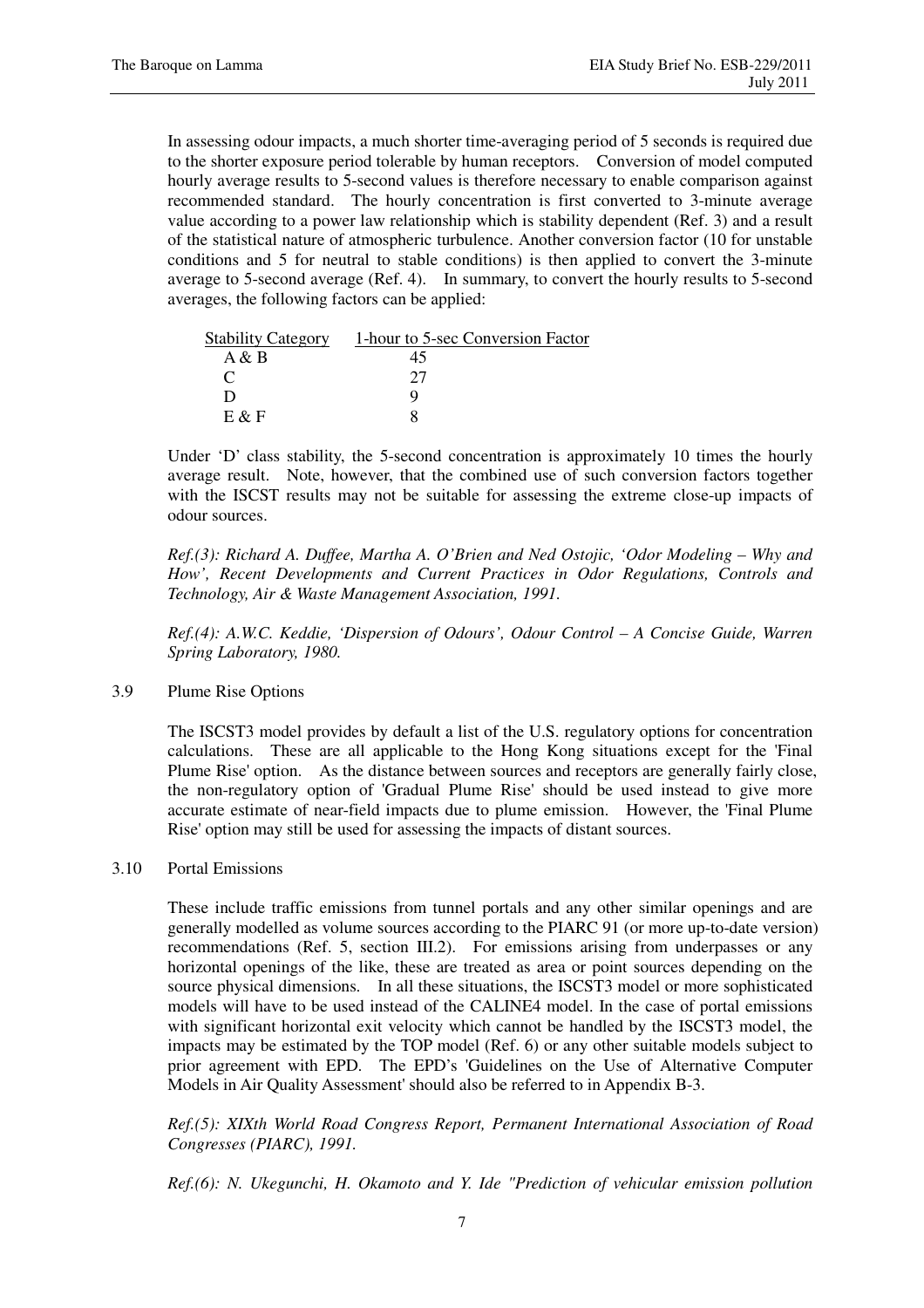*around a tunnel mouth", Proceedings 4th International Clean Air Congress, pp. 205-207, Tokyo, 1977.* 

3.11 Background Concentrations

Background concentrations are required to account for far-field sources which cannot be estimated by the model. These values, to be used in conjunction with model results for assessing the total impacts, should be based on long term average of monitoring data at location representative of the study site. Please make reference to the paper 'Guidelines on Assessing the 'TOTAL' Air Quality Impacts' in Appendix B-2 for further information.

3.12 Output

The highest short-term and long-term averages of pollutant concentrations at prescribed receptor locations are output by the model and to be compared against the relevant air quality standards specified for the relevant pollutant. Contours of pollutant concentration are also required for indicating the general impacts of emissions over an assessment area.

Copies of model files in electronic format should also be provided for EPD's reference.

------------------------------------------------------------------------------------------------------

### **Schedule 1**

#### **Air Quality Models Generally Accepted by Hong Kong Environmental Protection Department for Regulatory Applications as at 1 July 1998\***

**Industrial Source Complex Dispersion Model - Short Term Version 3 (ISCST3)** or the latest version developed by U.S. Environmental Protection Agency

**California Line Source Dispersion Model Version 4 (CALINE4)** or the latest version developed by Department of Transportation, State of California, U.S.A.

**Fugitive Dust Model (FDM)** or the latest version developed by U.S. Environmental Protection Agency

------------------------------------------------------------------------------------------------------

EPD is continually reviewing the latest development in air quality models and will update this Schedule accordingly.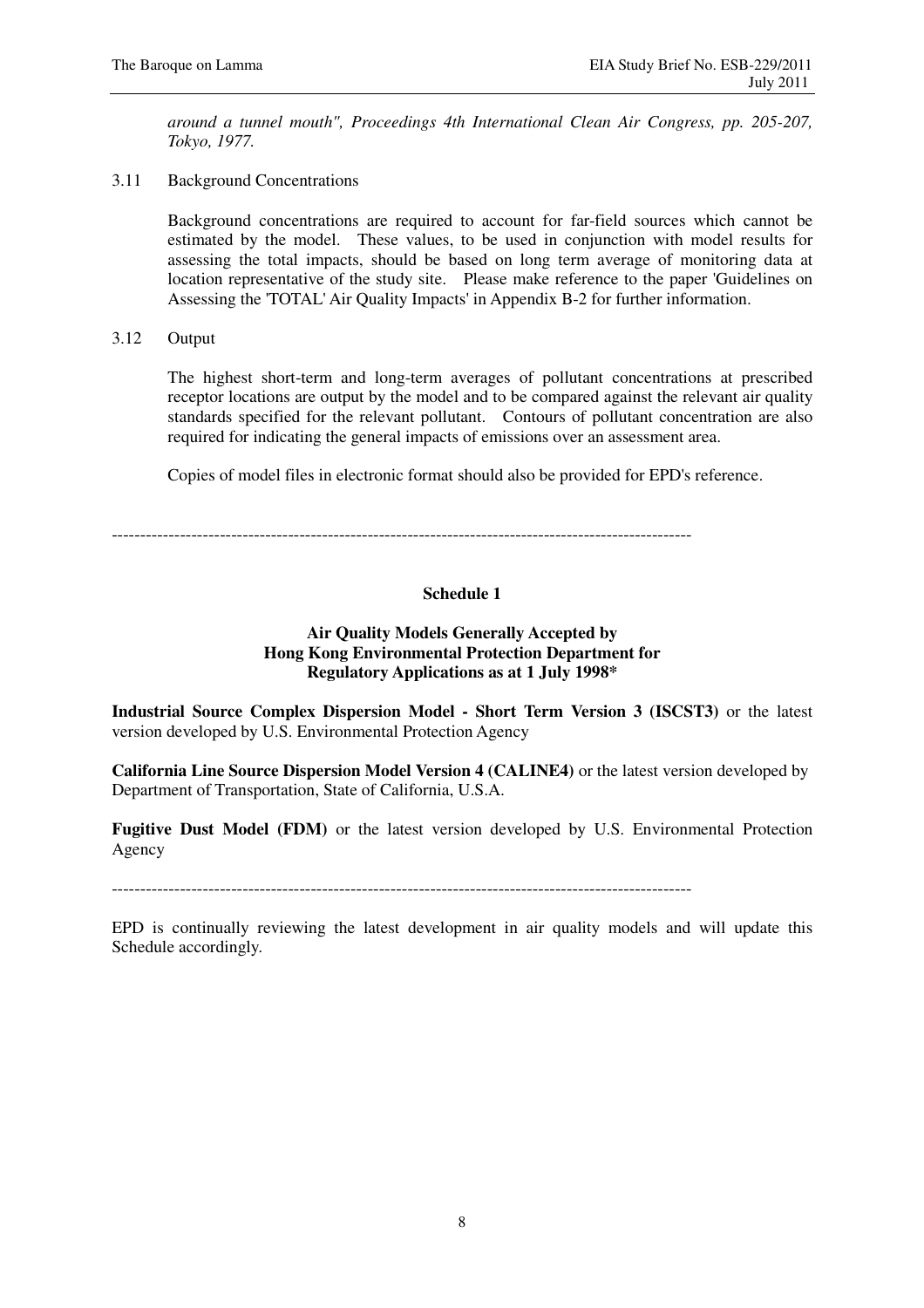# **Appendix B-2**

#### **Guidelines on Assessing the 'TOTAL' Air Quality Impacts**

*[The information contained in this Appendix is only meant to assist the Applicant in performing the air quality assessment. The Applicant must exercise professional judgment in applying this general information for the Project.]* 

#### **1. Total Impacts - 3 Major Contributions**

1.1 In evaluating the air quality impacts of a proposed project upon air sensitive receivers, contributions from three classes of emission sources depending on their distance from the site should be considered. These are:

| Primary contributions:   | project induced                                                               |
|--------------------------|-------------------------------------------------------------------------------|
| Secondary contributions: | pollutant-emitting activities in the immediate neighbourhood                  |
| Other contributions:     | pollution not accounted for by the previous two (Background<br>contributions) |

#### **2. Nature of Emissions**

2.1 Primary contributions

In most cases, the project-induced emissions are fairly well defined and quite often (but not necessarily) the major contributor to local air quality impacts. Examples include those due to traffic network, building or road construction projects.

2.2 Secondary contributions

Within the immediate neighbourhood of the project site, there are usually pollutants emitting activities contributing further to local air quality impacts. For most local scale projects, any emission sources in an area within 500m radius of the project site with notable impacts should be identified and included in an air quality assessment to cover the short-range contributions. In the exceptional cases where there is one or more significant sources nearby, the assessment area may have to be extended or alternative estimation approach employed to ensure these impacts are reasonably accounted for.

2.3 Background contributions

The above two types of emission contributions should account for, to a great extent, the air quality impacts upon local air sensitive receivers, which are often amenable to estimation by the 'Gaussian Dispersion' type of models. However, a background air quality level should be prescribed to indicate the baseline air quality in the region of the project site, which would account for any pollution not covered by the two preceding contributions. The emission sources contributing to the background air quality would be located further afield and not easy to identify. In addition, the transport mechanism by which pollutants are carried over long distances (ranging from 1km up to tens or hundreds of kms) is rather complex and cannot be adequately estimated by the 'Gaussian' type of models.

### **3. Background Air Quality - Estimation Approach**

3.1 The approach

In view of the difficulties in estimating background air quality using the air quality models currently available, an alternative approach based on monitored data is suggested. The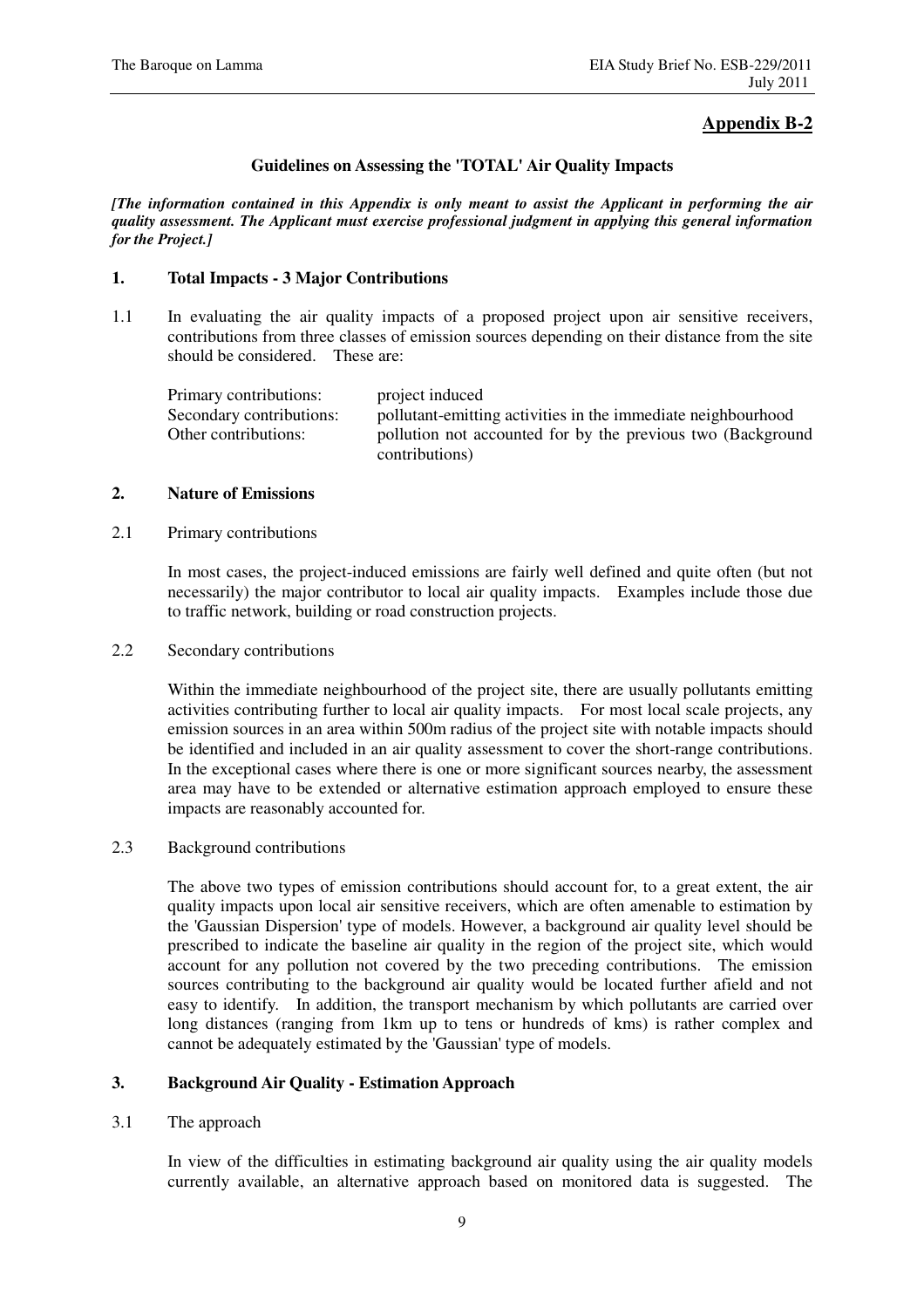essence of this approach is to adopt the long-term (5-year) averages of the most recent monitored air quality data obtained by EPD. These background data would be reviewed yearly or biennially depending on the availability of the monitored data. The approach is a first attempt to provide a reasonable estimate of the background air quality level for use in conjunction with EIA air quality assessment to address the cumulative impacts upon a locality. This approach may be replaced or supplemented by superior modelling efforts such as that entailed in PATH (Pollutants in the Atmosphere and their Transport over Hong Kong), a comprehensive territory-wide air quality modelling system currently being developed for Hong Kong. Notwithstanding this, the present approach is based on measured data and their long term regional averages; the background values so derived should therefore be indicative of the present background air quality. In the absence of any other meaningful way to estimate a background air quality for the future, this present background estimate should also be applied to future projects as a first attempt at a comprehensive estimate until a better approach is formulated.

#### 3.2 Categorisation

The monitored air quality data, by 'district-averaging' are further divided into three categories, viz, Urban, Industrial and Rural/New Development. The background pollutant concentrations to be adopted for a project site would depend on the geographical constituency to which the site belongs. The categorization of these constituencies is given in Section 3.4. The monitoring stations suggested for the 'district-averaging'(arithmetic means) to derive averages for the three background air quality categories are listed as follows:

Urban: Kwun Tong, Sham Shui Po, Tsim Sha Tsui and Central/Western<br>Industrial: Kwun Tong, Tsuen Wan and Kwai Chung Kwun Tong, Tsuen Wan and Kwai Chung Rural/New Development: Sha Tin, Tai Po, Junk Bay, Hong Kong South and Yuen Long

The averaging would make use of data from the above stations wherever available. The majority of the monitoring stations are located some 20m above ground.

3.3 Background pollutant values

Based on the above approach, background values for the 3 categories have been obtained for a few major air pollutants as follows:

| <b>POLLUTANT</b> | <b>URBAN</b> | <b>INDUSTRIAL</b> | <b>RURAL</b><br><b>NEW</b> |
|------------------|--------------|-------------------|----------------------------|
|                  |              |                   | <b>DEVELOPMENT</b>         |
| NO <sub>2</sub>  | 59           |                   |                            |
| SO <sub>2</sub>  |              | ۷ņ                |                            |
| O3               | ٥Ż           | 68                |                            |
| <b>TSP</b>       | 98           | 96                |                            |
| <b>RSP</b>       | 60           | 58                | الد.                       |

All units are in micrograms per cubic metre. The above values are derived from 1992 to 1996 annual averages with the exception of ozone which represent annual average of daily hourly maximum values for year 1996.

In cases where suitable air quality monitoring data representative of the study site such as those obtained from a nearby monitoring station or on-site sampling are not available for the prescription of background air pollution levels, the above tabulated values can be adopted instead. Strictly speaking, the suggested values are only appropriate for long term assessment. However, as an interim measure and until a better approach is formulated, the same values can also be used for short term assessment. This implies that the short term background values will be somewhat under-estimated, which compensates for the fact that some of the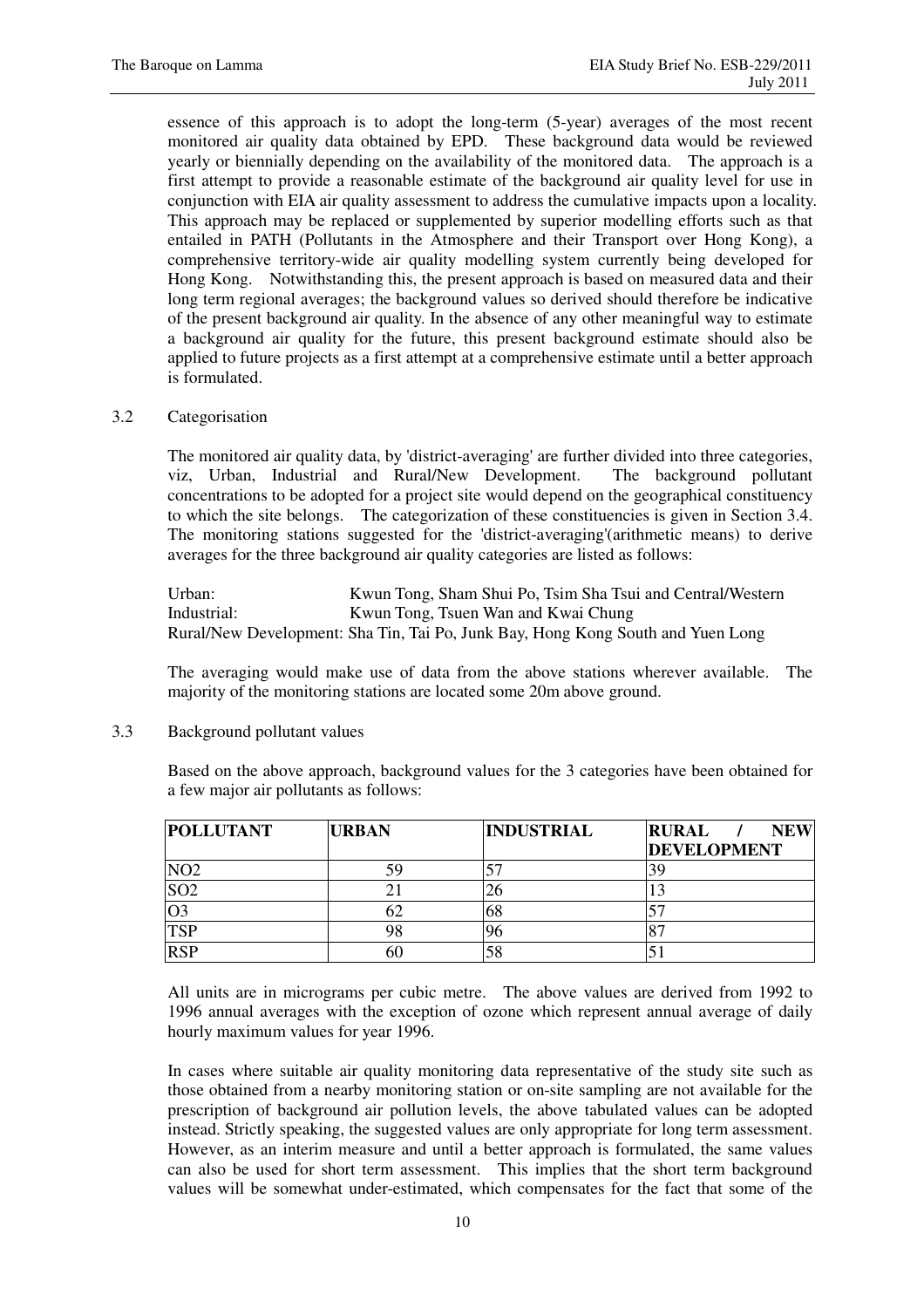monitoring data are inherently influenced by secondary sources because of the monitoring station location.

Indeed, if good quality on-site sampling data which cover at least one year period are available, these can be used to derive both the long term (annual) and short term (daily / hourly) background values, the latter are usually applied on an hour to hour, day to day basis.

3.4 Site categories

The categories to which the 19 geographical constituencies belong are listed as follows:

| <b>DISTRICT</b>   | <b>AIR QUALITY CATEGORY</b> |
|-------------------|-----------------------------|
| <b>Islands</b>    | Rural / New Development     |
| Southern          | Rural / New Development     |
| Eastern           | Urban                       |
| Wan Chai          | Urban                       |
| Central & Western | Urban                       |
| Sai Kung          | Rural / New Development     |
| <b>Kwun Tong</b>  | Industrial                  |
| Wong Tai Sin      | Urban                       |
| Kowloon City      | Urban                       |
| Yau Tsim          | Urban                       |
| Mong Kok          | Urban                       |
| Sham Shui Po      | Urban                       |
| Kwai Tsing        | Industrial                  |
| Sha Tin           | Rural / New Development     |
| Tsuen Wan         | Industrial                  |
| Tuen Mun          | Rural / New Development     |
| Tai Po            | Rural / New Development     |
| Yuen Long         | Rural / New Development     |
| Northern          | Rural / New Development     |

#### 3.5 Provisions for 'double-counting'

The current approach is, by no means, a rigorous treatment of background air quality but aims to provide an as-realistic-as-possible approximation based on limited field data. 'Double-counting' of 'secondary contributions' may be apparent through the use of such 'monitoring-based' background data as some of the monitoring stations are of close proximity to existing emission sources. 'Primary contributions' due to a proposed project (which is yet to be realized) will not be double-counted by such an approach. In order to avoid over-estimation of background pollutant concentrations, an adjustment to the values given in Section 3.3 is possible and optional by multiplying the following factor:

 $(1.0 - E_{\text{Secondary contributions}}/E_{\text{Territory}})$ 

where E stands for emission.

The significance of this factor is to eliminate the fractional contribution to background pollutant level of emissions due to 'secondary contributions' out of those from the entire territory. In most cases, this fractional contribution to background pollutant levels by the secondary contributions is minimal.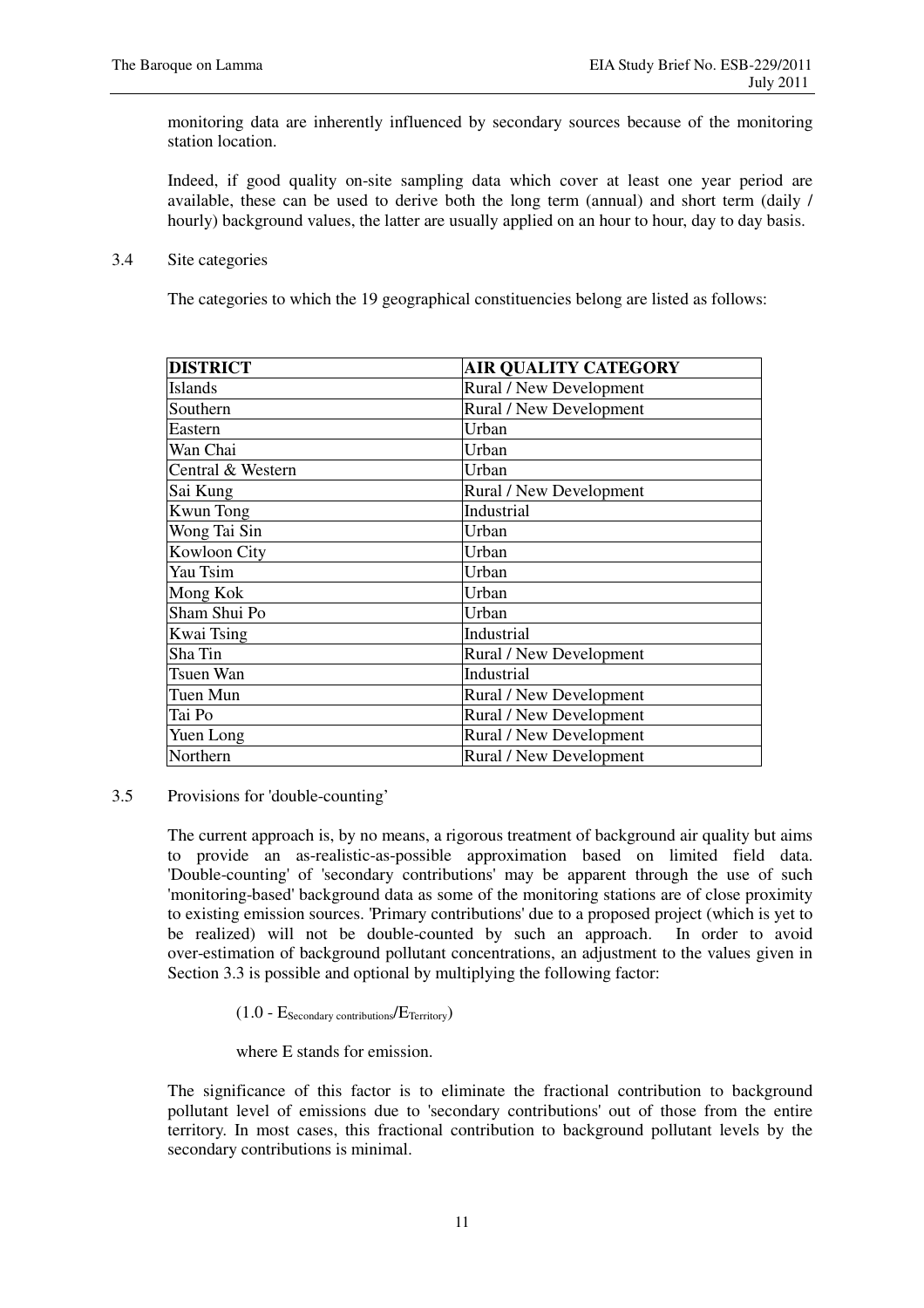### **4. Conclusions**

4.1 The above described approach to estimating the total air quality impacts of a proposed project, in particular the background pollutant concentrations for air quality assessment, should be adopted with immediate effect. Use of short term monitoring data to prescribe the background concentrations is no longer acceptable.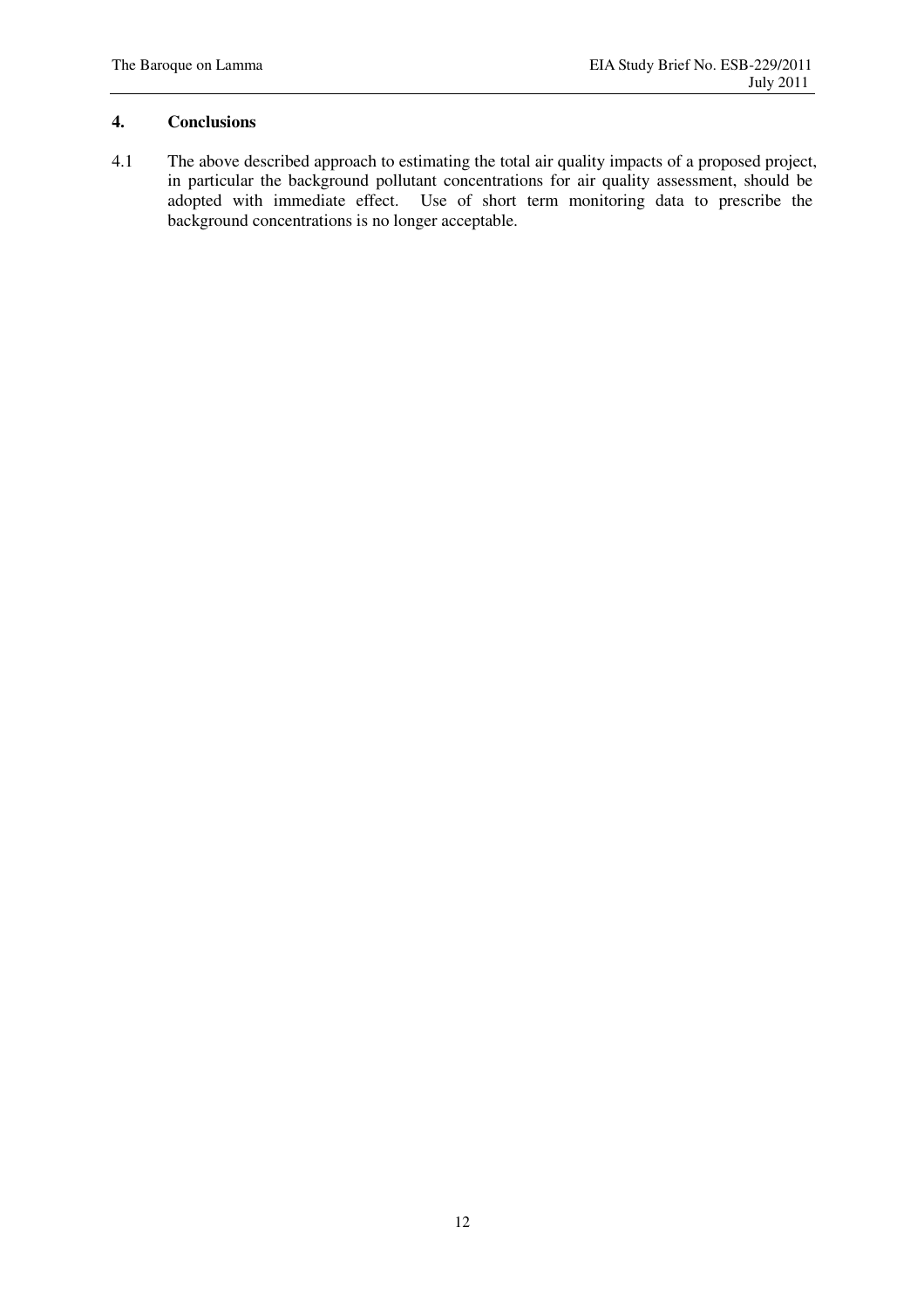# **Appendix B-3**

### **Guidelines on the Use of Alternative Computer Models in Air Quality Assessment**

*[The information contained in this Appendix is only meant to assist the Applicant in performing the air quality assessment. The Applicant must exercise professional judgment in applying this general information for the Project.]* 

### **1. Background**

- 1.1 In Hong Kong, a number of Gaussian plume models are commonly employed in regulatory applications such as application for specified process licences and environmental impact assessments (EIAs). These frequently used models (as listed in Schedule 1 attached; hereafter referred to as Schedule 1 models) have no regulatory status but form the basic set of tools for local-scale air quality assessment in Hong Kong.
- 1.2 However, no single model is sufficient to cover all situations encountered in regulatory applications. In order to ensure that the best model available is used for each regulatory application and that a model is not arbitrarily applied, the project proponent (and/or its environmental consultants) should assess the capabilities of various models available and adopt one that is most suitable for the project concerned.
- 1.3 Examples of situations where the use of an alternative model is warranted include:
	- (i) the complexity of the situation to be modelled far exceeds the capability of the Schedule 1 models; and
	- (ii) the performance of an alternative model is comparable or better than the Schedule 1 models.
- 1.4 This paper outlines the demonstration / submission required in order to support the use of an alternative air quality model for regulatory applications for Hong Kong.

#### **2. Required Demonstration / Submission**

- 2.1 Any model that is proposed for air quality applications and not listed amongst the Schedule 1 models will be considered by EPD on a case-by-case basis. In such cases, the proponent will have to provide the followings for EPD's review:
	- (i) Technical details of the proposed model; and
	- (ii) Performance evaluation of the proposed model

Based on the above information, EPD will determine the acceptability of the proposed model for a specific or general applications. The onus of providing adequate supporting materials rests entirely with the proponent.

- 2.2 To provide technical details of the proposed model, the proponent should submit documents containing at least the following information:
	- (i) mathematical formulation and data requirements of the model;
	- (ii) any previous performance evaluation of the model; and
	- (iii) a complete set of model input and output file(s) in commonly used electronic format.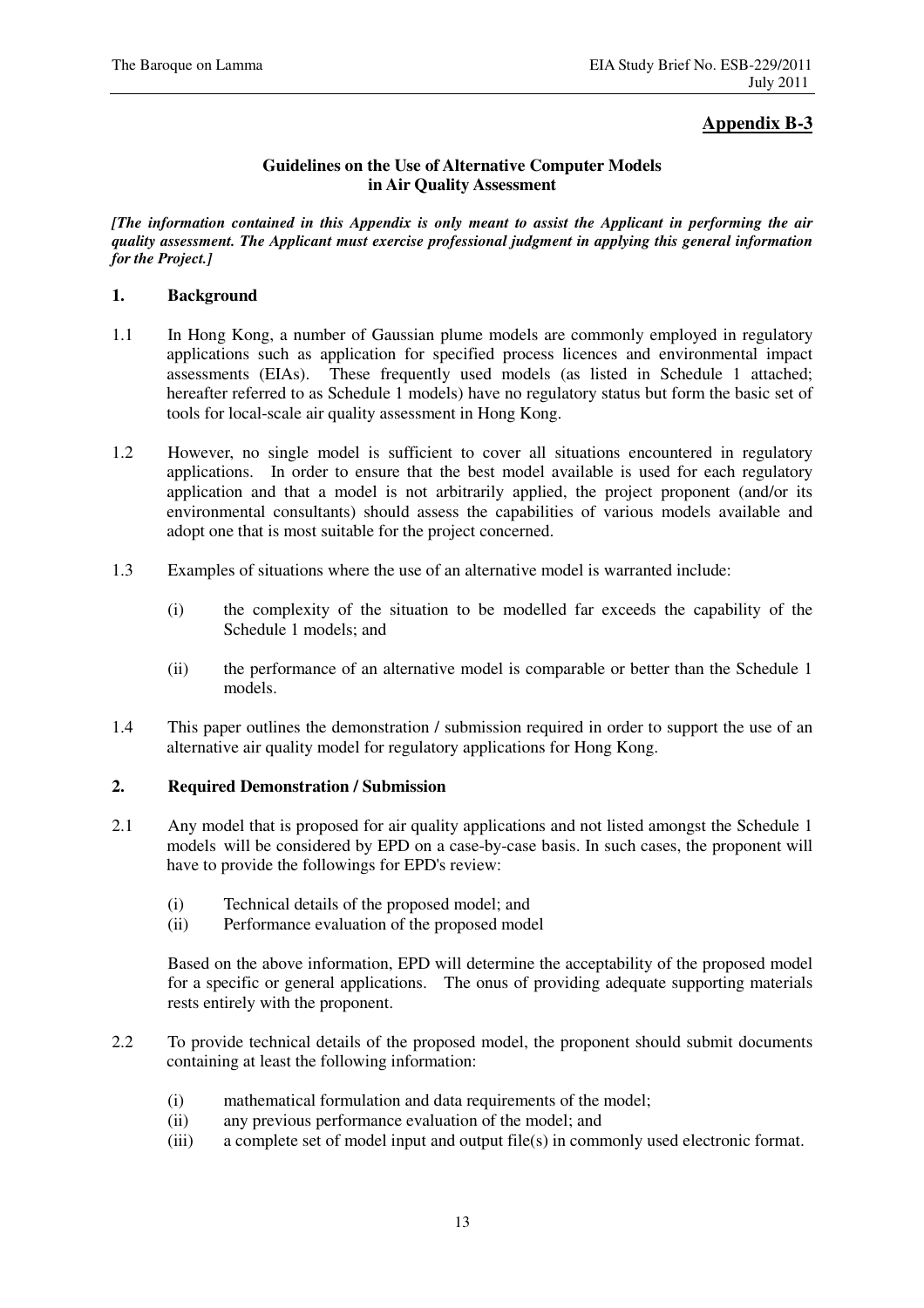2.3 On performance evaluation, the required approach and extent of demonstration varies depending on whether a Schedule 1 model is already available and suitable in simulating the situation under consideration. In cases where no Schedule 1 model is found applicable, the proponent must demonstrate that the proposed model passes the screening test as set out in USEPA Document "Protocol for Determining the Best Performing Model" *(Ref. 1)*.

*Ref.(1): William M. Cox, 'Protocol for Determining the Best Performing Model'; Publication No. EPA-454/R-92-025; U.S. Environmental Protection Agency, Research Triangle Park, NC.* 

- 2.4 For cases where a Schedule 1 model is applicable to the project under consideration but an alternative model is proposed for use instead, the proponent must demonstrate either that
	- (i) the highest and second highest concentrations predicted by the proposed model are within 2 percent of the estimates obtained from an applicable Schedule 1 model (with appropriate options chosen) for all receptors for the project under consideration; or
	- (ii) the proposed model has superior performance against an applicable Schedule 1 model based on the evaluation procedure set out in USEPA Document "Protocol for Determining the Best Performing Model" *(Ref. 1)*.
- 2.5 Should EPD find the information on technical details alone sufficient to indicate the acceptability of the proposed model, information on further performance evaluation as specified in Sections 2.3 and 2.4 above would not be necessary.
- 2.6 If the proposed model is an older version of one of the Schedule 1 models or was previously included in Schedule 1, the technical documents mentioned in Section 2.2 are normally not required. However, a performance demonstration of equivalence as stated in Section 2.4 (i) would become necessary.
- 2.7 If EPD is already in possession of some of the documents that describe the technical details of the proposed model, submission of the same by the proponent is not necessary. The proponent may check with EPD to avoid sending in duplicate information.

 $-$ 

#### **Schedule 1**

**Air Quality Models Generally Accepted by Hong Kong Environmental Protection Department for Regulatory Applications as at 1 July 1998\*** 

**Industrial Source Complex Dispersion Model - Short Term Version 3 (ISCST3)** or the latest version developed by U.S. Environmental Protection Agency

**California Line Source Dispersion Model Version 4 (CALINE4)** or the latest version developed by Department of Transportation, State of California, U.S.A.

**Fugitive Dust Model (FDM)** or the latest version developed by U.S. Environmental Protection Agency

-------------------------------------------------------------------------------------------------------

EPD is continually reviewing the latest development in air quality models and will update this Schedule accordingly.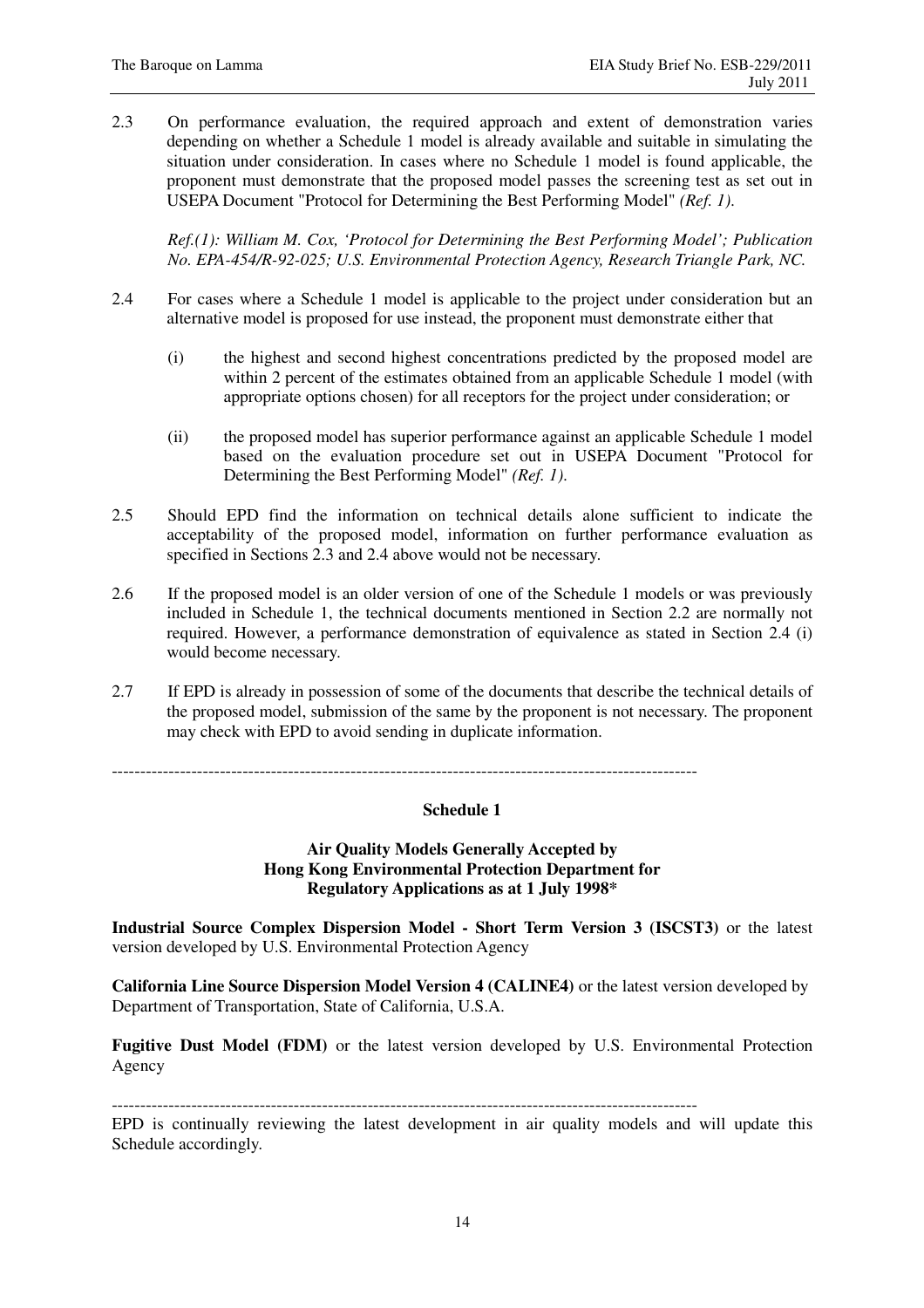## **Appendix C**

### **Requirements for Noise Impact Assessment**

The noise impact assessment shall include the following:

- 1. Provision of Background Information and Existing Noise Levels
	- (i) The Applicant shall provide background information relevant to the Project, including relevant previous or current studies and information on existing noise levels for determining the planning standards for fixed noise sources.
- 2. Identification of Noise Sensitive Receivers
	- (i) The Applicant shall refer to Annex 13 of the TM when identifying the NSRs. The NSRs shall include existing NSRs and planned/committed noise sensitive developments and uses earmarked on the relevant Outline Zoning Plans, Outline Development Plans, Layout Plans and other relevant published land use plans, including plans and drawings published by Lands Department and any land use and development applications approved by the Town Planning Board. Photographs of existing NSRs shall be appended to the EIA report.
	- (ii) The Applicant shall select assessment points to represent the identified NSRs for carrying out quantitative noise assessment described below. A map showing the locations and descriptions such as name of building, use, and floor of the selected assessment points shall be given. For planned noise sensitive land uses without committed site layouts, the Applicant shall use the relevant planning parameters to work out representative site layouts for noise assessment purpose.

## 3. Provision of an Emission Inventory of the Noise Sources

(i) The Applicant shall provide an inventory of noise sources including representative construction equipment for the purpose of carrying out the construction noise assessment. The Applicant shall also provide an inventory of fixed plant equipment, traffic flow, marine traffic flow, as appropriate, for operational noise assessment. Confirmation of the validity of the inventory shall be obtained from the relevant government departments/authorities and documented in the EIA report.

## 4. Construction Noise Assessment

- (i) The Applicant shall carry out assessment of noise impact from construction (excluding percussive piling) of the Project during daytime, i.e. 7am to 7pm, on weekdays other than general holidays in accordance with methodology in paragraphs 5.3 and 5.4 of Annex 13 of the TM. The criteria in Table 1B of Annex 5 of TM shall be adopted in the assessment.
- (ii) To minimize the construction noise impact, alternative construction methods to replace percussive piling and blasting shall be proposed as far as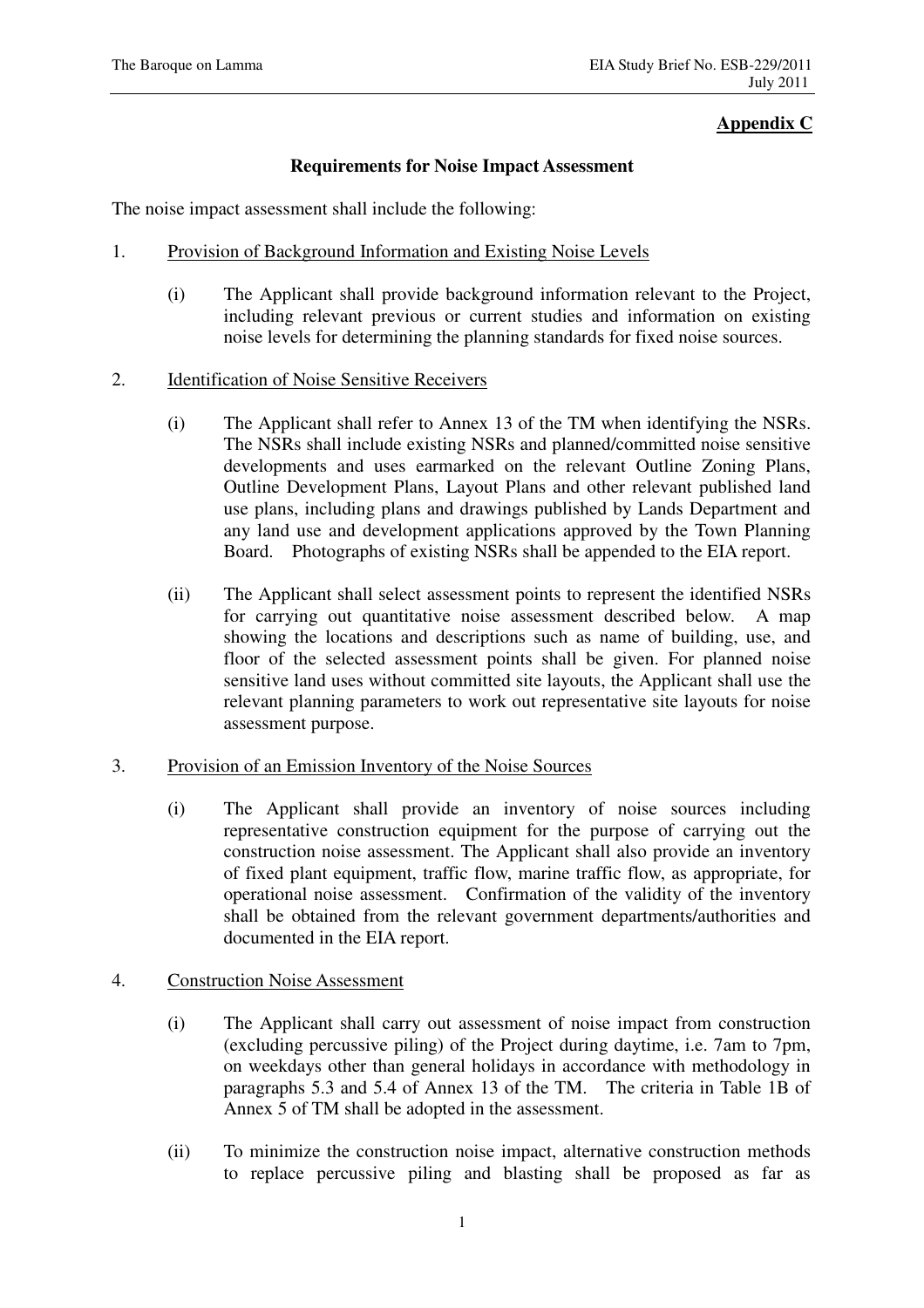practicable.

- (iii) If the unmitigated construction noise levels are found exceeding the relevant criteria, the Applicant shall propose practicable direct mitigation measures (including movable barriers, enclosures, quieter alternative methods, rescheduling and restricting hours of operation of noisy tasks) to minimize the impact. If the mitigated noise levels still exceed the relevant criteria, the duration of the noise exceedance at the affected NSRs shall be given.
- (iv) The Applicant shall, as far as practicable, formulate a reasonable construction programme so that no work will be required in restricted hours as defined under the Noise Control Ordinance (NCO). In case the Applicant needs to evaluate whether construction works in restricted hours as defined under the NCO are feasible or not in the context of programming construction works, reference should be made to relevant technical memoranda issued under the NCO. In case the Applicant considers that there is an unavoidable need to conduct certain type of construction works during the restricted hours, justifications shall be provided with the assessment of the degree and duration of the noise impact. Regardless of the results of construction noise impact assessment for restricted hours, the Noise Control Authority will process Construction Noise Permit (CNP) application, if necessary, based on the NCO, the relevant technical memoranda issued under the NCO, and the contemporary conditions/situations. This aspect shall be explicitly stated in the EIA report.
- (v) The assessment shall cover the cumulative noise impacts due to the construction works of the Project and other concurrent projects identified during the course of the EIA study.
- 5. Operation Noise Assessment
	- (a) Road Traffic Noise
	- (ai) Calculation of Noise Levels

The Applicant shall analyse the scope of the proposed road alignment(s) to identify road sections for the purpose of traffic noise impact assessment. In determining whether the traffic noise impact due to a road improvement project/work is considered significant, detailed information with respect to factors including change of nature of road, change of alignment and change of traffic capacity or traffic composition etc. shall be assessed. The traffic noise impact shall be considered significant if the traffic noise level with the road project is greater than that without the road project at the design year by 1 dB(A) or more.Figures showing extents of the road sections (both existing and new/altered road sections) shall be provided in the EIA report.

The Applicant shall calculate expected road traffic noise using methods described in the U.K. Department of Transport's "Calculation of Road Traffic Noise" (1988).Calculations of future road traffic noise shall be based on peak hour traffic flow in respect of maximum traffic projection within a 15 years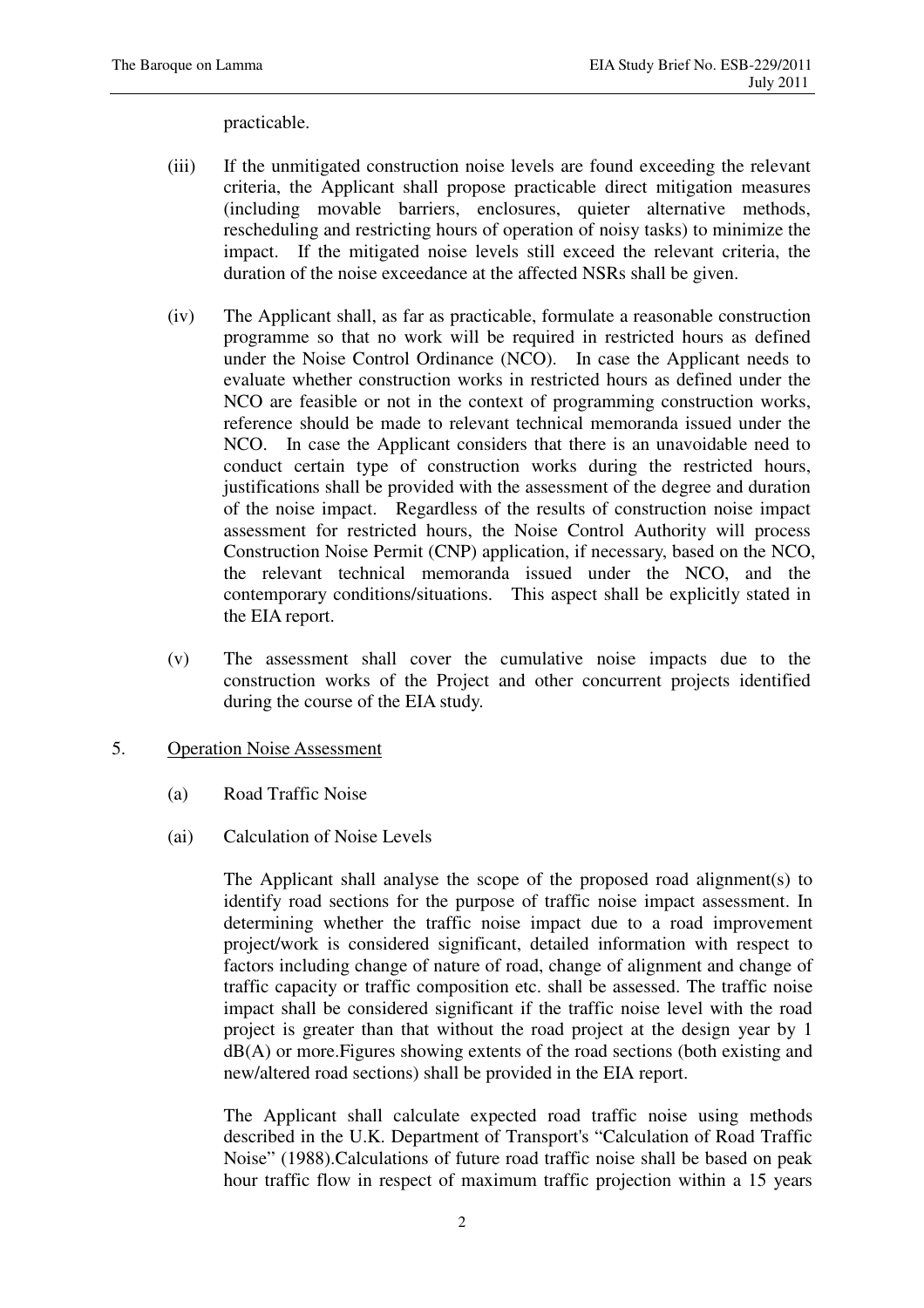period upon commencement of operation of the Project. The Applicant shall calculate traffic noise levels in respect of each road section and the overall noise levels from combined road sections (road sections within the meaning of Items A.1, A.7 and A.8 under Part I, Schedule 2 of the EIAO and other road sections) at the NSRs. The EIA report shall contain sample calculations and input parameters for 10 assessment points as requested by the Director.

The Applicant shall provide the input data set of the traffic noise model in the format of electronic files in the EIA. The Applicant shall prepare and provide drawings (i.e., road-plots of the traffic noise model) of appropriate scale to show the road segments, topographic barriers, and assessment points of sensitive receivers input into the traffic noise model.

The Applicant shall provide input data sets of traffic noise prediction model adopted in the EIA study as requested by the Director for the following scenarios:

(1) scenario without the road projects at the design year;

- (2) unmitigated scenario at assessment year;
- (3) mitigated scenario at assessment year; and
- (4) prevailing scenario for indirect technical remedies eligibility assessment.

The data shall be in electronic text file (ASCII format) containing road segments, barriers and noise sensitive receivers information. CD-ROM(s) containing the above data shall be attached in the EIA report.

(aii) Presentation of Noise Levels

The Applicant shall present the prevailing and future noise levels in L10 (1 hour) at the NSRs at various representative floor levels (in m P.D.) on tables and plans of suitable scale.

A quantitative assessment at the NSRs for the road alignments shall be carried out and compared against the criteria set out in Table 1A of Annex 5 of the TM. The potential noise impact of road alignments shall be quantified by estimating the total number of dwellings, classrooms and other noise sensitive elements that will be exposed to noise levels exceeding the criteria set out in Table 1A of Annex 5 in the TM.

(aiii) Proposals for Noise Mitigation Measures

After rounding of the predicted noise levels according to the U.K. Department of Transport's "Calculation of Road Traffic Noise" (1988), the Applicant shall propose direct mitigation measures in situations where the predicted traffic noise level due to the road sections within the meaning of Items A.1, A.7 and A.8 under Part I, Schedule 2 of the EIAO, exceeds the criteria in Table 1A of Annex 5 in the TM by 1 dB(A) or more; or, for situations where the overall traffic noise level at the NSRs with the road project exceeds the criteria in Table 1A of Annex 5 in the TM by 1 dB(A) or more and at the same time is greater than that without the road project at the design year by 1.0 dB(A) or more. The direct mitigation measures listed under section 6.1, Annex 13 of the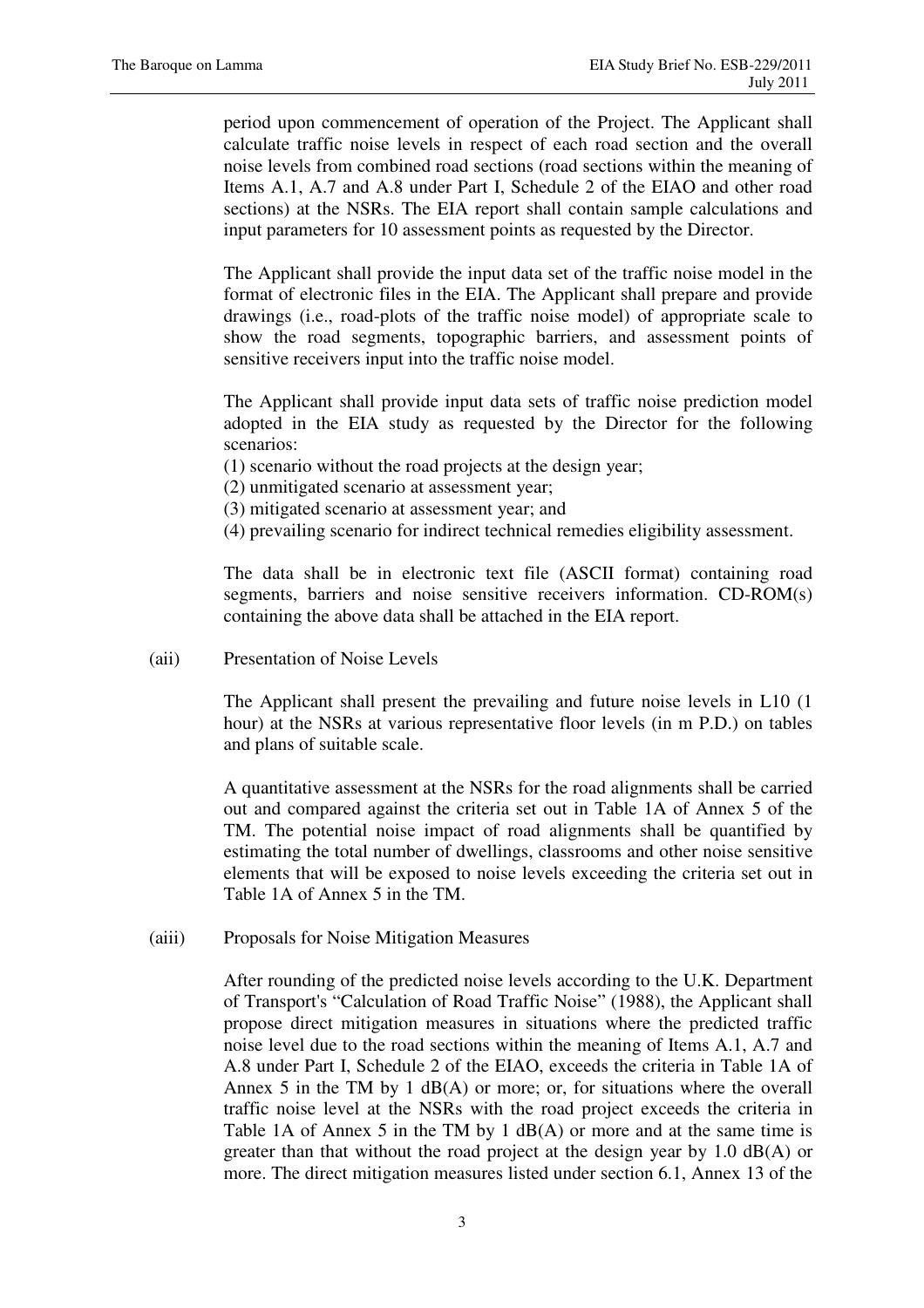TM, including the option of alternative land use arrangement, shall be explored and evaluated with a view to reducing the noise level at the NSRs concerned to the level meeting the relevant noise criteria. Also, the feasibility, practicability, programming and effectiveness of the recommended mitigation measures shall be assessed in accordance with section 4.4.2(k) of the TM. Specific reasons for not adopting certain direct mitigation measures in the design to reduce the traffic noise to a level meeting the criteria in the TM or to maximize the protection for NSRs as far as possible shall be clearly and specifically quantified and laid down in the EIA report. Sections of barriers proposed to protect existing NSRs shall be differentiated clearly from those proposed for the protection of future or planned NSRs as the latter is only required to be constructed before the occupation of the planned NSRs. To facilitate the phased implementation of the barriers under this principle, a barrier inventory showing intended NSRs (i.e. existing NSRs as distinct from planned NSRs) to be protected by different barrier sections to achieve different extent of noise reduction (to be quantified in terms of how many  $dB(A)$ ) should be provided.

The total number of dwellings, classrooms and other noise sensitive elements that will be benefited from, and be protected by the provision of direct mitigation measures shall be provided. In order to clearly present the extents/locations of recommended noise mitigation measures, plans prepared from 1:1000 or 1:2000 survey maps showing the mitigation measures (e.g. enclosures/barriers, low noise road surfacing) shall be included in the EIA report.

The total number of dwellings, classrooms and other noise sensitive elements that will still be exposed to noise levels above the criteria with the implementation of recommended direct mitigation measures shall be quantified. The Applicant shall provide, in the EIA report information of recommended noise mitigation measures (such as barrier types, nominal dimensions at different cross-sections, extents/locations, lengths and mPD levels of barriers) in an appropriate format (including electronic format).

In case where a number of NSRs cannot be protected by the recommended direct mitigation measures, the Applicant shall identify and estimate the total number of existing dwellings, classrooms and other noise sensitive elements which may qualify for indirect technical remedies, the associated costs and any implications for such implementation. For the purpose of determining eligibility of the affected premises for indirect technical remedies, reference shall be made to the following set of three criteria:

- (1) the predicted overall noise level at the NSR from the road sections andother traffic noise in the vicinity must be above a specified noise level (e.g. 70 dB(A) for domestic premises and 65 dB(A) for educational institutions and places of public worship, all in L10 (1hour));
- (2) the predicted overall noise level at the NSR is at least 1.0 dB(A) more than the prevailing traffic noise level, i.e. the total traffic noise level existing before the commencement of works to construct the road; and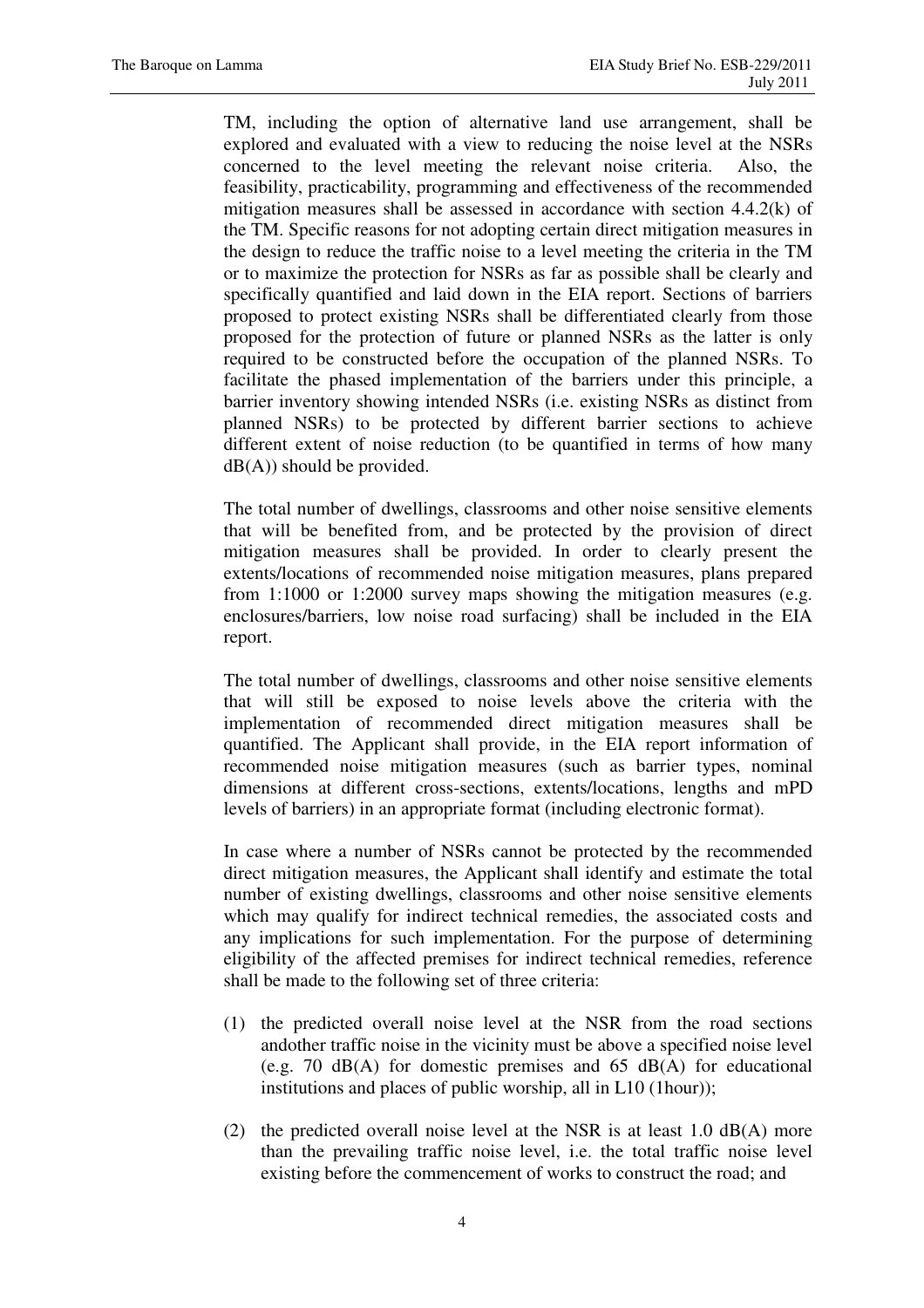- (3) the contribution from the road sections to the increase in predicted overall noise level from the new road at the NSR must be at least 1.0dB(A).
- (b) Fixed Noise Sources

The Applicant shall identify any fixed noise sources including but not limited to any permanent and temporary industrial noise source(s), repair yard(s), sewage treatment plant(s), pumping station(s), pump house(s), electricity substation(s) and the ventilation systems of enclosed road sections, as appropriate, for noise assessment. If the Project will cause any fixed noise sources, the following assessment shall be followed.

(bi) Assessment of Fixed Source Noise Levels

The Applicant shall calculate the expected noise using standard acoustics principles. Calculations for the expected noise shall be based on assumed plant inventories and utilization schedule for the worst-case scenario. The Applicant shall calculate noise levels taking into account correction of tonality, impulsiveness and intermittency in accordance with Technical Memorandum for the Assessment of Noise from Places other than Domestic Premises, Public Places or Construction Sites issued under the NCO.

(bii) Presentation of Noise Levels

The Applicant shall present the existing and future noise levels in Leq (30 min) at the NSRs at various representative floor levels (in m P.D.) on tables and plans of suitable scale. A quantitative assessment at the NSRs for the fixed noise source(s) shall be carried out and compared against the criteria set out in Table 1A of Annex 5 of the TM.

(biii) Proposals for Noise Mitigation Measures

The Applicant shall propose direct technical remedies within the Project limits in situations where the predicted noise level exceeds the criteria set out in Table 1A of Annex 5 of the TM to protect the affected NSRs.

#### 6. Assessment of Side Effects and Constraints

(i) The Applicant shall identify, assess and propose means to minimize any side effects and to resolve any potential constraints due to the inclusion of any recommended direct mitigation measures.

## 7. Evaluation of Constraints on Planned Noise Sensitive Developments/Land uses

(i) For planned noise sensitive uses which will still be affected even with practicable direct mitigation measures in place, the Applicant shall propose, evaluate and confirm the practicability of additional measures within the planned noise sensitive uses and shall make recommendations on how these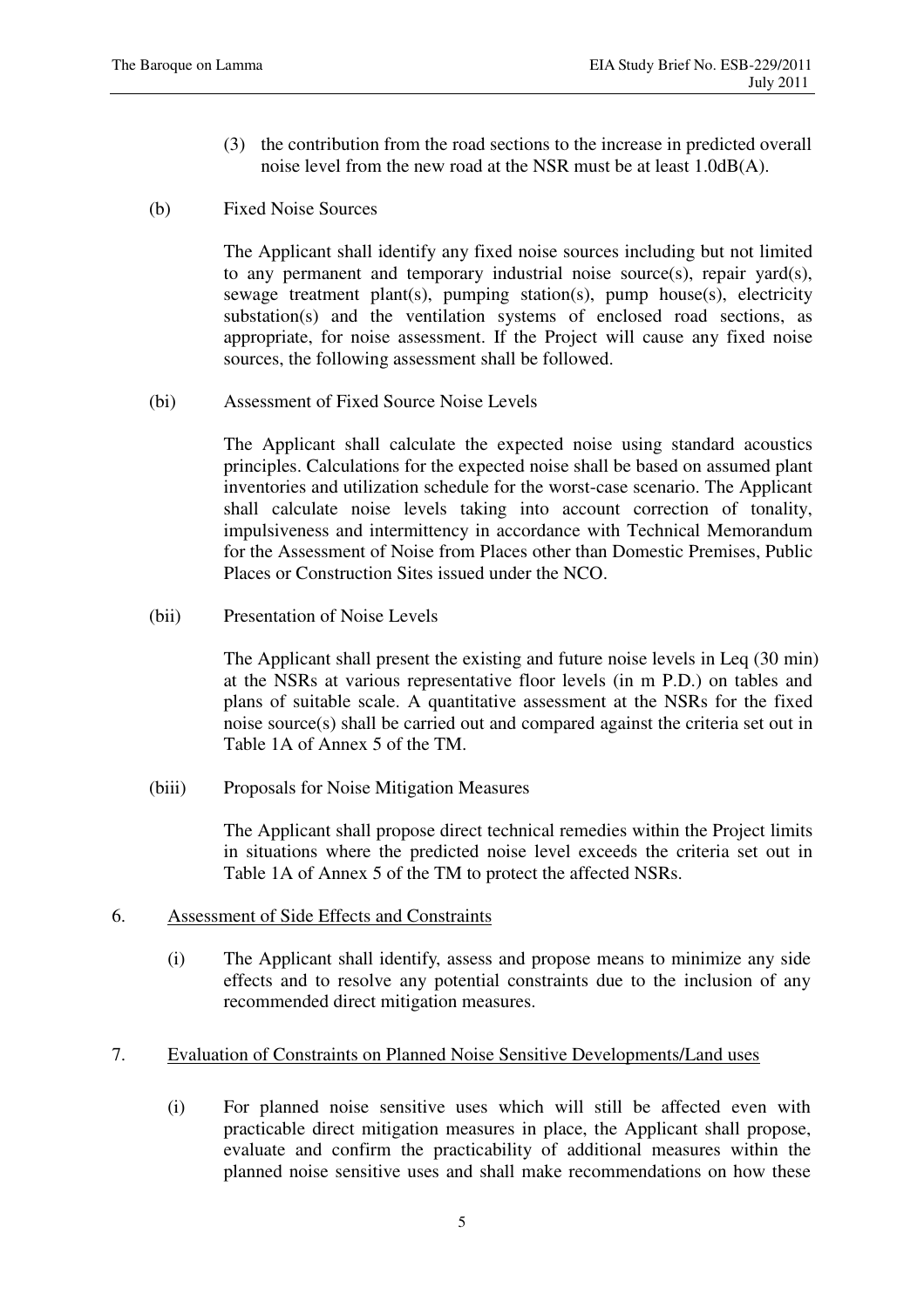noise sensitive uses will be designed for the information of relevant parties.

(ii) The Applicant shall take into account agreed environmental requirements/ constraints identified by the EIA study to assess the development potential of concerned sites which shall be made known to the relevant parties.

## 8. Assessment of Helicopter Noise Impact

- (i) The Applicant shall carry out assessment of the noise impacts arising from the operation of the existing/new helicopter pad(s) and related off site facilities with respect to the criteria set in Table 1A of Annex 5 of the TM. The impact shall cover helicopter operation at the helicopter pad(s) and during its approach and departure from the helicopter pad(s). Where applicable, noise contours should be provided to facilitate appreciation of the extent of the potential noise impacts. The Applicant shall evaluate the reasonable worst-case scenarios in terms of flight types, flight paths, flight frequency and flight hours. For noise matters not fully listed in Table 1A of Annex 5 of the TM, the criteria and assessment methodology shall be considered in accordance with section 4.4.2(c) of the TM and documented in the EIA report.
- (ii) The Applicant shall propose direct mitigation measures in all situations where the noise level exceedance are predicted following the principle of section 6 of Annex 13 of the TM such as alternative land use arrangement. The total number of noise sensitive receivers that will benefit from and be protected by the provision of direct mitigation measures should be provided. The total number of other noise sensitive receivers that will still be exposed to noise above the criteria with the implementation of all recommended direct mitigation measures shall be quantified.

# 9. Assessment of Marine Traffic Noise

(i) The Applicant shall assess marine traffic noise impacts including at least noise from operation activities on the moored vessels in marina portion and manoeuvring of vessels during operational phase of the proposed development. For noise matters not fully listed in Table 1A of Annex 5 of the TM, the criteria and assessment methodology shall be agreed with the Director (with reference to section 4.4.2(c) of the TM) prior to the commencement of the assessment. The Applicant shall make recommendations for direct mitigation measures for an existing or planned NSR which would be subject to predicted noise impacts from marine traffic.

## -END-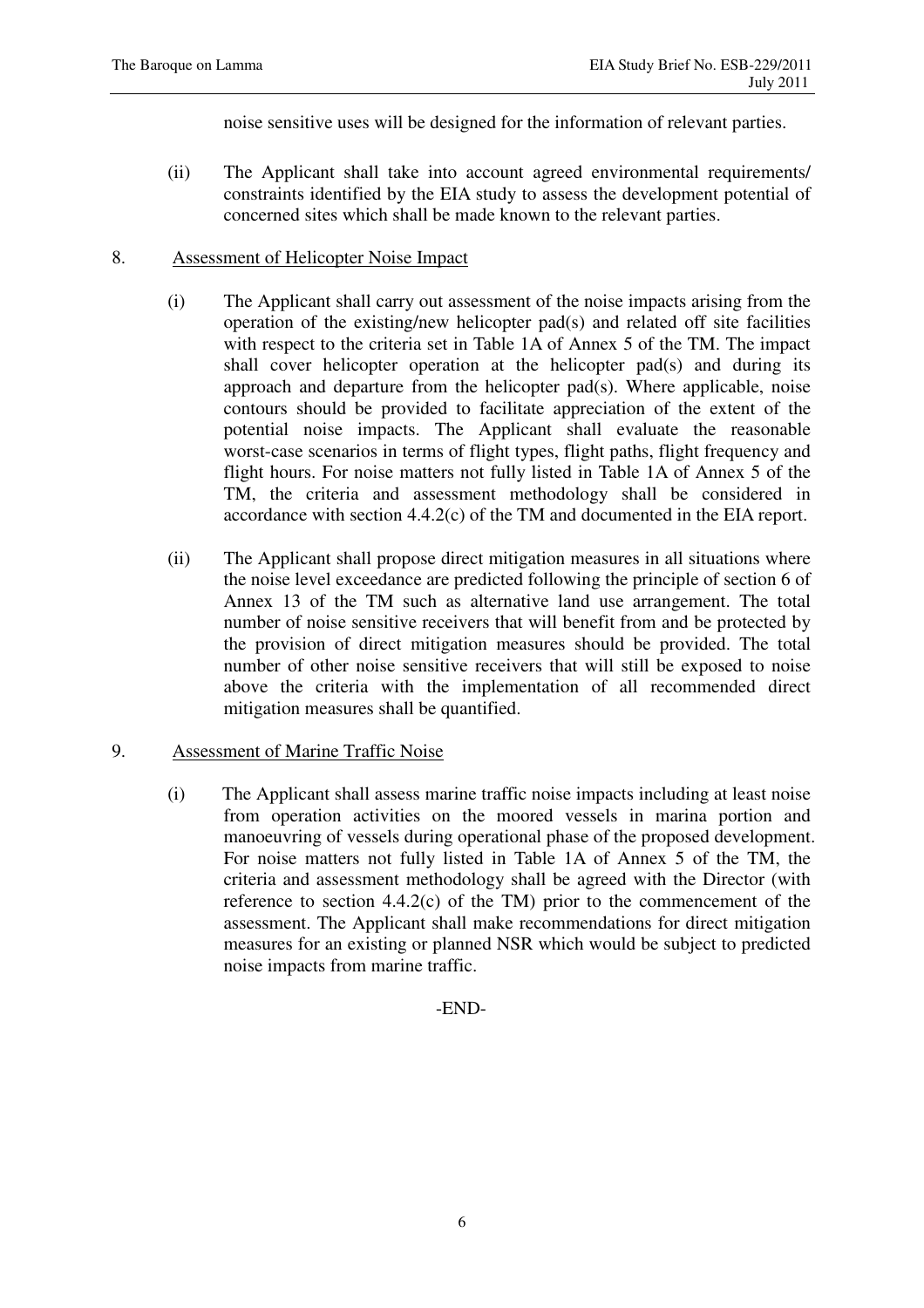# **Appendix D**

### **Requirements for Water Quality Impact Assessment**

- 1. The Applicant shall identify and analyse physical, chemical and biological disruptions of marine water system(s), the associated catchment area(s) and coastal water arising from construction and operation of the Project.
- 2. The Applicant shall predict, quantify and assess any water quality impacts arising from the Project on the water system(s) and the sensitive receivers by appropriate mathematical modelling and/or other techniques proposed by the Applicant and approved by the Director. The mathematical modelling requirements are set out in Appendix D-1. Possible impacts due to the dredging, fill extraction, backfilling, transportation and disposal of dredged materials, other marine works activities, effluent discharge and site runoff shall include changes in hydrology, flow regime, sediment erosion and deposition patterns, morphological change of seabed profile, water and sediment quality, marine and freshwater organisms/community. The prediction shall include possible different construction stages or sequences of the Project. Affected sensitive receivers shall be identified by the assessment tool with indications of degree of severity.
- 3. The water quality impact assessment shall cover the following, but not limited to, major areas of concern:

## General

- (i) Collection and review of background information on the existing water system(s) and their respective catchments, and sensitive receivers which may be affected by the Project during construction and operational stage;
- (ii) Characterization of water and sediment quality of the related water system(s) and sensitive receivers, which may be affected by the Project during construction and operational stage, based on existing information or appropriate site survey/tests;
- (iii) Identification and analysis of the existing and future activities and any change in beneficial uses related to the water system(s) and identification of the water sensitive receivers. The Applicant shall refer to those developments and uses earmarked on the relevant Outline Zoning Plans, Development Permission Area Plans, Outline Development Plans and Layout Plans;
- (iv) Identification of pertinent water and sediment quality objectives, criteria and standards for the water system(s) and the sensitive receivers;
- (v) Assessment on the need of any reclamation; identification and quantification of all activities, including review of the construction sequences and methods of the Project to identify any change of water courses, natural stream, shoreline or bathymetry, flow regimes and catchment types or areas. The selected method shall take into consideration the need to protect relevant water sensitive receivers and let the marine sediments be left in place and not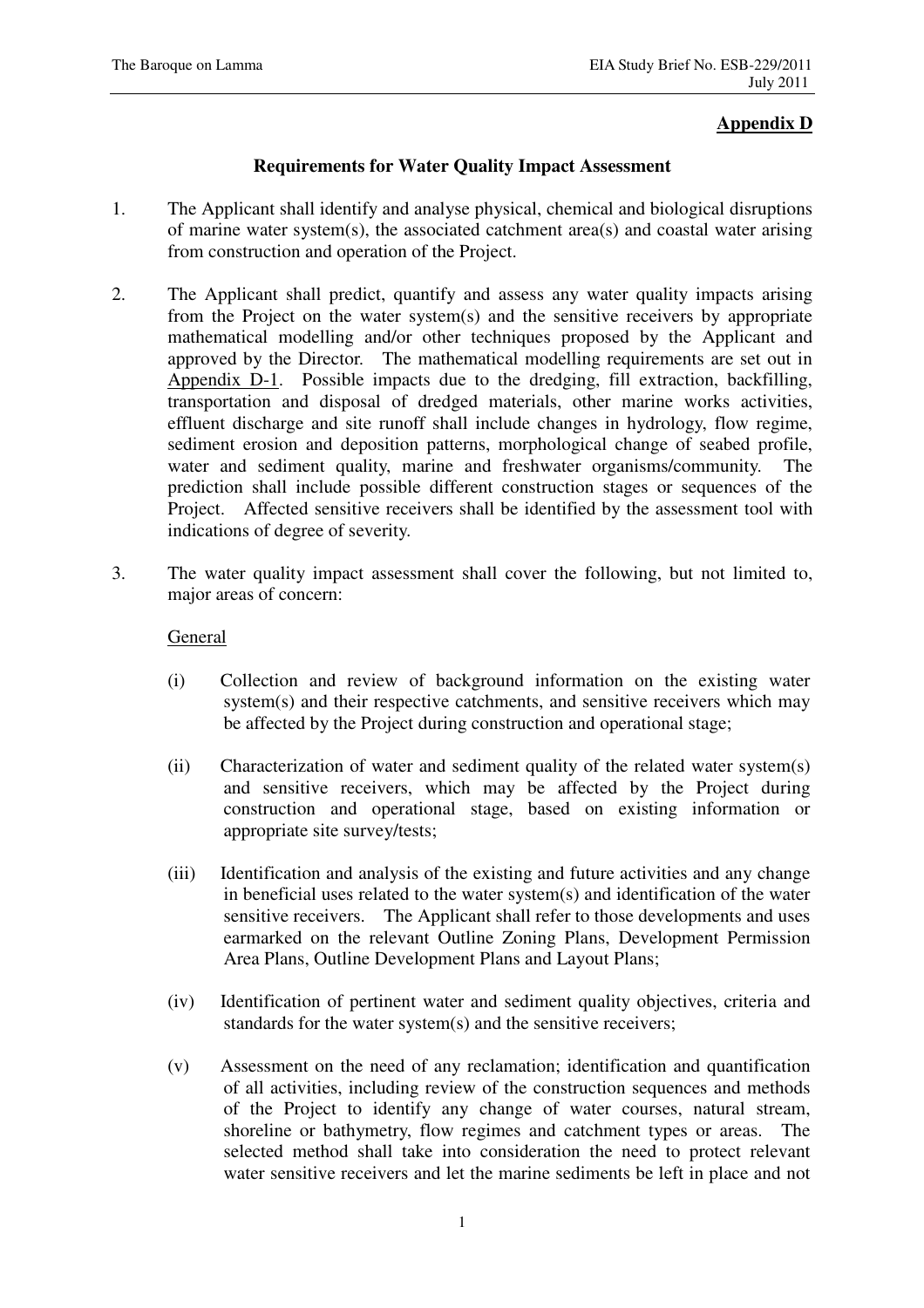be disturbed as far as possible;

- (vi) Identification, analysis and quantification of existing and future water and sediment pollution sources, including point and non-point discharges to surface water and runoff of any sandy material generated by the Project and discharged to the marine waters in relevant Water Control Zone(s) as designated under the Water Pollution Control Ordinance (Cap358), existing and planned drainage systems and water courses, and maintenance dredging of marine sediment for the adjacent navigation channel;
- (vii) Establishment and provision of an emission inventory on the quantities and characteristics of these existing and future pollution sources in the assessment area. Field investigation and laboratory tests, as appropriate, shall be conducted to fill in any relevant information gaps;

## Impact Prediction

- (viii) Prediction and quantification, by mathematical modelling or other technique approved by the Director, of construction and operational impacts on the water system(s) and the sensitive receivers due to those alterations and changes identified in (v) above and the pollution sources identified in (vi) above. The mathematical modelling requirements are set out in Appendix D-1 of this study brief. Possible impacts include changes in hydrology, flow regime, sediment erosion or deposition, water and sediment quality and the effects on the marine organisms due to such changes. The location, nature, extent and rate of such works for the Project shall be clearly identified and evaluated. The assessment shall also take into account the additional loading and oxygen demand exerted by sediment disturbed. The prediction shall include possible different construction stages or sequences and different operation stages of the Project;
- (ix) Identification and quantification of all dredging, backfilling, reclamation, mud/sediment transportation and disposal activities and requirements. Potential dumping ground to be involved shall also be identified. Field investigation, sampling and chemical and biological laboratory tests to characterize the sediment/mud concerned shall be conducted as appropriate. The potential for the release of contaminants during dredging and other marine works shall be addressed using the chemical test results derived from sediment and marine water samples collected on site and relevant historic data. Appropriate laboratory tests such as elutriate tests in accordance with the USACE method, sediment pore water (interstitial water) analyses shall be performed on the sediment samples to simulate and quantify the degree of mobilization of various contaminants (including PCBs, PAHs, TBT and chlorinated pesticides) into the water column during dredging. The ranges of parameters to be analyzed; the number, location, depth of sediment, type and methods of sampling; sample preservation; and chemical and biological laboratory test methods to be used shall be subject to the approval of the Director. The Applicant shall also address the pattern of the sediment deposition and the potential increase in turbidity and suspended solid levels in the water column and at the sensitive receivers due to the disturbance of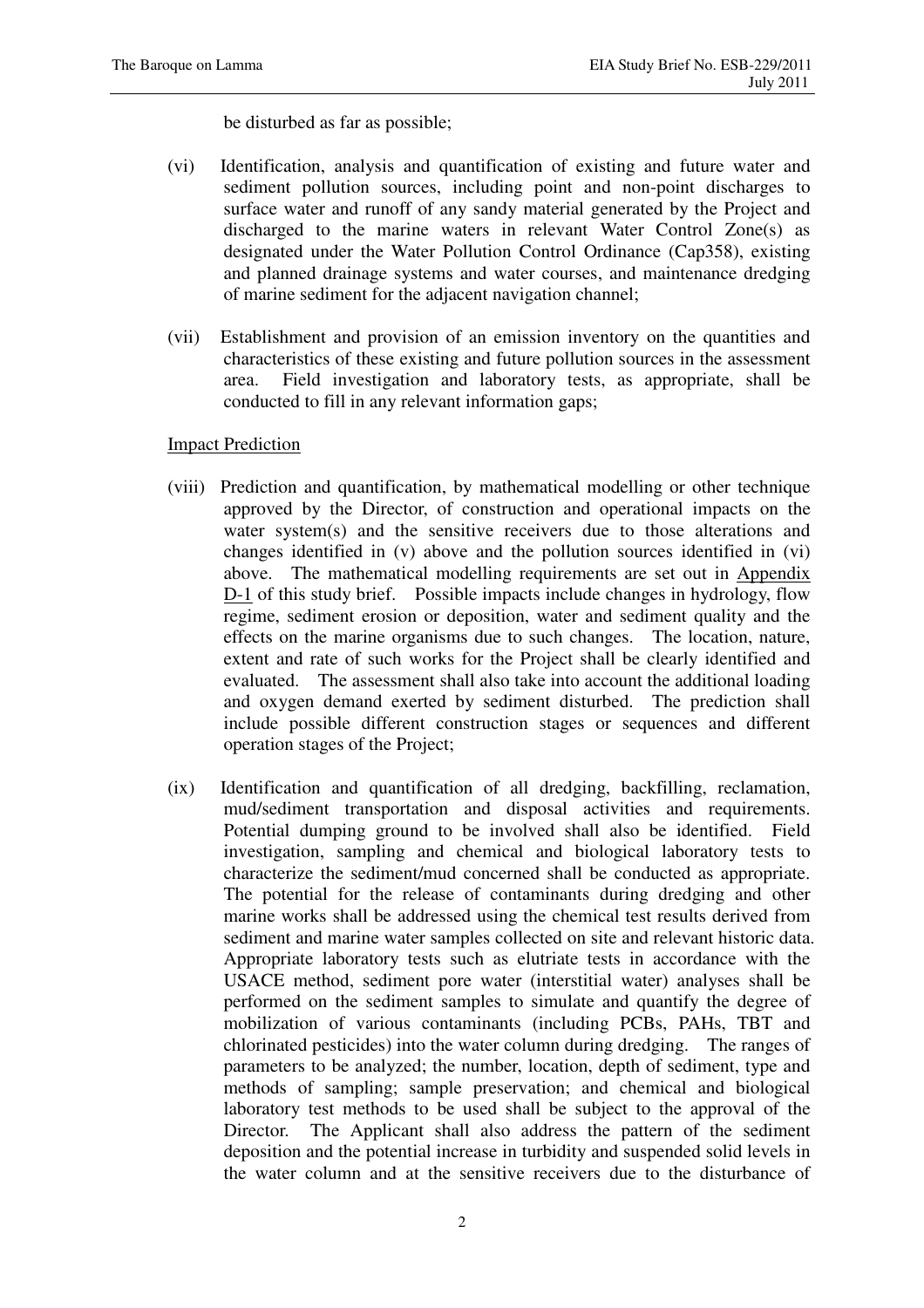sediments during dredging, backfilling and reclamation. The prediction and quantification of impacts on the hydrodynamic regime, and impact caused by sediment re-suspension and contaminants release shall be carried out by techniques to be approved by the Director;

- (x) Assessment and quantification of all existing and future waste water generation activities and analysis on the adequacy of existing and future sewerage infrastructure and wastewater treatment facilities;
- (xi) Assessment of the cumulative impacts due to other related concurrent and planned projects, activities or pollution sources along the identified water system(s) and sensitive receivers that may have a bearing on the environmental acceptability of the Project;
- (xii) The Applicant shall devise mitigation measures to avoid or minimize the impacts identified above, including identification and evaluation of the best practicable dredging methods to minimize dredging and dumping requirements, demand for fill sources and non-point source pollution as far as possible. The residual impacts on the water system(s) and the sensitive receivers with regard to the relevant water and sediment quality objectives, criteria, standards or guidelines shall be assessed and quantified using appropriate mathematical models set out in Appendix D-1 to this study brief;
- (xiii) Recommendation of mitigation measures, including contingency plan to mitigate any spillage of chemical, e.g. oil, fuel, to the water body as a result of the operation of the Project; and.

## Wastewater Treatment Facilities

(xiv) To assess the provision and adequacy of future wastewater treatment facilities in terms of the capacity and treatment technology in respect of the relevant effluent requirements.

-END-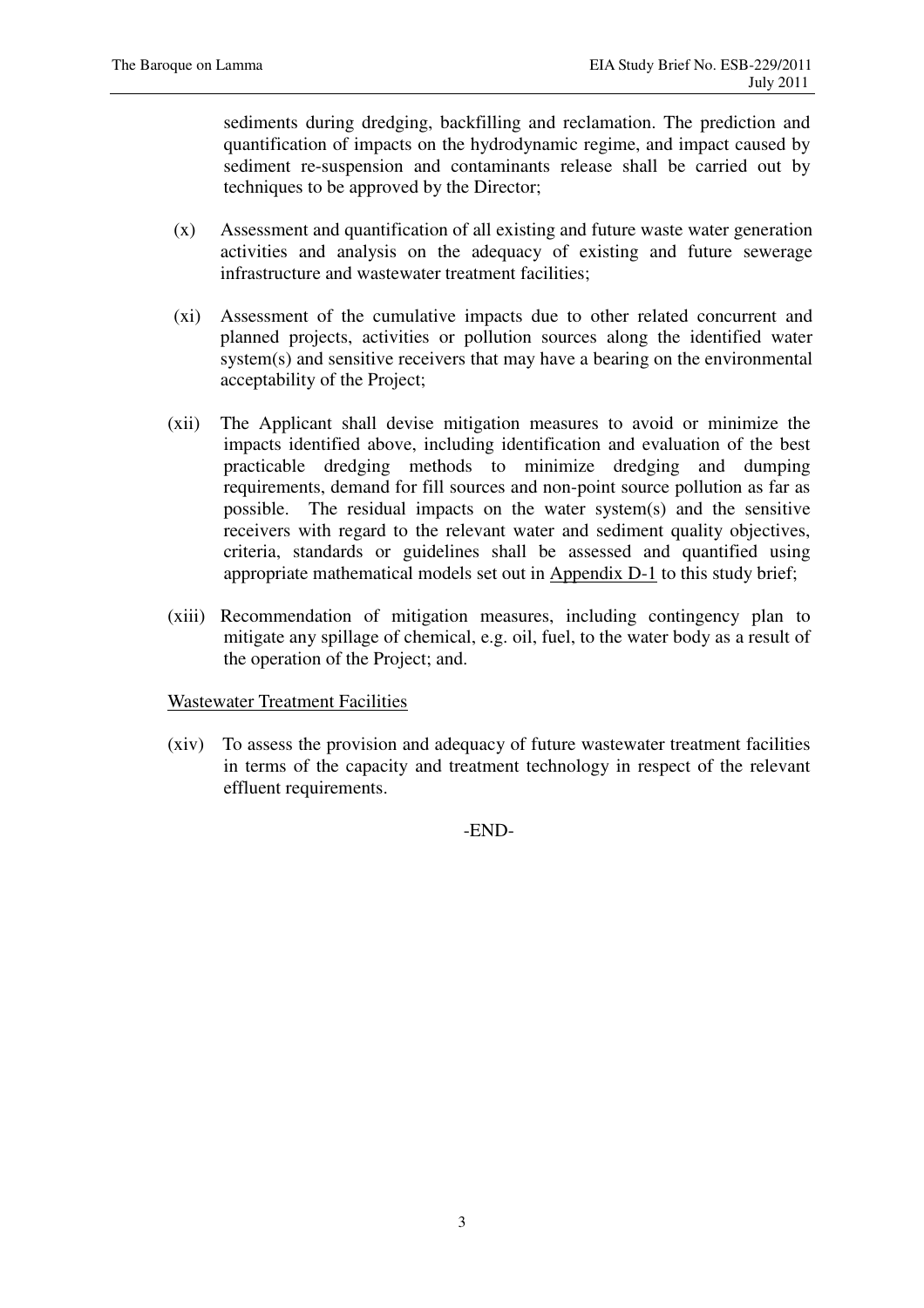### **Appendix D-1**

### **Hydrodynamic and Water Quality Modelling Requirements**

#### Modelling software general

- 1. The modelling software shall be fully 3-dimensional capable of accurately simulating the stratified condition, salinity transport, and effects of wind and tide on the water body within the model area.
- 2. The modelling software shall consist of hydrodynamic, water quality, sediment transport, thermal and particle dispersion modules. All modules shall have been proven with successful applications locally and overseas.
- 3. The hydrodynamic, water quality, sediment transport and thermal modules shall be strictly mass conserved at all levels.
- 4. An initial dilution model shall be used to characterize the initial mixing of the effluent discharge, and to feed the terminal level and size of the plume into the far field water quality modules where necessary. The initial dilution model shall have been proven with successful applications locally and overseas.

#### Model details – Calibration & Validation

- 1. The models shall be properly calibrated and validated against applicable existing and/or newly collected field data before their use in this study in the Hong Kong waters, the Pearl Estuary and the Dangan (Lema) Channel. The field data set for calibration and validation shall be agreed with EPD.
- 2. Tidal data shall be calibrated and validated in both frequency and time domain manner.
- 3. For the purpose of calibration and validation, the model shall run for not less than 15 days of real sequence of tide (excluding model spin up) in both dry and wet seasons with due consideration of the time required to establish initial conditions.
- 4. In general the hydrodynamic models shall be calibrated to the following criteria:

|           | Criteria                                                                                                                                                                                                                                                                                                                                                                                                                                                                                 | Level of fitness |
|-----------|------------------------------------------------------------------------------------------------------------------------------------------------------------------------------------------------------------------------------------------------------------------------------------------------------------------------------------------------------------------------------------------------------------------------------------------------------------------------------------------|------------------|
|           |                                                                                                                                                                                                                                                                                                                                                                                                                                                                                          | with field data  |
| $\bullet$ | tidal elevation $(\omega)$                                                                                                                                                                                                                                                                                                                                                                                                                                                               | $< 8\%$          |
| $\bullet$ | maximum phase error at high water and low water                                                                                                                                                                                                                                                                                                                                                                                                                                          | $<$ 20 minutes   |
| $\bullet$ | maximum current speed deviation                                                                                                                                                                                                                                                                                                                                                                                                                                                          | $~130\%$         |
| $\bullet$ | maximum phase error at peak speed                                                                                                                                                                                                                                                                                                                                                                                                                                                        | $<$ 20 minutes   |
| $\bullet$ | maximum direction error at peak speed                                                                                                                                                                                                                                                                                                                                                                                                                                                    | $< 15$ degrees   |
| $\bullet$ | maximum salinity deviation                                                                                                                                                                                                                                                                                                                                                                                                                                                               | $< 2.5$ ppt      |
|           | $\odot$ $\blacksquare$ $\blacksquare$ $\blacksquare$ $\blacksquare$ $\blacksquare$ $\blacksquare$ $\blacksquare$ $\blacksquare$ $\blacksquare$ $\blacksquare$ $\blacksquare$ $\blacksquare$ $\blacksquare$ $\blacksquare$ $\blacksquare$ $\blacksquare$ $\blacksquare$ $\blacksquare$ $\blacksquare$ $\blacksquare$ $\blacksquare$ $\blacksquare$ $\blacksquare$ $\blacksquare$ $\blacksquare$ $\blacksquare$ $\blacksquare$ $\blacksquare$ $\blacksquare$ $\blacksquare$ $\blacksquare$ |                  |

Root mean square of the error including the mean and fluctuating components shall meet the criteria at no less than 80% of the monitoring stations in the model domain

5. The consultants shall be responsible for acquiring/developing and calibration of the models for use in this study themselves. They may make reference to the models developed under the Update on Cumulative Water Quality and Hydrological Effect of Coastal Developments and Upgrading of Assessment Tool (Agreement No. CE 42/97). They may also propose to use other models subject to agreement with EPD.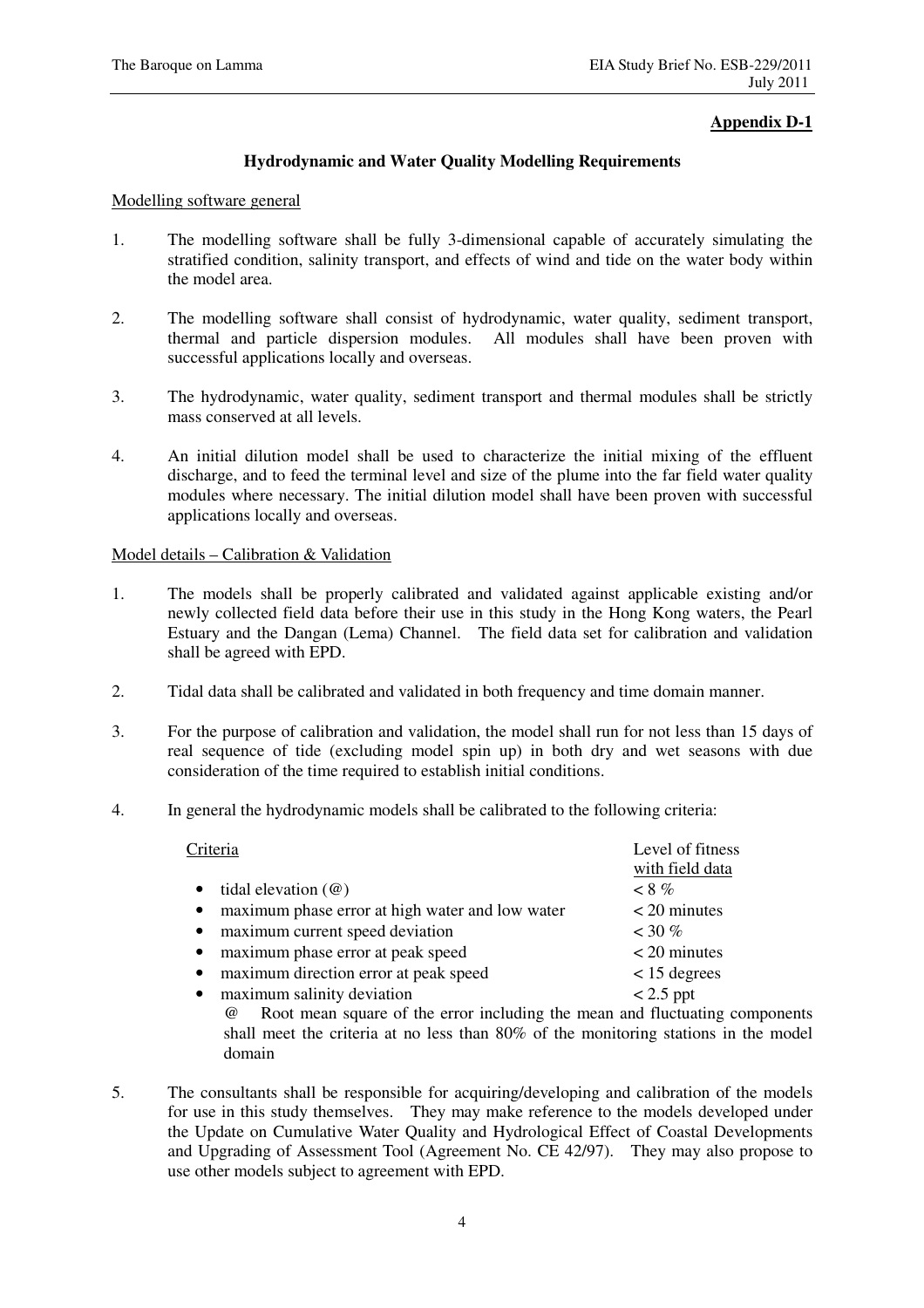#### Model details – Simulation

- 1. The water quality modelling results shall be qualitatively explainable, and any identifiable trend and variations in water quality shall be reproduced by the model. The water quality model shall be able to simulate and take account of the interaction of dissolved oxygen, phytoplankton, organic and inorganic nitrogen, phosphorus, silicate, BOD, temperature, suspended solids, contaminants release of dredged and disposed material, air-water exchange, *E. coli* and benthic processes. It shall also simulate salinity. Salinity results simulated by hydrodynamic models and water quality models shall be demonstrated to be consistent.
- 2. The sediment transport module for assessing impacts of sediment loss due to marine works shall include the processes of settling, deposition and re-erosion. The values of the modelling parameters shall be agreed with EPD. Contaminants release and DO depletion during dredging and dumping shall be simulated by the model.
- 3. The models shall at least cover the Hong Kong waters, the Pearl Estuary and the Dangan Channel to incorporate all major influences on hydrodynamic and water quality. A fine grid model may be used for detailed assessment of this study. It shall either be linked to a far field model or form part of a larger model by gradual grid refinement. The coverage of the fine grid model shall be properly designed such that it is remote enough so that the boundary conditions will not be affected by the Project. The model coverage area shall be agreed with EPD.
- 4. In general, grid size at the area affected by the Project shall be less than 400 m in open waters and less than 75 m around sensitive receivers. The grid shall also be able to reasonably represent coastal features existing and proposed in the Project. The grid schematization shall be agreed with EPD.

#### Modelling assessment

- 1. The assessment shall include the construction and operational phase of the Project. Where appropriate, the assessment shall also include maintenance dredging. Scenarios to be assessed shall cover the baseline condition and scenarios with various different options proposed by the Applicant in order to quantify the environmental impacts and improvements that will be brought about by these options. Corresponding pollution load, bathymetry and coastline shall be adopted in the model set up.
- 2. Hydrodynamic, water quality, sediment transport and thermal modules, where appropriate, shall be run for (with proper model spin up) at least a real sequence of 15 days spring-neap tidal cycle in both the dry season and the wet season.
- 3. For assessing temporary discharges via the emergency outfall, the Applicant shall estimate discharge loading, pattern and duration. The worst case scenario shall include discharge near slack water of neap tide. A period of at least 15 days spring-neap cycle in wet season, but long enough for recovery of the receiving water, shall be simulated. Detailed methodology shall be agreed with EPD.
- 4. The results shall be assessed for compliance of Water Quality Objectives.
- 5. The impact on all sensitive receivers shall be assessed.
- 6. Cumulative impacts due to other projects, activities or pollution sources within a boundary to the agreement of EPD shall also be predicted and quantified.

-END-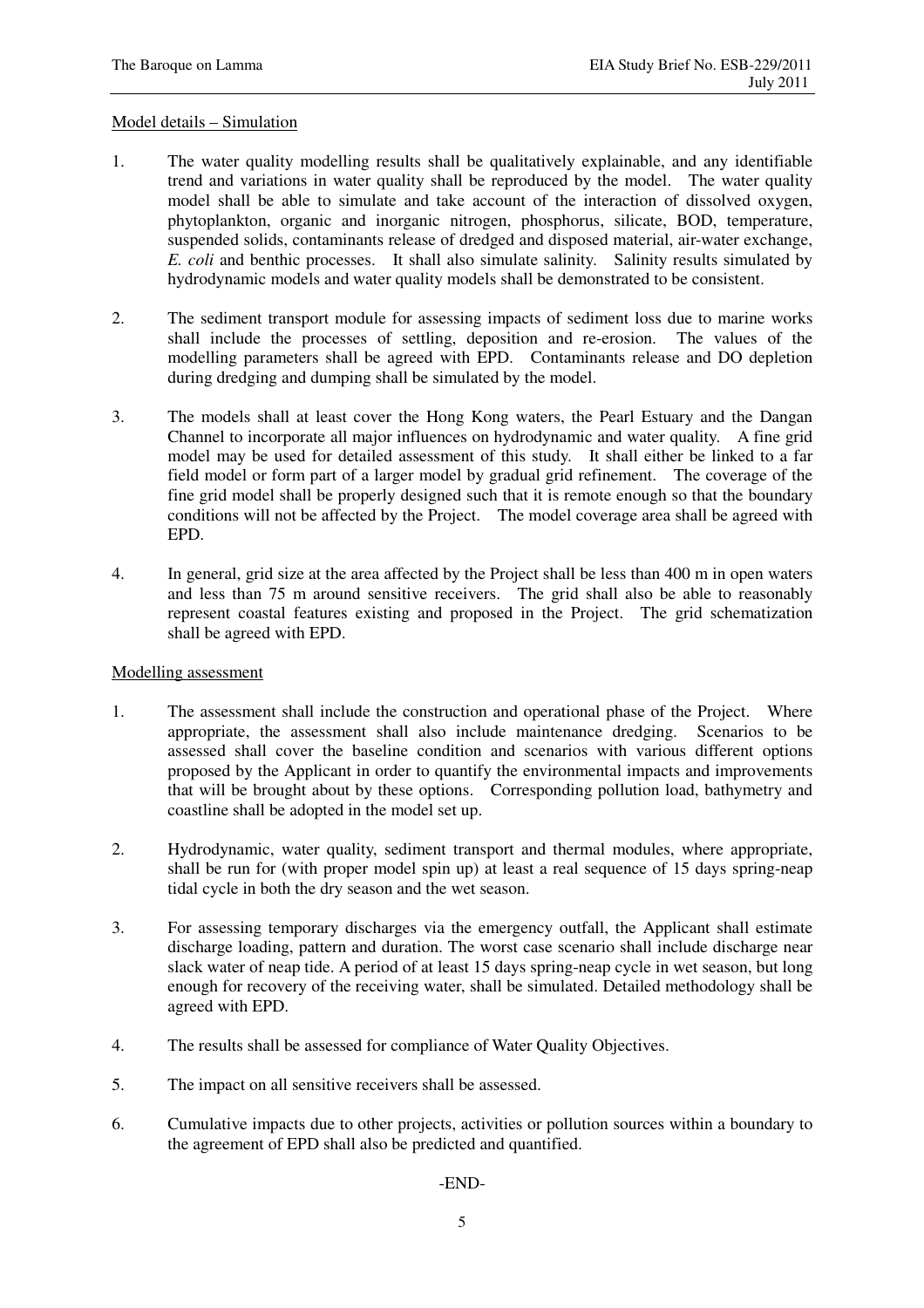## **Appendix E**

## **Requirements for Assessment of Waste Management Implication**

The assessment of waste management implication and land contamination shall cover the following:

- 1. Analysis of Activities and Waste Generation
	- (i) The Applicant shall identify the quantity, quality and timing of the wastes arising as a result of the construction and operation (if any) activities of the Project based on the sequence, duration, method and process of these activities e.g. any dredged/excavated sediment/mud, construction and demolition materials, floating refuse and other wastes which will be generated during construction and operational (if any) stages. The Applicant shall adopt appropriate design, general layout, construction methods and programme to minimize the generation of public fill/inert construction and demolition (C&D) materials and maximize the use of public fill / inert C&D materials for other construction works.
	- (ii) The Applicant shall consider alternative project designs/ measures to avoid/ minimize floating refuse accumulation / entrapment and measures/ proposals for the potential floating refuse problem, e.g. regular collection of the floating refuse along the coast. Regarding the potential trapping of floating refuse along the shoreline of the Project, the Applicant shall estimate as far as practicable the amount of floating refuse to be found/trapped along the shoreline of the Project in construction stage and after the completion of the Project (if any). The Applicant shall develop an effective plan / design to avoid/ minimize the trapping of floating refuse. If floating refuse problem is identified and needs to be dealt with, the Applicant shall propose appropriate measures to deal with this floating refuse in a proper and acceptable manner e.g. to collect, recycle, reuse, store, transport and dispose of.
- 2. Proposal for Waste Management
	- (i) Prior to considering the disposal options for various types of wastes, opportunities for reducing waste generation, on-site or off-site re-use and recycling shall be fully evaluated. Measures that can be taken in the planning and design stages e.g. by modifying the design approach and in the construction stage for maximizing waste reduction shall be separately considered;
	- (ii) After considering the opportunities for reducing waste generation and maximizing re-use, the types and quantities of the wastes required to be disposed of as a consequence shall be estimated and the disposal methods/ options for each type of wastes shall be described in detail. The disposal methods/ options recommended for each type of wastes shall take into account the result of the assessment in Section 2 (iv) below;
	- (iii) The EIA report shall state the transportation routings and the frequency of the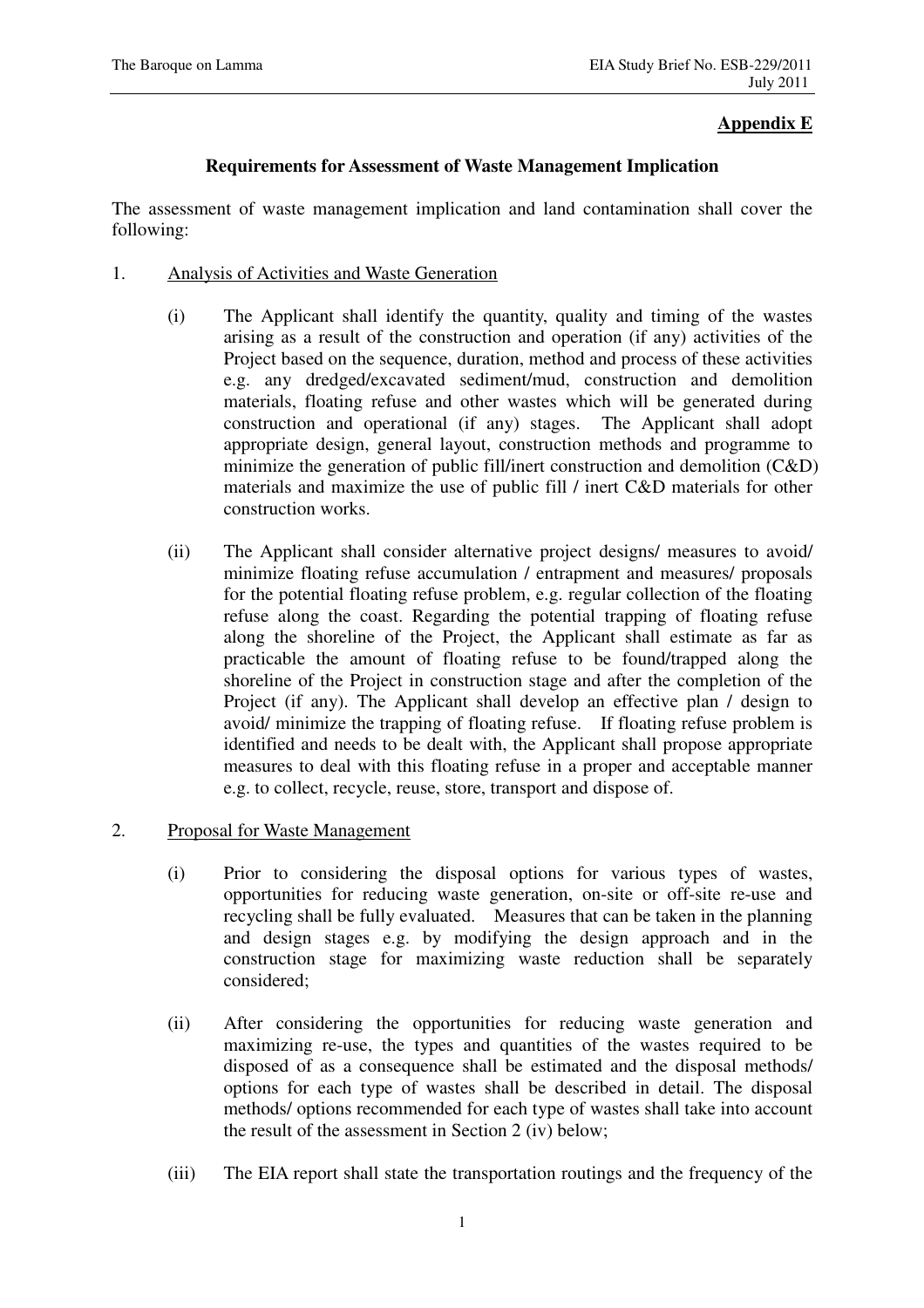trucks/ vessels involved, any barging point or conveyor system to be used, the stockpiling areas and the disposal outlets for the wastes identified; and

- (iv) The impact caused by handling (including stockpiling, labelling, packaging  $\&$ storage), collection, transportation and re-use/ disposal of wastes shall be addressed and appropriate mitigation measures shall be proposed. This assessment shall cover the following areas:
	- potential hazard;
	- air and odour emissions;
	- noise;
	- wastewater discharge;
	- ecology; and
	- public transport.

## 3. Dredging/Excavation, Filling and Dumping

- (i) Identification and quantification as far as practicable of all dredging/ excavation, fill extraction, filling, reclamation, sediment/mud transportation and disposal activities and requirements shall be conducted. Potential fill source and dumping ground to be involved shall also be identified. Field investigation, sampling and chemical and biological laboratory tests to characterize the sediment / mud concerned shall be conducted as appropriate. The ranges of parameters to be analyzed; the number, type and methods of sampling; sample preservation; chemical and biological laboratory test methods to be used shall be agreed with the Director (with reference to Section  $4.4.2(c)$  of the TM) prior to the commencement of the tests and documented in the EIA report for consideration. The categories of sediment/mud which are to be disposed of in accordance with a permit granted under the Dumping at Sea Ordinance (DASO) shall be identified by both chemical and biological tests and their quantities shall be estimated. If the presence of any serious contamination of sediment/mud which requires special treatment/disposal is confirmed, the Applicant shall identify the most appropriate treatment and / or disposal arrangement and demonstrate its feasibility. The Applicant shall provide supporting document, such as agreement by the relevant facilities management authorities, to demonstrate the viability of any treatment/disposal plan;
- (ii) Identification and evaluation of the best practicable dredging/excavation methods, treatment methods, reuse/ recycling options and construction programme to minimize dredging / excavation and dumping requirements and demand for fill sources based on the criterion that existing sediment / mud shall be left in place and not to be disturbed as far as possible. The Applicant shall also consider to maximize the use of inert C&D materials for the reclamation works.
- 4. Land Contamination
	- (i) The Applicant shall identify all land lots and sites within the site boundary of the Project which, due to their past or present land uses, are potential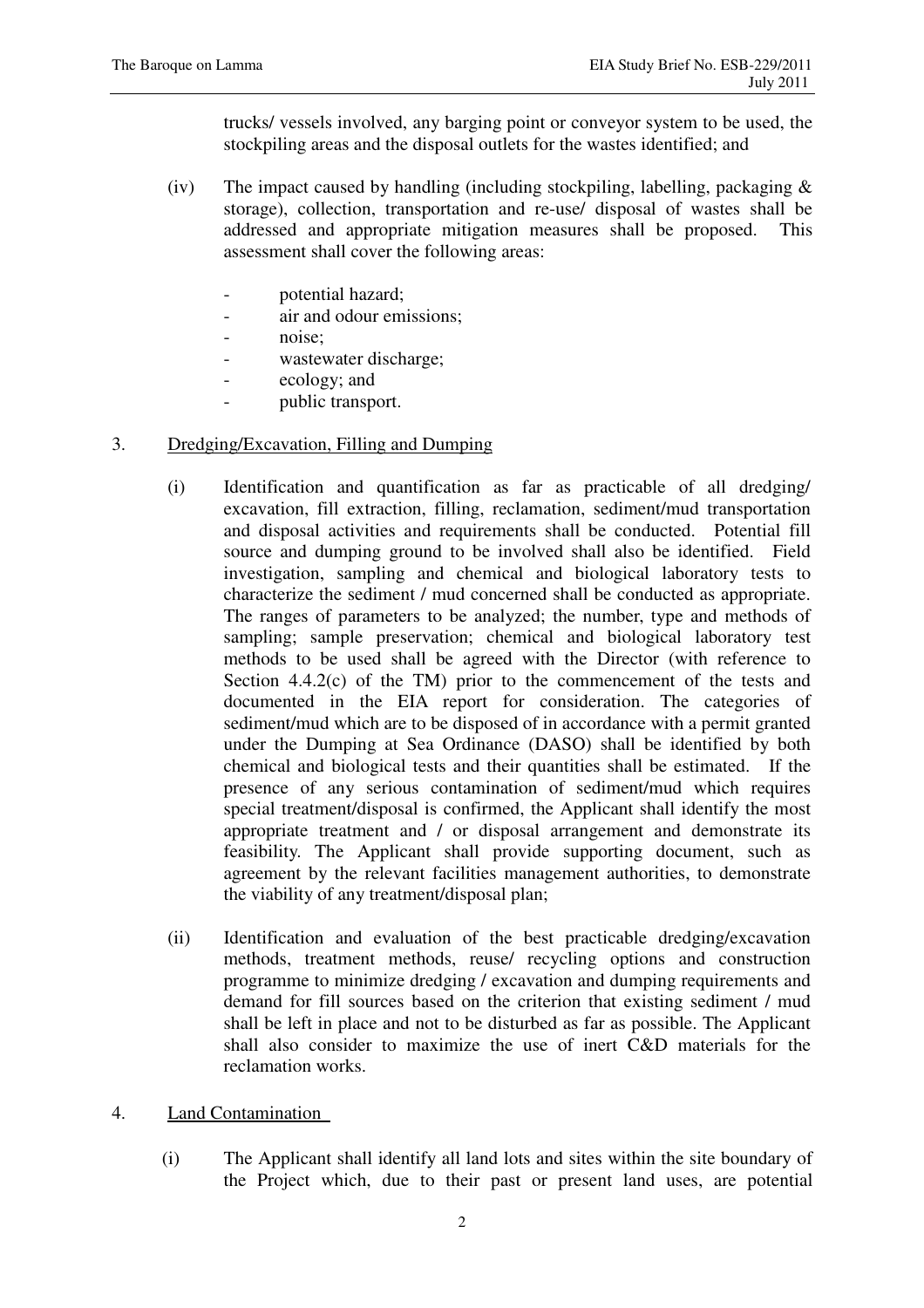contaminated sites. A detailed account of the present activities and all past land use history in relation to possible land contamination shall be provided.

(ii) The list of potential contaminants which are anticipated to be found in these potential contaminated sites shall be provided and the relevant remediation options shall be presented.

-END-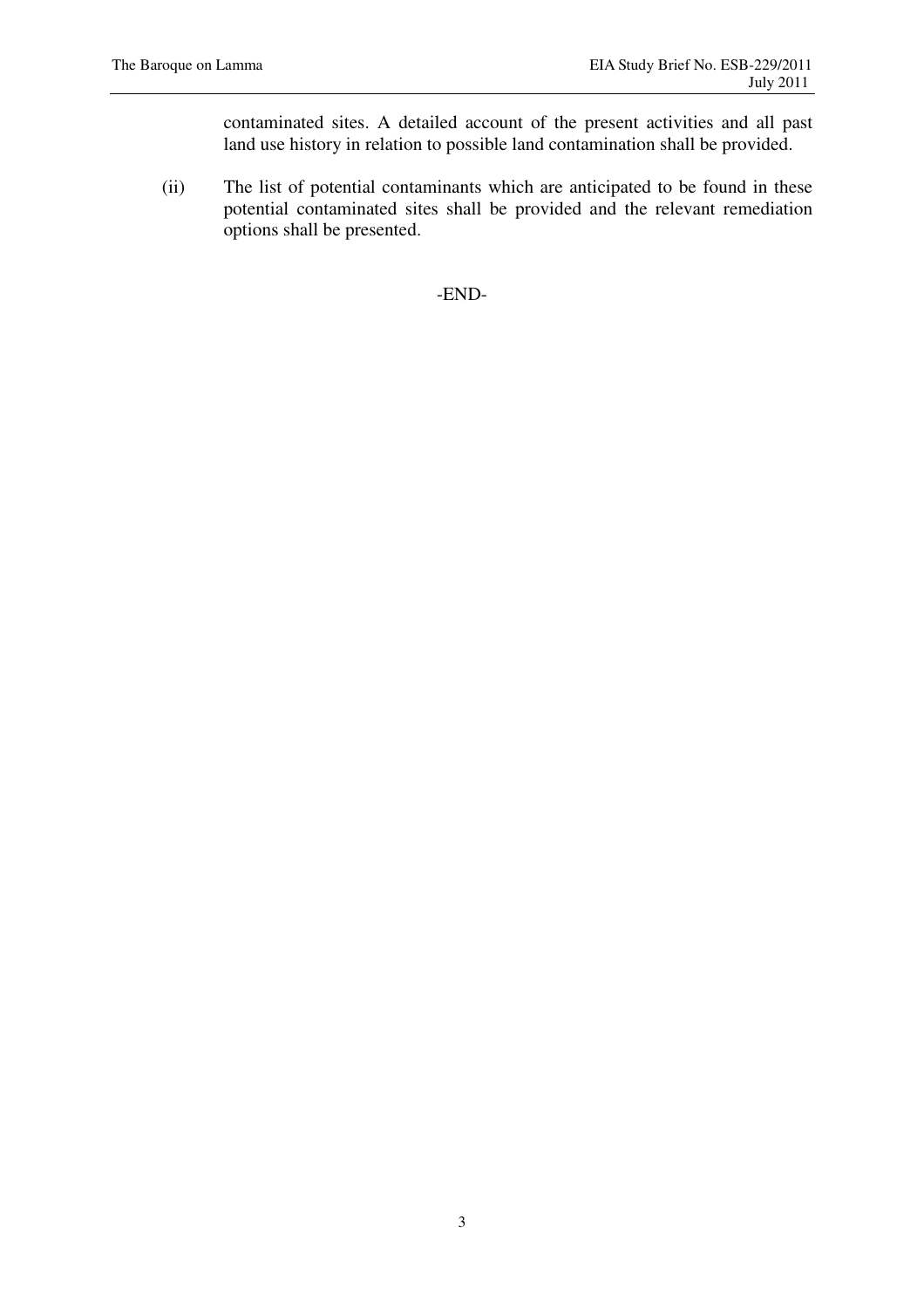## **Appendix F**

#### **Requirements for Ecological Impact Assessment (Terrestrial and Aquatic)**

- 1. The Applicant shall examine the flora, fauna and other components of the ecological habitats within the assessment area. The aim shall be to protect, maintain or rehabilitate the natural environment. In particular, the Project shall avoid or minimise impacts on conservation areas, sites of special scientific interest, Restricted Area, potential marine park and other ecologically sensitive areas. The assessment shall identify and quantify as far as possible the potential ecological impacts, both directly (e.g. physical disturbance) and indirectly (e.g. changes of water quality, hydrodynamic regime, glare and ambient light level)to the natural environment and the associated wildlife groups and habitats / species arising from the Project including its construction phases as well as the subsequent management and maintenance of the proposals.
- 2. The assessment shall include the followings:
	- (i) Review of the findings of relevant studies / surveys and collection of the available information regarding the ecological characters of the assessment area;
	- (ii) Evaluation of information collected and identification of any information gap relating to the assessment of potential ecological impact;
	- (iii) Carrying out necessary field surveys (the duration of which shall be at least 9 months covering wet and dry seasons) and investigations to verify the information collected in (ii) above, to fill the information gaps identified and to fulfill the objectives of the EIA study. The field surveys shall include but not be limited to flora, fauna and any other habitats/species of conservation importance including marine mammals. The survey for marine mammals shall cover a duration of at least 12 months;
	- (iv) Establishment of the general ecological profile of the assessment area based on data of relevant previous studies / surveys and results of the ecological field surveys, and description of the characteristics of each habitat found; major information to be provided shall include :
		- (a) description of the physical environment, including all recognized sites of conservation importance, and assessment of whether these sites will be affected by the Project or not;
		- (b) habitat maps of suitable scale (1:1000 to 1:5000) showing the types and locations of habitats and species of conservation interest in the assessment area;
		- (c) ecological characteristics of each habitat type such as extent, substrate, size, type, species present, dominant species found, species diversity and abundance, community structure, ecological value and inter-dependence of the habitats and species, and presence of any features of ecological importance;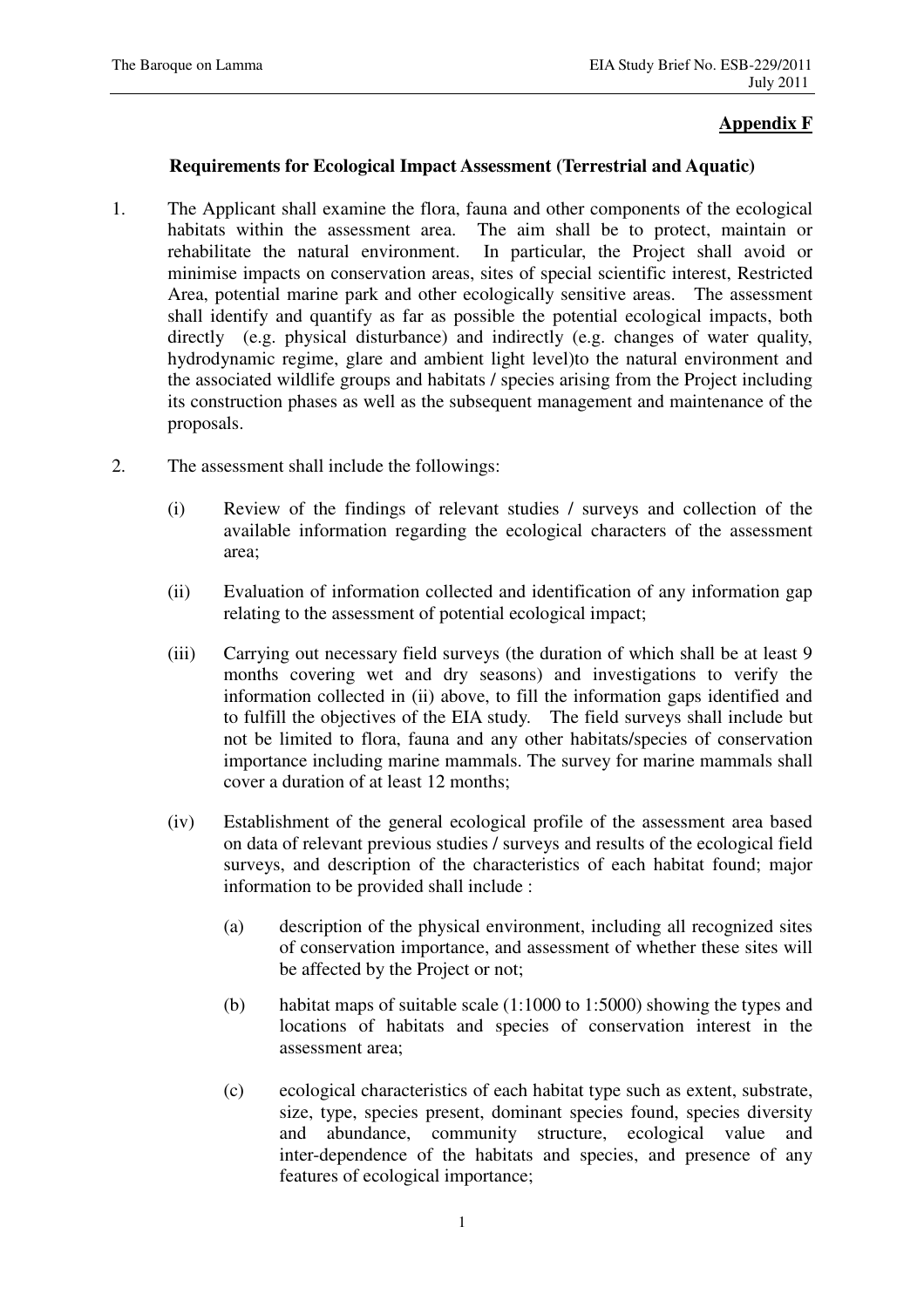- (d) representative colour photos of each habitat type and any important ecological features identified; and
- (e) species found that are rare, endangered and/or listed under local legislation, international conventions for conservation of wildlife/ habitats or red data books.
- (v) Investigation and description of the existing wildlife uses of the various habitats with special attention to those wildlife groups and habitats with conservation interests, including:
	- (a) natural stream courses, rivers and associated riparian habitats and marine water bodies (e.g. inter-tidal, sub-tidal and benthic habitats);
	- (b) woodlands, shrub land and wetland;
	- (c) vertebrates (e.g. avifauna, mammals, fish and herpetofauna in particular Green Turtle);
	- (d) marine fauna, in particular Finless Porpoises and horseshoe crabs;
	- (e) macroinvertebrates (e.g. butterflies, odonates, gastropods, corals and crustaceans); and
	- (f) any other habitats/species identified as having special conservation interest by this EIA study;
- (vi) Using suitable methodology and considering also other works activities from other projects reasonably likely to occur at the same time, identification and quantification as far as possible of any direct (e.g. loss of habitats due to various elements such as excavation works, construction of access roads, reclamation, marine piling works, construction of marina/breakwater/sewage facilities and other associated works of the Project, physical disturbance to Green Turtles and marine mammals by increased marine traffic), indirect (e.g. changes in water qualities, hydrodynamics properties, hydrology, accidental discharge of untreated sewage, noise, glare, ambient light level and other disturbance generated by the construction and operational activities including dredging/maintenance dredging, possible use of underwater percussive piling, ferry services, yacht racing events and any other water activities associated with operation of the marina), on-site, off-site, primary, secondary and cumulative ecological impacts such as destruction of habitats, reduction of species abundance / diversity, loss of feeding and breeding grounds, reduction of ecological carrying capacity, habitat fragmentation, and in particular the followings:
	- (a) Potential destruction or disturbance to habitats in the Conservation Areas, Sites of Special Scientific Interest and Restricted Area;
	- (b) Disturbance to animals (e.g. Green Turtles and marine mammals) and plants (e.g. traffic, human activities, tree and slope cutting);
	- (c) Impacts due to potential changes in water quality, hydrodynamics properties in natural stream courses, rivers and associated riparian and freshwater marsh habitats, potential marine park and other marine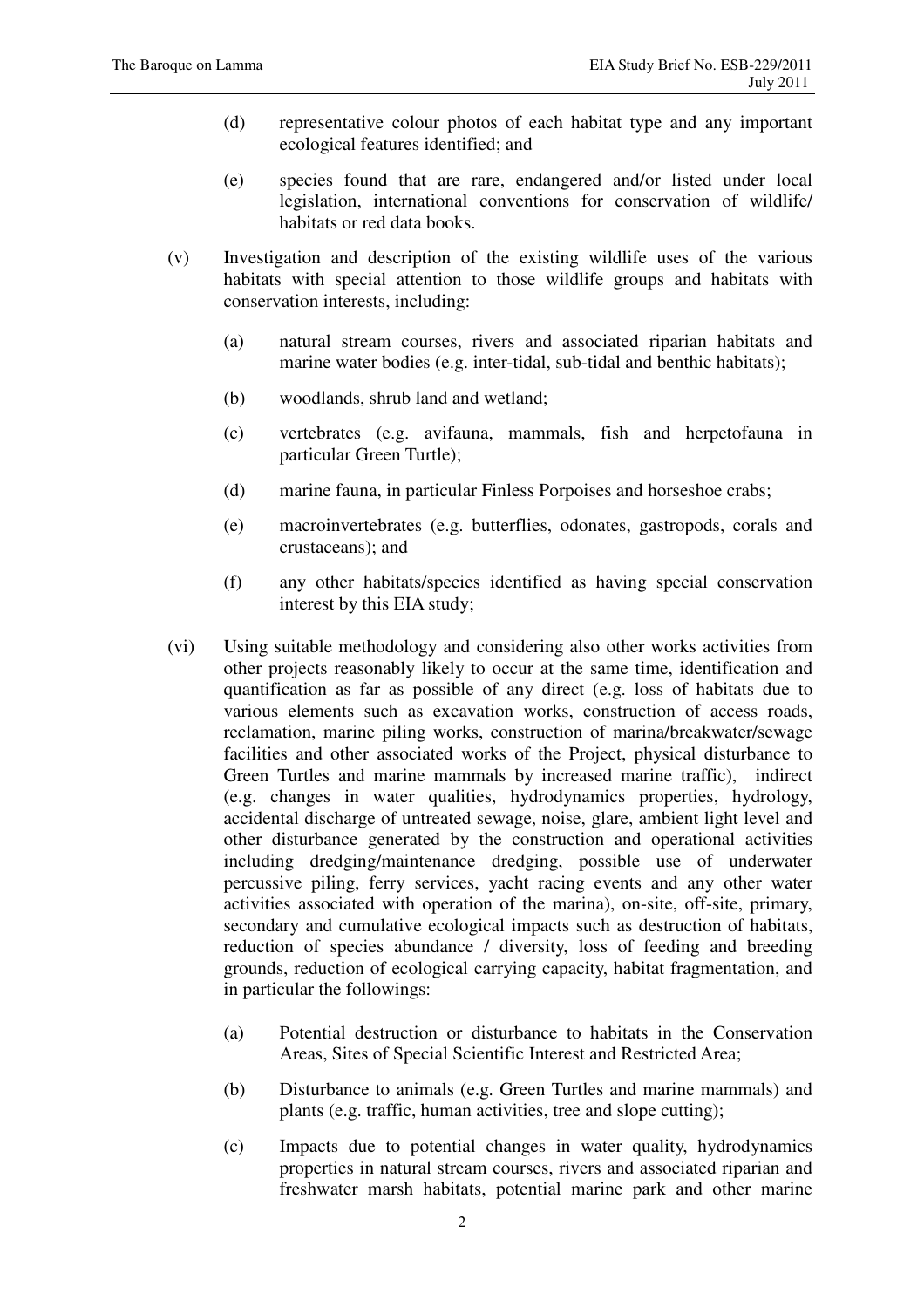water bodies; and

- (d) Impacts due to increased levels and change of pattern on marine vessel during both construction and operation phases (e.g. underwater noise disturbance and risk of physical injuries to Green Turtles and marine mammals)
- (e) Potential impacts to woodland and any other habitats / species of conservation value discovered during the course of the EIA study;
- (vii) Evaluation of ecological impact based on the best and latest information available during the course of the EIA study, using quantitative approach as far as practicable and covering construction and operational phases of the Project as well as the subsequent management and maintenance requirement of the Project, such as the proposed Conservation Corridors, resort hotel, marina and low-rise residences. Potential cumulative ecological impact on habitats and species of conservation interest arising from the Project and interacting projects as identified in the EIA study shall be evaluated;
- (viii) Recommendations for possible alternatives, such as scale, size, location, scope, shape, configuration, layout, design and alignment of the Project and modification / change of construction methods, and practicable mitigation measures to avoid, minimize and/or compensate for the adverse ecological impacts identified during construction and operation of the Project;
- (ix) Evaluation of the feasibility and effectiveness of the recommended mitigation measures and definition of the scope, type, location, implementation arrangement, resources requirement, subsequent management and maintenance of such measures;
- (x) Determination and quantification as far as possible of the residual ecological impacts after implementation of the proposed mitigation measures;
- (xi) Evaluation of the significance and acceptability of the residual ecological impacts by making reference to the criteria in Annex 8 of the TM; and
- (xii) Review of the need for and recommendation on any ecological monitoring programme required.

-END-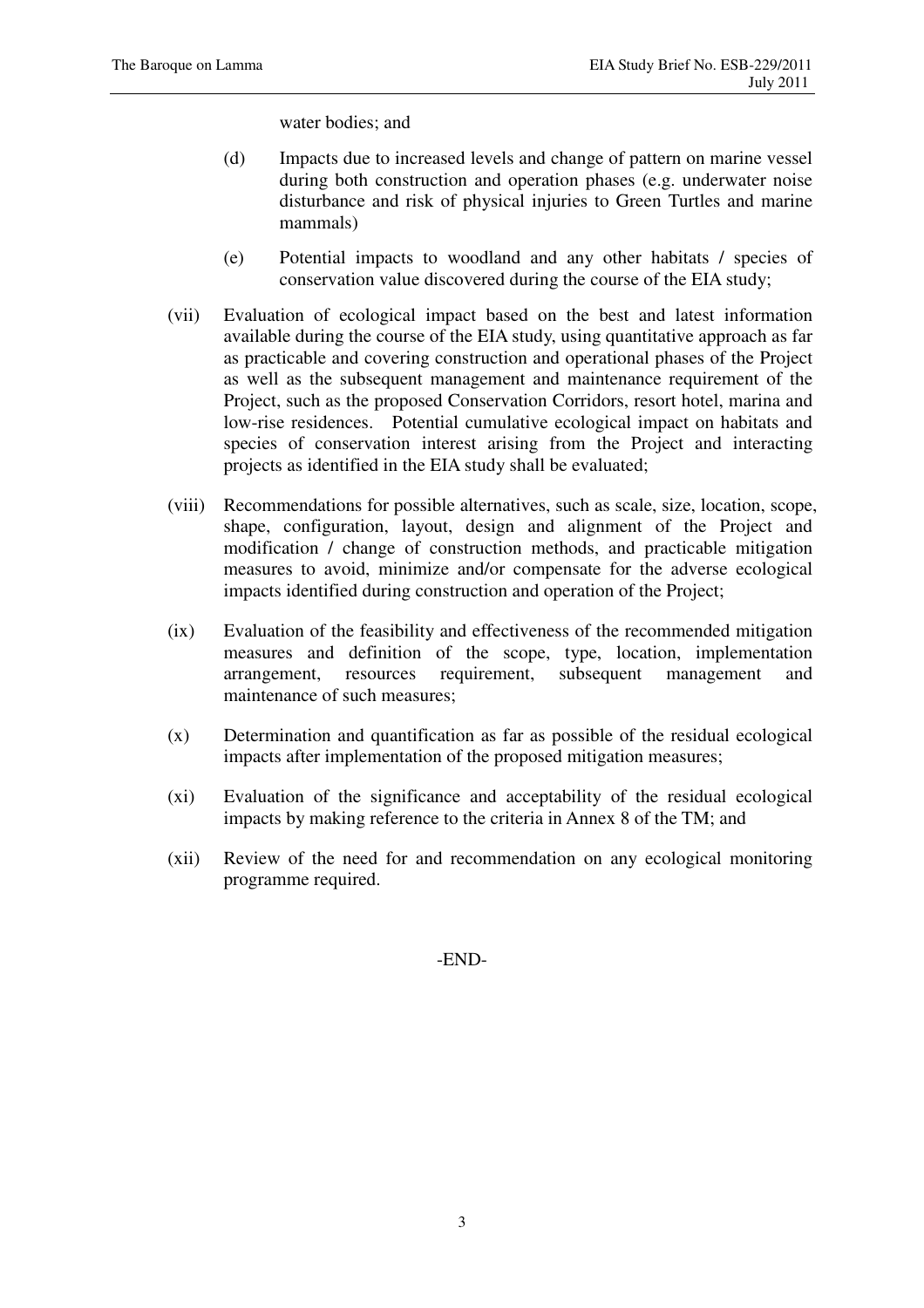## **Appendix G**

## **Requirements for Fisheries Impact Assessment**

- 1. Existing information regarding the assessment area shall be reviewed. Based on the review results, the assessment shall identify data gap and determine if there is any need for field surveys to collect adequate baseline information. If field surveys are considered necessary, the assessment shall recommend appropriate methodology, duration and timing for such surveys.
- 2. The fisheries impact assessment shall provide the following information:-
	- (i) description of the physical environmental background;
	- (ii) description and quantification of the existing capture and culture fisheries activities;
	- (iii) description and quantification of existing fisheries resources (e.g. major fisheries products and stocks);
	- (iv) identification of parameters (e.g. water quality parameters) and areas of fisheries importance;
	- (v) identification and evaluation of any direct/indirect, onsite/offsite impacts on fisheries, such as loss or disturbance of fisheries habitat, spawning and nursery areas and fishing ground, and water quality deterioration at sensitive receivers such as fish culture zones;
	- (vi) proposals for environmental mitigation measures with details on justification, feasibility, scope and programme, as well as staff and financial implications including those related to subsequent management and maintenance requirements of such measures; and
	- (vii) review for the need of monitoring during the construction and operation phases of the Project and, if necessary, proposal of a monitoring and auditing programme.

-END-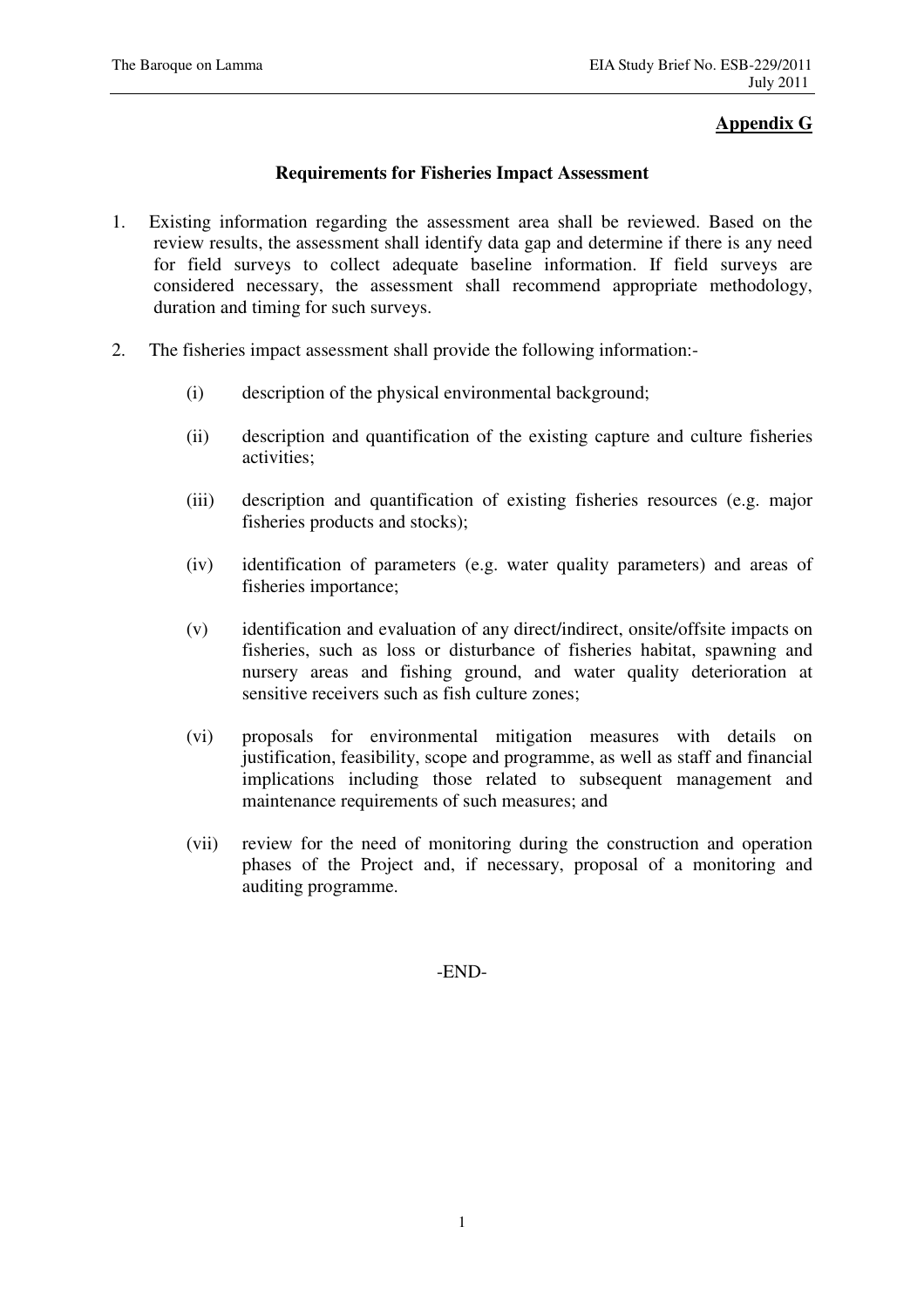## **Appendix H**

## **Requirements for Landscape and Visual Impact Assessments**

- 1. The Applicant shall review relevant plan(s) and/or studies which may identify areas of high landscape value and recommend country park, coastal protection area, green belt and conservation area designations. Any guidelines on landscape and urban design strategies and frameworks that may affect the appreciation of the Project shall also be reviewed. The aim is to gain an insight to the future outlook of the area affected so as to assess whether the Project can fit into the surrounding setting and comparison of the baseline condition with and without the Project. Any conflict with the statutory town plan(s) and any published land use plans shall be highlighted and assessed.
- 2. The Applicant shall describe, appraise, analyse and evaluate the existing and planned landscape resources and character of the assessment area. A system shall be derived for judging landscape and visual impact significance. Annotated oblique aerial photographs and plans of suitable scale showing the baseline landscape character areas and landscape resources and mapping of impact assessment shall be extensively used to present the findings of impact assessment. Descriptive text shall provide a concise and reasoned judgment from a landscape and visual point of view. The sensitivity of the landscape framework and its ability to accommodate change shall be particularly focused on. The Applicant shall identify the degree of compatibility of the Project with the existing and planned landscape setting, recreation and tourism related uses, and scenic spot. The landscape impact assessment shall quantify the potential landscape impact as far as possible so as to illustrate the significance of such impacts arising from the proposed development. Clear mapping of the landscape impact is required. Where applicable, tree survey shall be carried out and the impacts on existing trees shall be addressed. Cumulative landscape and visual impacts of the Project with other committed and planned developments shall be assessed.
- 3. The Applicant shall assess the visual impacts of the Project. Clear illustration including mapping of visual impact is required. The assessment shall include the following:
	- (i) identification and plotting of visual envelope of the Project;
	- (ii) identification of the key groups of existing and planned sensitive receivers including, but not limited to, tourists , hikers, workers and residents in the vicinity of the Project within the visual envelope with regard to views from ground level, sea level and elevated vantage points;
	- (iii) description of the visual compatibility of the Project with the surrounding and the planned setting, and its obstruction and interference with the key views within the visual envelope;
	- (iv) identification of the severity of visual impacts in terms of distance, nature and number of sensitive receivers. The visual impacts of the Project with and without mitigation measures shall be included and illustrated so as to demonstrate the effectiveness of the proposed mitigation measures across time; and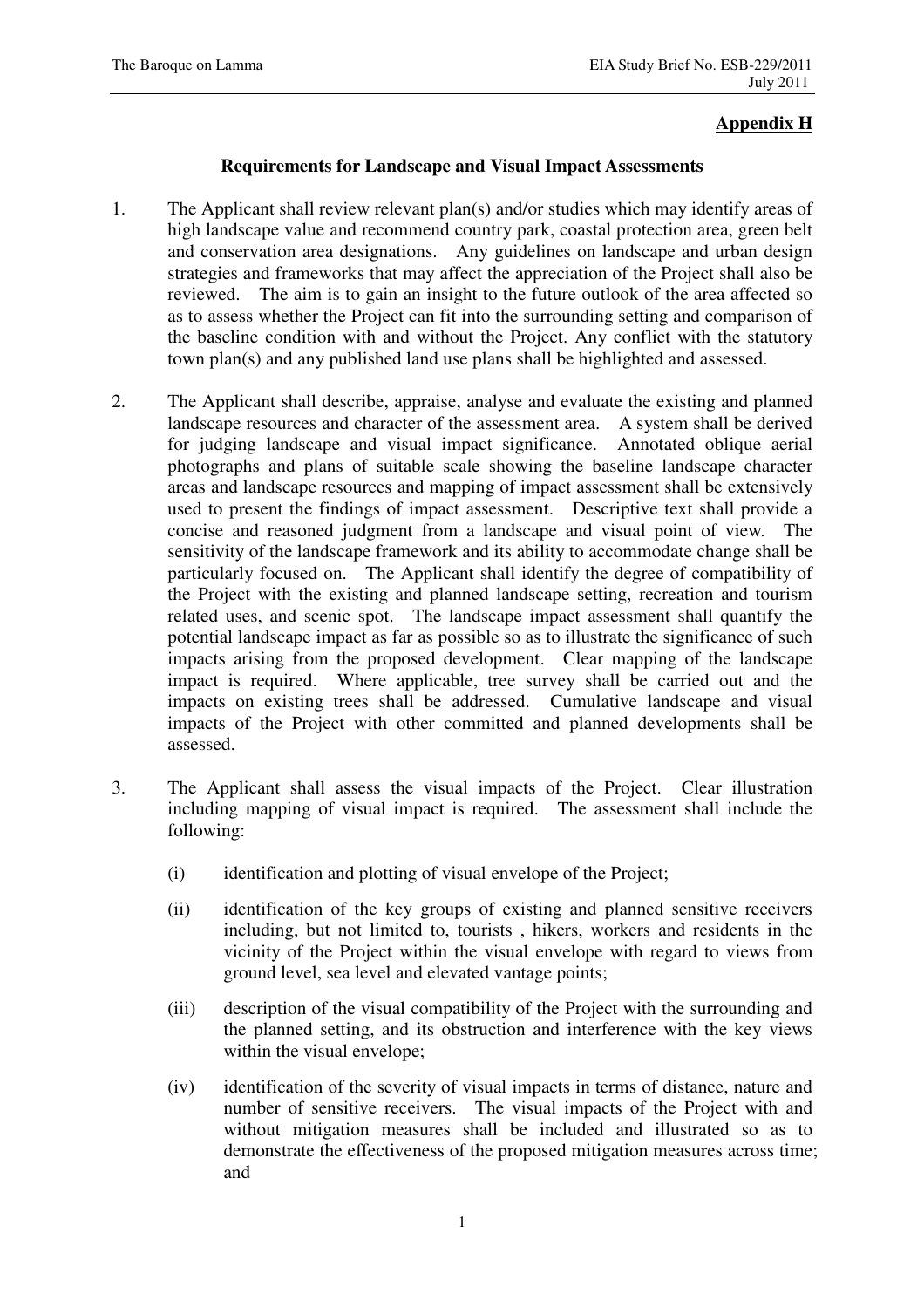- (v) evaluations and explanations of the factors considered in arriving the significance thresholds of visual impact.
- 4. The Applicant shall evaluate the merits of preservation in totality, in parts or total destruction of existing landscape and the establishment of a new landscape character area if it will be affected by the Project. In addition, alternative site layout, design and construction method that will avoid or reduce the identified landscape and visual impacts shall be evaluated for comparison before adopting other mitigation or compensatory measures to alleviate the impacts. The mitigation measures proposed shall not only be concerned with damage reduction but shall also include consideration of potential enhancement of existing landscape and visual quality. The Applicant shall recommend mitigation measures to minimize adverse effects identified above, including provision of a master landscape plan and a landscape/visual impact mitigation measures plan.
- 5. The mitigation measures shall also include design and layout of structures, , colour scheme and texture of material used and any measures to mitigate the impact on the existing and planned land use and visually sensitive receivers. Parties shall be identified for the on going management and maintenance of the proposed mitigation works to ensure their effectiveness throughout the construction phase and operational phase of the Project, associated works, supporting facilities and essential infrastructures. A practical programme and funding proposal for the implementation of the recommendation measures shall be provided.
- 6. Annotated illustration materials such as colour perspective drawings, plans and section/elevation diagrams, annotated oblique aerial photographs, photographs taken at vantage points, and computer-generated photomontage shall be adopted to fully illustrate the landscape and visual impacts of the Project. A comparison shall be provided on the baseline condition, including committed planned development with and without the Project. In particular, the landscape and visual impacts of the Project with and without mitigation measures from representative viewpoints, particularly from views of the most severely affected visually sensitive receivers (i.e. worst case scenario), shall be properly illustrated in existing and planned setting at least four stages (existing condition, Day 1 with no mitigation measures, Day 1 with mitigation measures and Year 10 with mitigation measures) by computer-generated photomontage so as to demonstrate the comparison of with and without the Project and the effectiveness of the proposed mitigation measures. Computer graphics shall be compatible with Microstation DGN file format. The Applicant shall record the technical details in preparing the illustration, which may need to be submitted for verification of the accuracy of the illustration.

-END-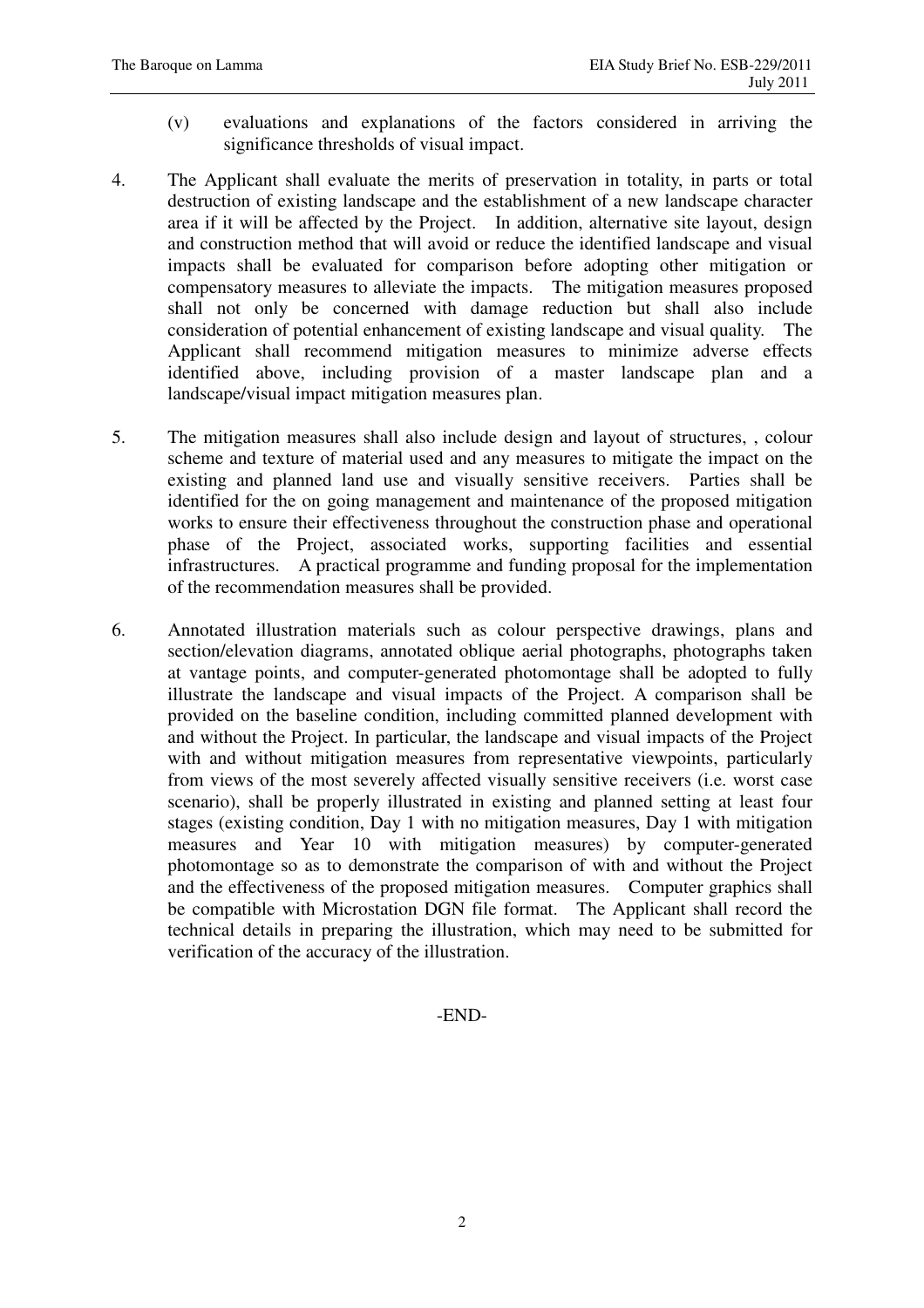## **Appendix I**

## **Requirements for Built Heritage Impact Assessment and Archaeological Impact Assessment under Cultural Heritage Impact Assessment**

- 1. Built Heritage Impact Assessment (BHIA) The applicant shall conduct a BHIA, taking the result of previous BHIA and other background of the site into account, to identify known and unknown built heritage items within the assessment area that may be affected by the Project and its associated works to assess the direct and indirect impacts on the built heritage items. The impacts include visual impact, impacts on the fung shui/visual corridor of the historic buildings and structures through change of water-table, vibration caused by the Project. Assessment of impacts on cultural heritage shall also take full account of, and allow where appropriate, the Guidelines for Landscape and Visual Impact Assessment of Annex 18 of the TM. The Applicant shall draw necessary reference to relevant sections of the Guidelines for Culture Heritage Impact Assessment in Appendix I-1 of this study brief.
- 2. Archaeological Impact Assessment (AIA) The Applicant shall engage qualified archaeologist(s) to review the archaeological potential of the Project sites taking the results of previous studies and other background of the sites into account. In case the existing information is inadequate or where the Project sites have not been adequately studied before, the archaeologist(s) shall conduct archaeological investigations to assemble data. The archaeologist(s) shall obtain licence(s) from the Antiquities Authority prior to commencement of archaeological investigations. The scope of the archaeological impact assessment shall be submitted to the Antiquities and Monument Office and the Director prior to the commencement of the assessment for consideration. The Applicant shall draw necessary reference to relevant sections of the Guidelines for Cultural Heritage Impact Assessment at Appendix I-1 of this study brief.
- 3. The Applicant shall demonstrate that the disturbances to those sites of cultural heritage are avoided to the maximum practicable extent by modification of the design of the Project. For those identified sites of cultural heritage that may still be directly and indirectly affected by the Project, the Applicant shall recommend practicable mitigation measures and monitoring to avoid or minimise the adverse impacts on the sites of cultural heritage. A checklist including the affected sites of cultural heritage, identified impacts, recommended mitigation measures as well as the implementation agent and period shall be given in the EIA report.
- 4. Marine Archaeological Investigation (MAI) The Applicant shall engage a qualified marine archaeologist to review available information to identify whether there is any possible existence of sites or objects of cultural heritage, for example shipwreck, within seabed that will be affected by the marine and dredging works of the Project. The information shall include the information as stipulated in Task 1 – Baseline Review and Task 2 – Geophysical Survey according to the Guidelines for Marine Archaeological Investigation at Appendix I-2 of this study brief. The result of the review shall be presented as a written report and charts. If sites or objects of cultural heritage are found, Task 4 – Remote Operated Vehicle/Visual Diver Survey/Watching Brief is required within the said area. The MAI shall be carried out by a qualified marine archaeologist who shall obtain a Licence from the Antiquities Authority under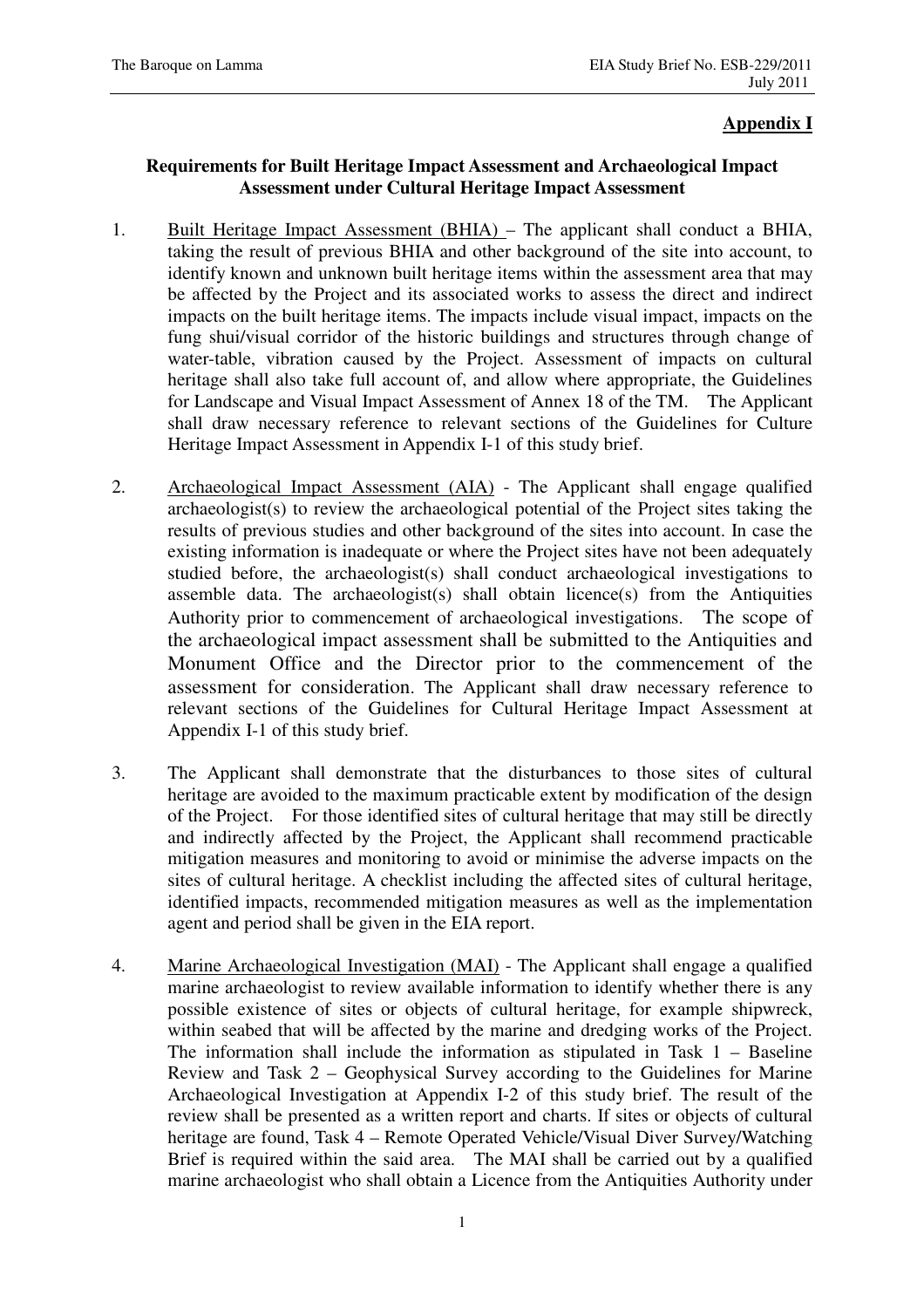the provision of the Antiquities and Monuments Ordinance (Cap 53).

–END-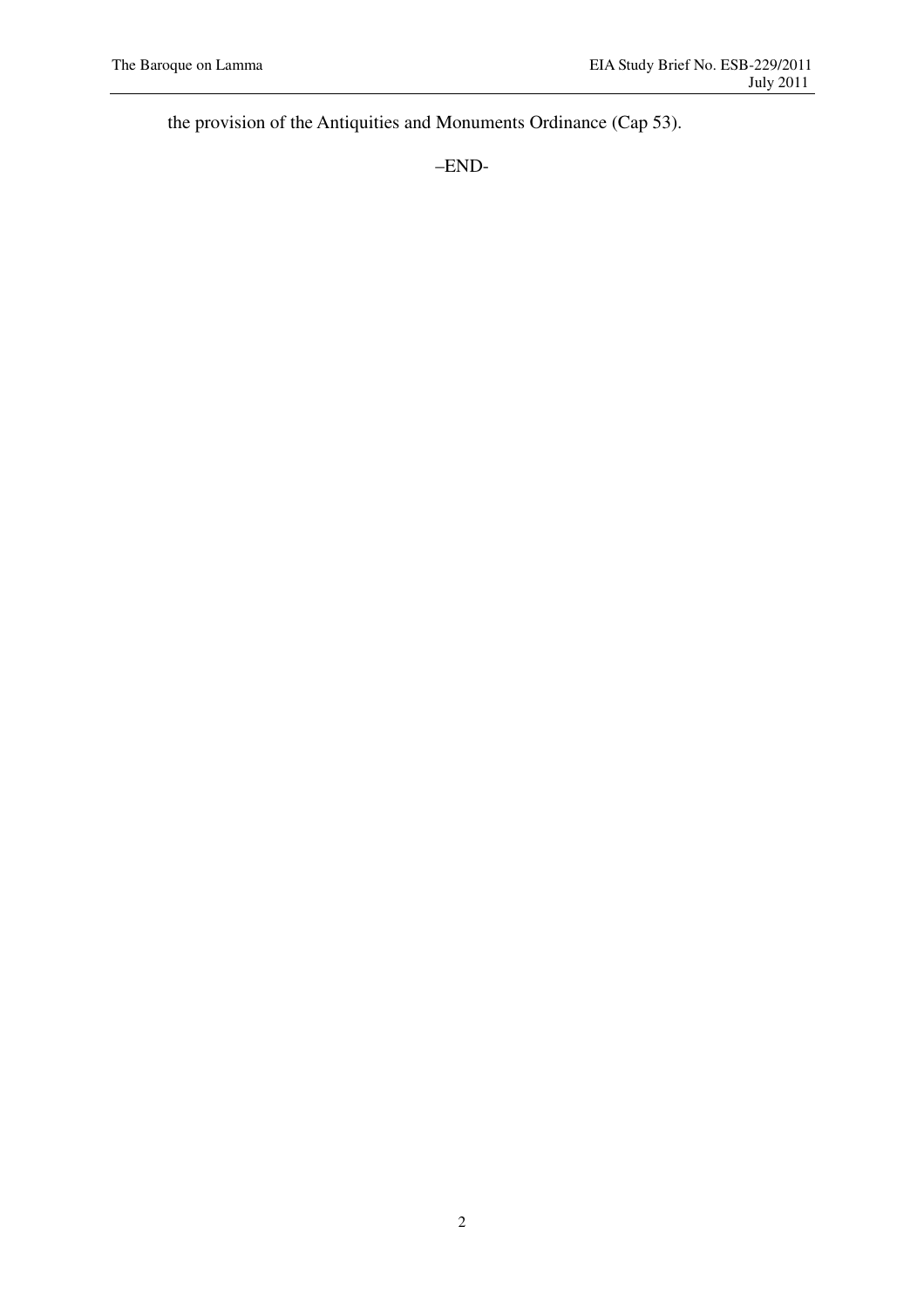## **Appendix I-1**

## **Guidelines for Cultural Heritage Impact Assessment**

## **Introduction**

The purpose of the guidelines is to assist the understanding of the requirements in assessing impact on archaeological and built heritage. The guidelines which will be revised by the Antiquities and Monuments Office (AMO) of the Leisure and Cultural Services Department from time to time, where appropriate, and when required should be followed in the interest of professional practice.

A comprehensive Cultural Heritage Impact Assessment (CHIA) includes a baseline study, an impact assessment study associated with the appropriate mitigation measures proposed and to be implemented by project proponents.

## **(1) Baseline Study**

- 1.1 A baseline study shall be conducted:
	- a. to compile a comprehensive inventory of heritage sites within the proposed project area, which include:
		- (i) all sites of archaeological interest (both terrestrial and marine);
		- (ii) all pre-1950 buildings and structures;
		- (iii) selected post-1950 buildings and structures of high architectural and historical significance and interest; and
		- (iv) cultural landscapes include places associated with historic event, activity, or person or exhibiting other cultural or aesthetic values, such as sacred religious sites, battlefields, a setting for buildings or structures of architectural or archaeological importance, historic field patterns, clan graves, old tracks, *fung shui* woodlands and ponds, and etc.
	- b. to identify the direct and indirect impacts on the heritage sites at the planning stage in order to avoid causing any negative effects. The impacts include the direct loss, destruction or disturbance of an element of cultural heritage, impact on its settings or impinging on its character through inappropriate sitting or design, potential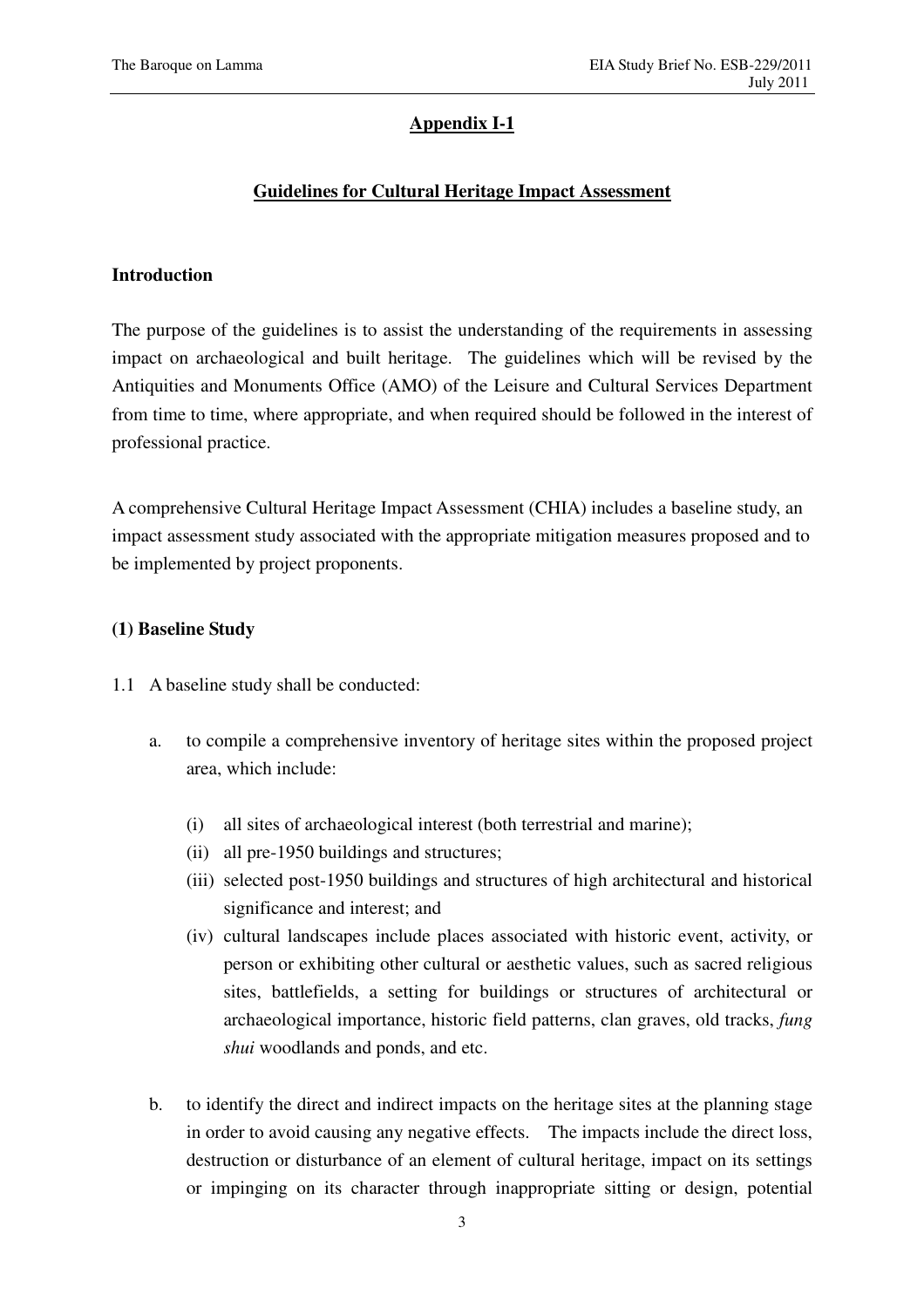damage to the physical fabric of archaeological remains, historic buildings or historic landscapes through air pollution, change of ground water level, vibration, ecological damage, new recreation or other daily needs to be caused by the new development. The impacts listed are merely to illustrate the range of potential impacts and not intended to be exhaustive.

- 1.2 The baseline study shall also include a desk-top research and a field evaluation.
- 1.3. Desk-top Research
	- 1.3.1 Desk-top research should be conducted to analyse, collect and collate the best available information. It shall include (if applicable) but not limited to:
		- a. List of declared monuments protected by the Antiquities and Monuments Ordinance (Chapter 53).
		- b. Graded historic buildings and sites.
		- c. Government historic sites identified by AMO.
		- d. Lists and archives kept in the Reference Library of AMO including sites of archaeological interest, declared monuments, proposed monuments, deemed monuments and recorded historical building & structures identified by AMO.
		- e. Publications on local historical, architectural, anthropological, archaeological and other cultural studies, such as, Journals of the Royal Asiatic Society (Hong Kong Branch), Journals of the Hong Kong Archaeological Society, AMO Monograph Series and so forth.
		- f. Other unpublished papers, records, archival and historical documents through public libraries, archives, and the tertiary institutions, such as the Hong Kong Collection and libraries of the Department of Architecture of the University of Hong Kong and the Chinese University of Hong Kong, Public Records Office, photographic library of the Information Services Department and so forth.
		- g. Any other unpublished archaeological investigation and excavation reports kept by AMO.
		- h. Relevant information from AMO's website.
		- i. Historical documents in the Public Records Office, the Land Registry, District Lands Office, District Office and the Hong Kong Museum of History and so forth.
		- j. Cartographic and pictorial documents. Old and recent maps and aerial photos searched in the Map and Aerial Photo Library of the Lands Department.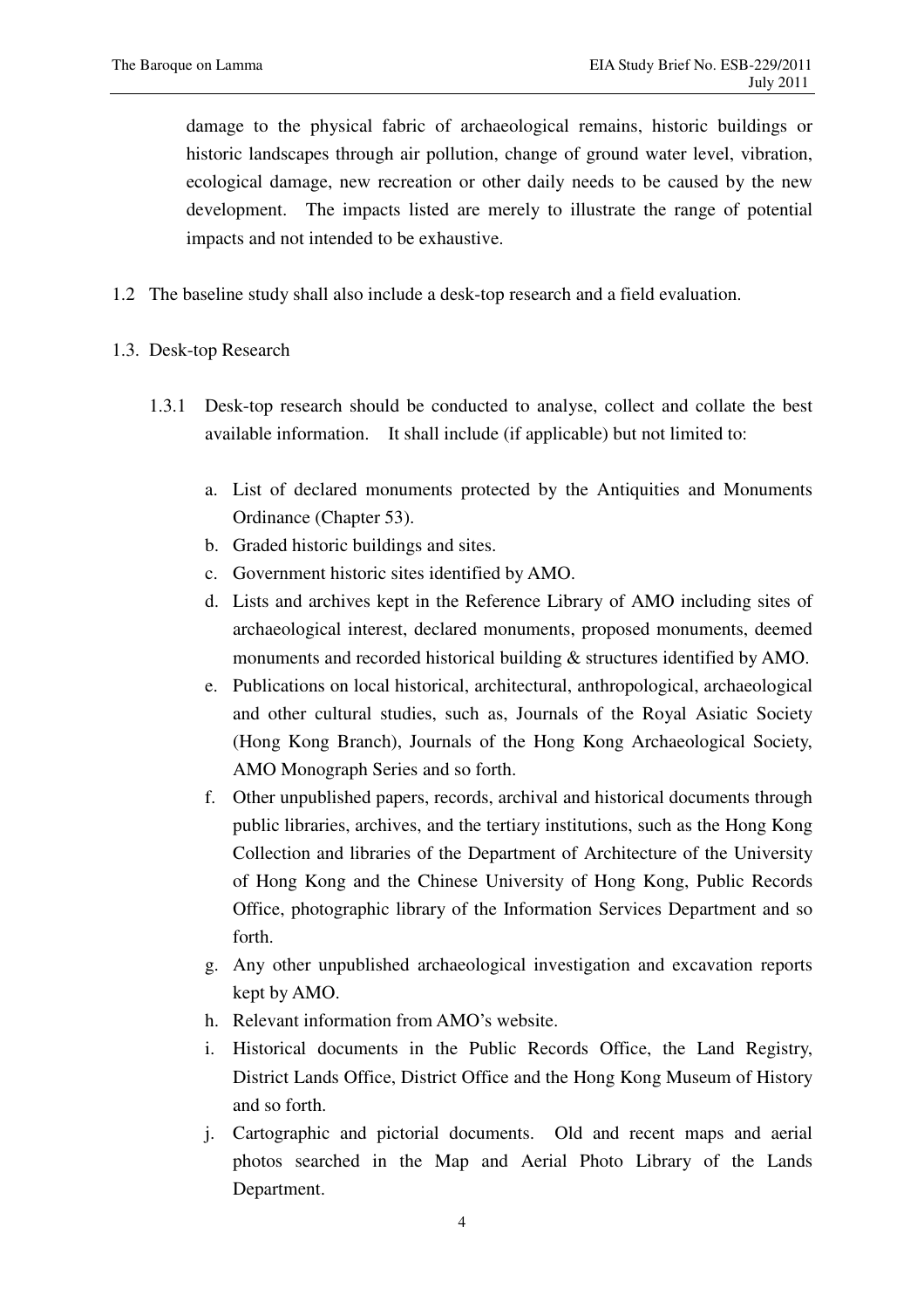- k. Existing geological and topographic information (for archaeological desk-top research).
- l. Discussion with local informants.
- 1.4 Field Evaluation
	- 1.4.1 General

The potential value of the project area with regard the cultural heritage could be established easily where the area is well-documented. However, it does not mean that the area is devoid of interest if it lacks information. In these instances, site inspections and consultations with appropriate individuals or organisations should be conducted by those with expertise in local heritage to clarify the situation.

- 1.4.2 Field survey on historic buildings and structures
	- a. Field scan of all the historic buildings and structures within the project area.
	- b. Photographic recording of each historic building or structure including the exterior (the elevations of all faces of the building premises, the roof, close up for the special architectural details) and the interior (special architectural details), if possible, as well as the surroundings, the associated cultural landscape features and the associated intangible cultural heritage (if any) of each historic building or structure.
	- c. Interview with local elders and other informants on local historical, architectural, anthropological and other cultural information related to the historic buildings and structures.
	- d. Historical and architectural appraisal of the historic buildings and structures, their associated cultural landscape and intangible cultural elements.
- 1.4.3 Archaeological Survey
	- a. Appropriate methods for pricing and valuation of the archaeological survey, including by means of a Bill of Quantities or a Schedule of Rates should be adopted when appropriate in preparing specifications and relevant documents for calling tenders to carry out the archaeological survey. The specifications and relevant documents should be sent to AMO for agreement prior to calling tenders to conduct the archaeological survey.
	- b. For archaeologists involved in contract archaeological works, they should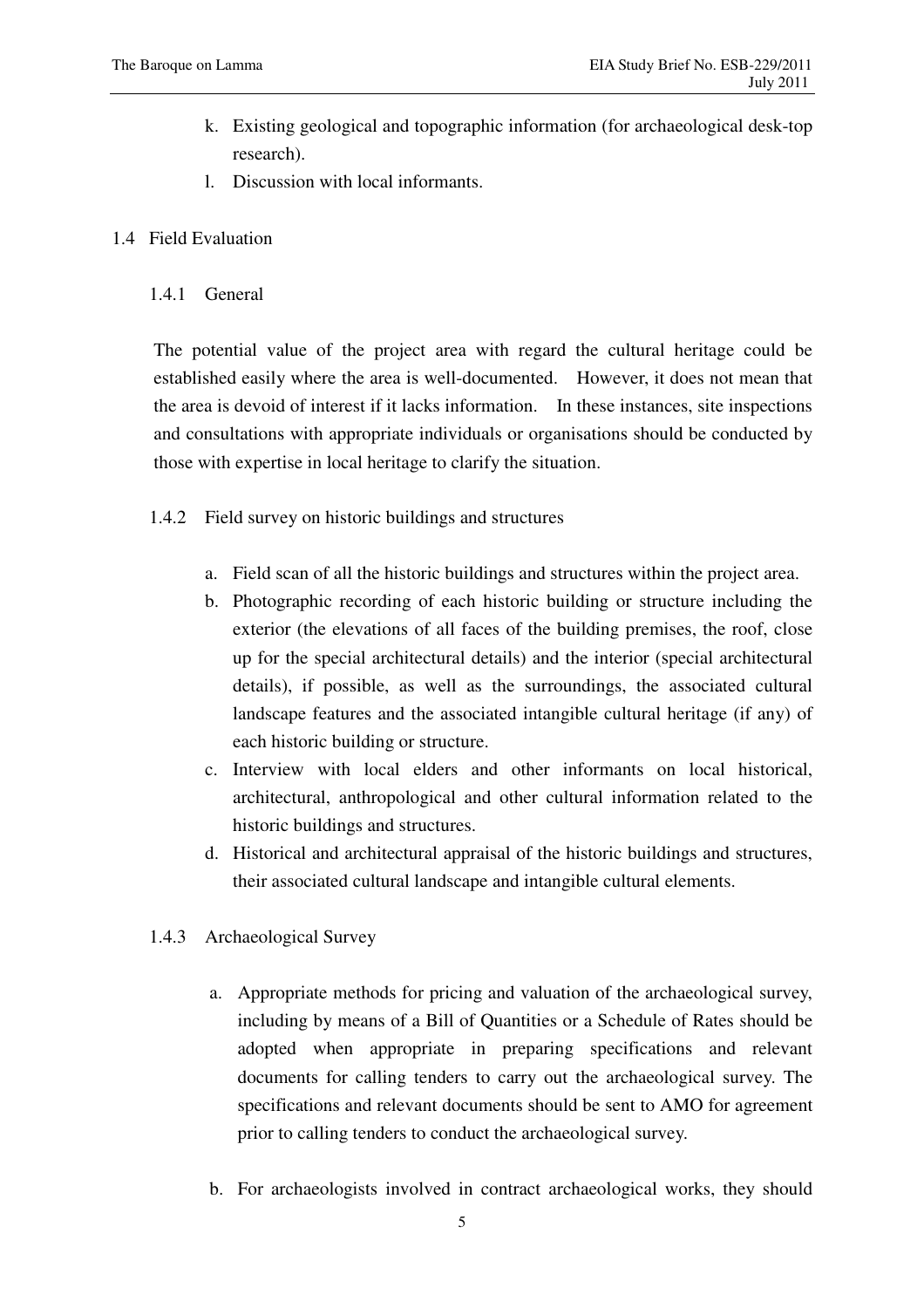adhere to recognized standards for professional practice and ethical conduct in undertaking commissioned archaeological works under contracts. They should make themselves fully understand recognized principles and guidelines regarding contract archaeological works, such as those of the Institute for Archaeologists, European Associations of Archaeologists and in Mainland China.

- c. A licence shall be obtained from the Antiquities Authority for conducting archaeological field work. It takes at least two months to process an application.
- d. An archaeological brief/proposal, as an outline framework of the proposed archaeological works, should be prepared. The brief/proposal should clearly state the Project and archaeological background, address necessary archaeological works required, elaborate the strategy and methodology adopted, including what particular research question(s) will be resolved, how the archaeological data will be collected and recorded, how the evidence will be analysed and interpreted and how the archaeological finds and results will be organized and made available. Effective field techniques including method and sampling details are required to be demonstrated clearly in the brief/proposal. Monitoring arrangement, reporting, contingency plan for field and post-excavation works and archive deposition (including finds, field and laboratory records, etc.) should also be addressed in the brief/proposal. The brief/proposal should be submitted to AMO for agreement prior to applying for a licence. Prior site visit to the project site before the submission of the brief/proposal is required so as to ascertain the feasibility of the proposed strategy and methodology as well as the availability of the proposed locations for auger survey and test pitting.
- e. The following methods of archaeological survey (but not limited to) should be applied to assess the archaeological potential of the project area:
	- (i) Definition of areas of natural land undisturbed in the recent past.
	- (ii) Field scan of the natural land undisturbed in the recent past in detail with special attention paid to areas of exposed soil which were searched for artifacts.
	- (iii) Conduct systematic auger survey and test pitting. The data collected from auger survey and test pitting should be able to establish the horizontal spread of cultural materials deposits.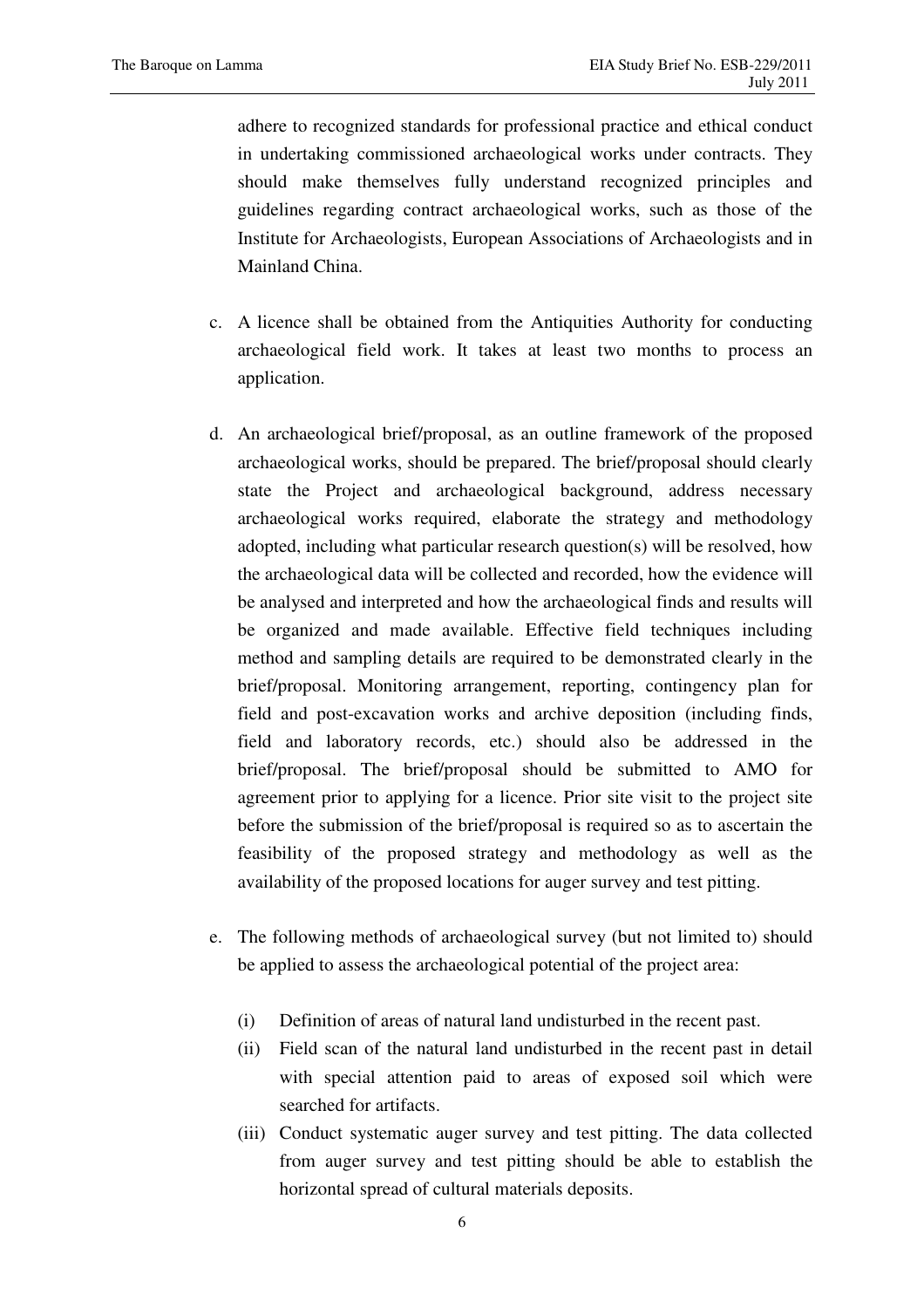- (iv) Excavation of test pits to establish the vertical sequence of cultural materials. The hand digging of  $1 \times 1$  m or  $1.5 \times 1.5$  m test pits to determine the presence or absence of deeper archaeological deposits and their cultural history.
- (v) The quantity and location of auger holes and test pits should be agreed with AMO prior to applying for a licence. Additional auger holes and test pits may be required to ascertain and demarcate the extent of archaeological deposits and remains.
- (vi) A qualified land surveyor should be engaged to record reduced levels and coordinates as well as set base points and reference lines in the course of the field survey.
- (vii) All archaeological works should be properly completed and recorded to agreed standards.
- f. Archaeologists should adhere to all the agreed professional and ethical standards for archaeological works, such as the standards and guidelines of the Institute for Archaeologists, English Heritage, European Associations of Archaeologists, Society for American Archaeology and in Mainland China.
- g. A Marine Archaeological Investigation (MAI) following *Guidelines for MAI* may be required for projects involving disturbance of seabed.
- 1.4.4 If the field evaluation identifies any additional heritage sites within the assessment area which are of potential historic or archaeological importance/interest and not recorded by AMO, the findings should be reported to AMO as soon as possible.
- 1.5 The Report of Baseline Study
	- 1.5.1 The study report should unequivocally include all the direct and concrete evidence to show that the process of the above desk-top and field survey has been satisfactorily completed. This should take the form of a detailed inventory of the heritage sites supported by full description of their significance. The description should contain detailed geographical, historical, archaeological, architectural, anthropological, ethnographic and other relevant data supplemented with illustrations below and photographic and cartographic records, if required.
	- 1.5.2 A master layout plan showing all the identified archaeological and built heritage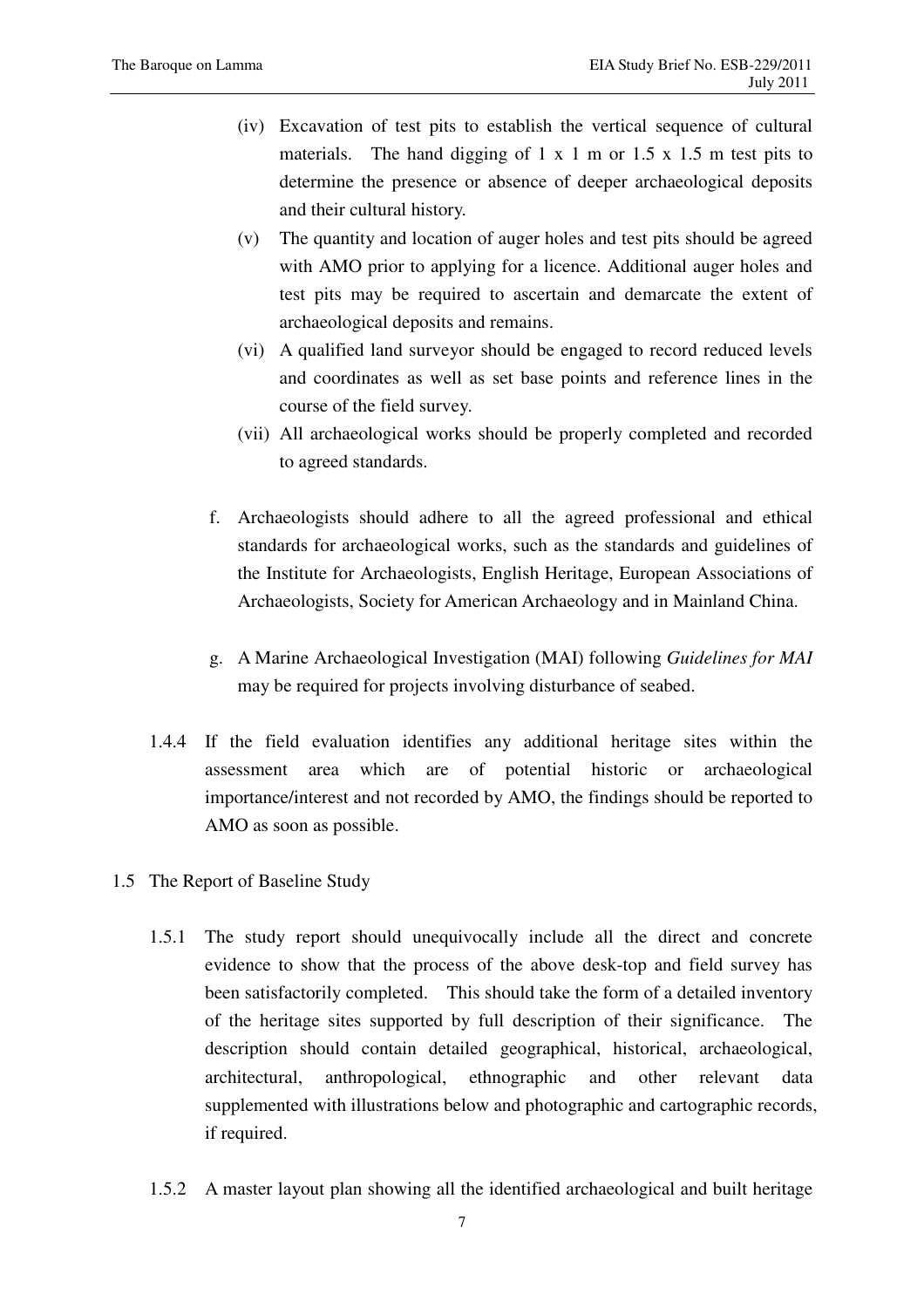within the assessment area should be provided in the report. All the identified heritage sites should be properly numbered with their locations indicated on the master layout plan.

- 1.5.3 Historic Buildings/ Structures/ Sites
	- a. A map in 1:1000 scale showing the boundary of each historic item.
	- b. Photographic records of each historic item.
	- c. Detailed recording form of each historic item including its construction year, previous and present uses, architectural characteristics, as well as legends, historic persons and events, cultural landscape features and cultural activities associated with the structure.
	- d. A cross-referenced checklist including the reference number of each historical item, their photo and drawing reference, as well as the page number of the detailed recording form of each identified historical item for easy cross-checking of individual records.
- 1.5.4 Sites of Archaeological Interest
	- a. A map showing the boundary of each site of archaeological interest as supported and delineated by field walking, augering and test-pitting.
	- b. Drawing of stratigraphic section of test-pits excavated which shows the cultural sequence of a site.
	- c. Reduced levels, coordinates, base points and reference lines should be clearly defined and certified by a qualified land surveyor.
	- d. *Guidelines for Archaeological Reports* should be followed (Annex 1).
- 1.5.5 A full bibliography and the source of information consulted should be provided to assist the evaluation of the quality of the evidence, including the title of the relevant material, its author(s), publisher, publication place and date. To facilitate verification of the accuracy, AMO will reserve the right to examine the full details of the research materials collected under the baseline study.
- 1.6 Finds and Archives
	- 1.6.1 Archaeological finds and archives should be handled following *Guidelines for Handling of Archaeological Finds and Archives* (Annex 2).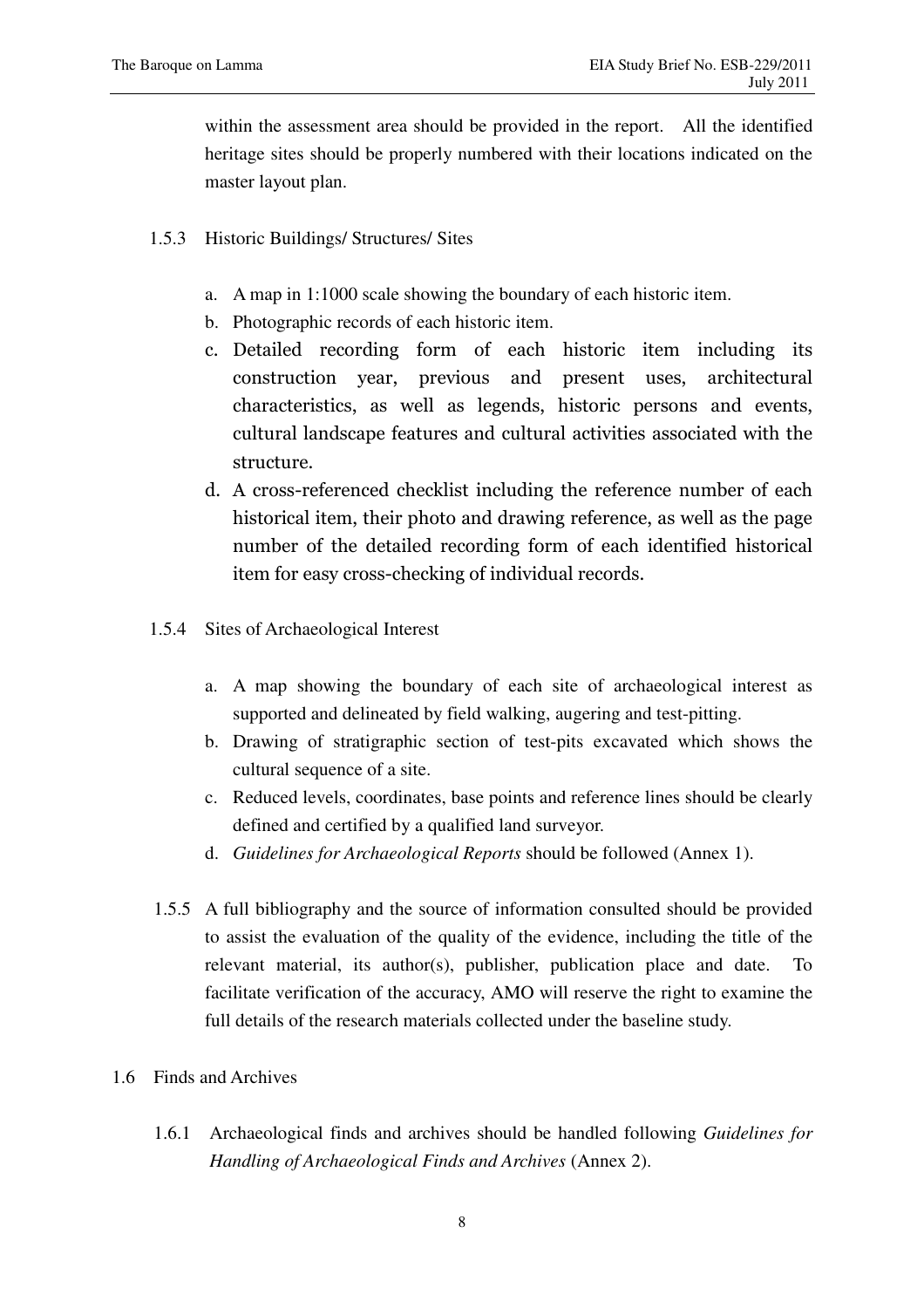## 1.7 Safety Issue

- 1.7.1 During the course of the CHIA Study, all participants shall comply with all Ordinances, Regulations and By-laws which may be relevant or applicable in safety aspect in connection with the carrying out of the CHIA Study, such as site safety, insurance for personal injuries, death and property damage as well as personal safety apparatuses, etc.
- 1.7.2 A Risk Assessment for the fieldwork shall be carried out with full consideration to all relevant Ordinances, Regulations and By-laws.
- 1.8 Information Disclosure
	- 1.8.1 For releasing any information on the CHIA Study, the archaeologist/expert involved should strictly comply with the terms and conditions set in the contract/agreement and avoid conflict of interest.

## **(2) Impact Assessment Study**

- 2.1 Identification of impact on heritage
	- 2.1.1 The impact assessment study must be undertaken to identify the impacts on the heritage sites which will be affected by the proposed development subject to the result of desktop research and field evaluation. The prediction of impacts and an evaluation of their significance must be undertaken by expert(s) in local heritage.
	- 2.1.2 During the assessment, both the direct impacts such as loss or damage of important features as well as indirect impacts should be clearly stated, such as adverse visual impact on heritage sites, landscape change to the associated cultural landscape features of the heritage sites, temporary change of access to the heritage sites during the work period, change of ground level or water level which may affect the preservation of the archaeological and built heritage *in situ* during the implementation stage of the Project.
	- 2.1.3 The evaluation of cultural heritage impact assessment may be classified into five levels of significance based on type and extent of the effects concluded in the CHIA study: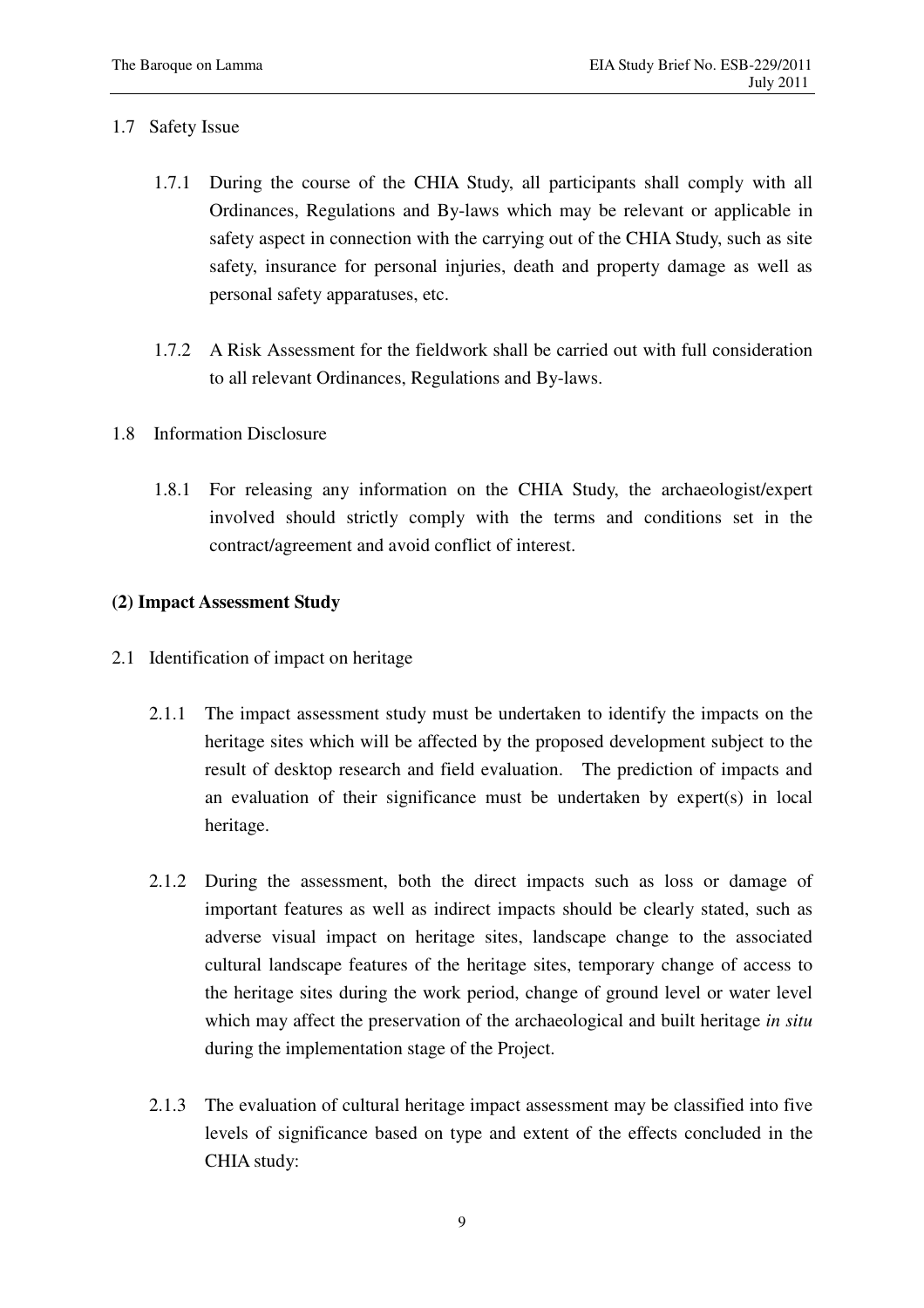- a. Beneficial impact: the impact is beneficial if the Project will enhance the preservation of the heritage site(s) such as improving the flooding problem of the historic building after the sewerage project of the area;
- b. Acceptable impact: if the assessment indicates that there will be no significant effects on the heritage site(s);
- c. Acceptable impact with mitigation measures: if there will be some adverse effects, but these can be eliminated, reduced or offset to a large extent by specific measures, such as conduct a follow-up Conservation Proposal or Conservation Management Plan for the affected heritage site(s) before commencement of work in order to avoid any inappropriate and unnecessary interventions to the building;
- d. Unacceptable impact: if the adverse effects are considered to be too excessive and are unable to mitigate practically;
- e. Undetermined impact: if the significant adverse effects are likely, but the extent to which they may occur or may be mitigated cannot be determined from the study. Further detailed study will be required for the specific effects in question.
- 2.1.4 Preservation in totality must be taken as the first priority as it will be a beneficial impact and will enhance the cultural and socio-economical environment if suitable measures to integrate the heritage site into the proposed project are carried out.
- 2.1.5 If, due to site constraints and other factors, only preservation in part is possible, this must be fully justified with alternative proposals or layout designs which confirm the impracticability of total preservation.
- 2.1.6 Total destruction must be taken as the very last resort in all cases and shall only be recommended with a meticulous and careful analysis balancing the interest of preserving local heritage as against that of the community as a whole. Assessment of impacts on heritage sites shall also take full account of, and follow where appropriate, paragraph 4.3.1(c), item 2 of Annex 10, items 2.6 to 2.9 of Annex 19 and other relevant parts of the Technical Memorandum on Environmental Impact Assessment Process.
- 2.2 Mitigation Measures
	- 2.2.1 It is always a good practice to recognize the heritage site early in the planning stage and site selection process, and to avoid it, i.e. preserve it *in-situ*, or leaving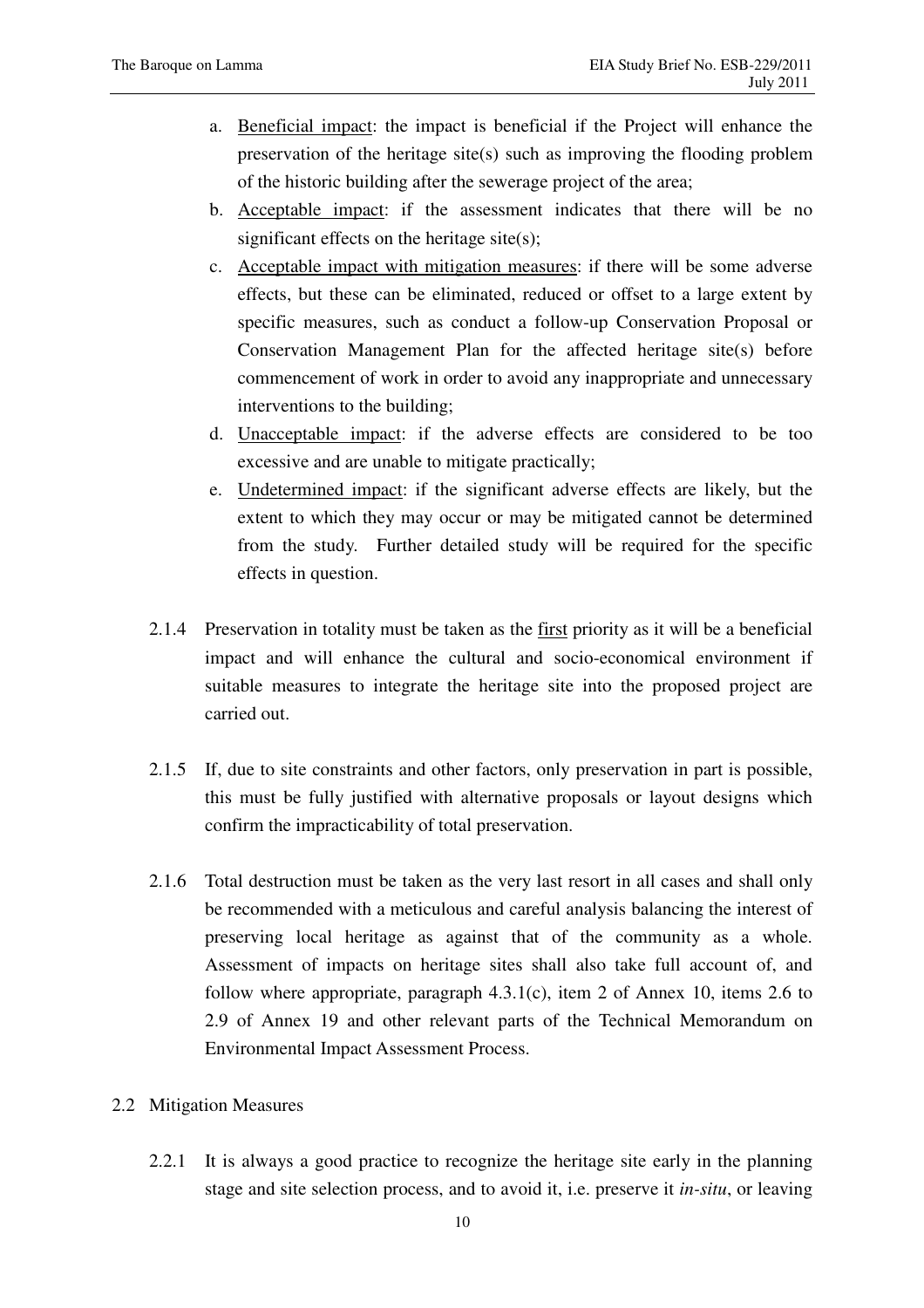a buffer zone around the site with full justifications demonstrating the best practice of heritage conservation.

- 2.2.2 Mitigation is not only concerned with minimizing adverse impact on the heritage site but also should give consideration of potential enhancement if possible (such as to improve the access to the heritage site or enhance the landscape and visual quality of the heritage site).
- 2.2.3 Mitigation measures shall not be recommended or taken as *de facto* means to avoid preservation of heritage sites. They must be proved beyond all possibilities to be the only practical course of action. Heritage sites are to be in favour of preservation unless it can be demonstrated that there is a need for a particular development which is of paramount importance and outweighs the significance of a heritage site.
- 2.2.4 If avoidance of the heritage site is not possible, amelioration can be achieved by minimizing the potential impacts and the preservation of the heritage site, such as physically relocating it. Measures like amendments of the sitting, screening and revision of the detailed design of the development are required to lessen its degree of exposure if it causes visual intrusion to the heritage site and affects the character and integrity of the heritage site.
- 2.2.5 A rescue programme, when required, may involve preservation of the historic building or structure together with the relics inside, and its historic environment through relocation, detailed cartographic and photographic survey or preservation of site of archaeological interest "by record", i.e. through excavation to extract the maximum data as the very last resort.
- 2.3 The Impact Assessment Report
	- 2.3.1 A detailed description and plans should be provided to elaborate on the heritage site(s) to be affected. Besides, please also refer to paragraph  $4.3.1(d)$ , items 2.10 to 2.14 of Annex 19 and other relevant parts of the Technical Memorandum, other appropriate presentation methods for mitigation proposals like elevations, landscape plan and photomontage shall be used in the report extensively for illustrating the effectiveness of the measures.
	- 2.3.2 To illustrate the landscape and visual impacts on heritage sites, as well as effects of the mitigation measures, choice of appropriate presentation methods is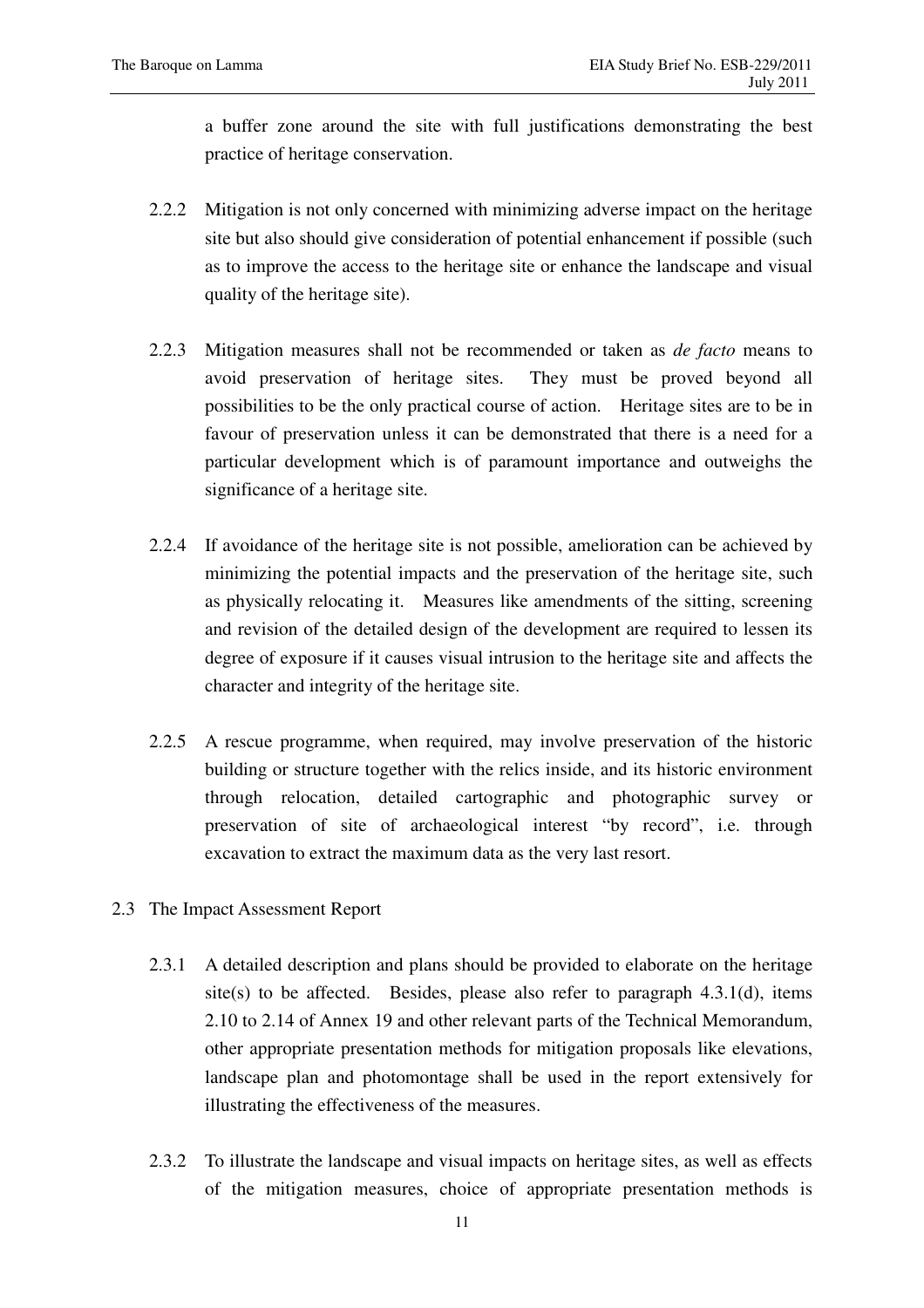important. These methods include perspective drawings, plans and section/ elevation diagrams, photographs on scaled physical models, photo-retouching and photomontage. These methods shall be used extensively to facilitate communication among the concerned parties.

- 2.3.3 The implementation programme for the agreed mitigation measures should be able to be executed and should be clearly set out in the report together with the funding proposal. These shall form an integral part of the overall redevelopment project programme and financing of the proposed redevelopment project. Competent professionals must be engaged to design and carry out the mitigation measures.
- 2.3.4 For contents of the implementation programme, reference can be made to Annex 20 of the Technical Memorandum on Environmental Impact Assessment Process. In particular, item 6.7 of Annex 20 requires to define and list out clearly the proposed mitigation measures to be implemented, by whom, when, where, to what requirements and the various implementation responsibilities. A comprehensive plan and programme for the protection and conservation of the preserved heritage site, if any, during the planning and design stage of the proposed project must be addressed in details.
- 2.3.5 Supplementary information to facilitate the verification of the findings shall be provided in the report including but not limited to:
	- a. layout  $plan(s)$  in a proper scale illustrating the location of all heritage sites within the assessment area, the extent of the work area together with brief description of the proposed works;
	- b. all the heritage sites within the assessment area should be properly numbered, cross-reference to the relevant drawings and plans.
	- c. an impact assessment cross-referenced checklist of all the heritage sites within the assessment area including heritage site reference, distance between the heritage site and work area, summary of the possible impact(s), impact level, summary of the proposed mitigation measure(s), as well as references of the relevant plans, drawings and photos; and
	- d. a full implementation programme of the mitigation measures for all affected heritage sites to be implemented with details, such as by whom, when, where, to what requirements and the various implementation responsibilities of individual parties.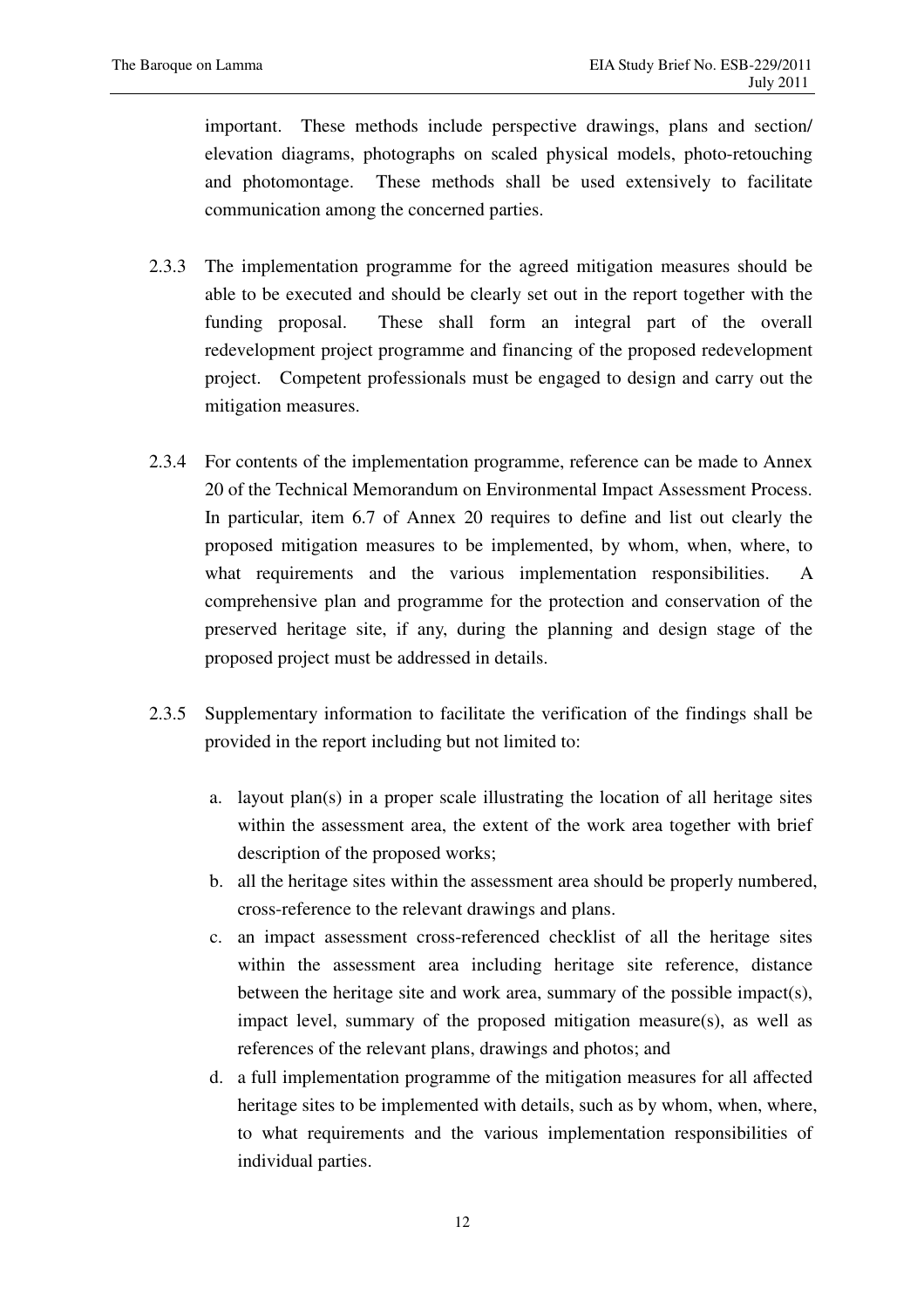*\* This Guidelines for Cultural Heritage Impact Assessment was first set out in August 2008 based on the Criteria for Cultural Heritage Impact Assessment and revised subsequently in December 2008, July 2010, October 2010, March 2011 and April 2011.*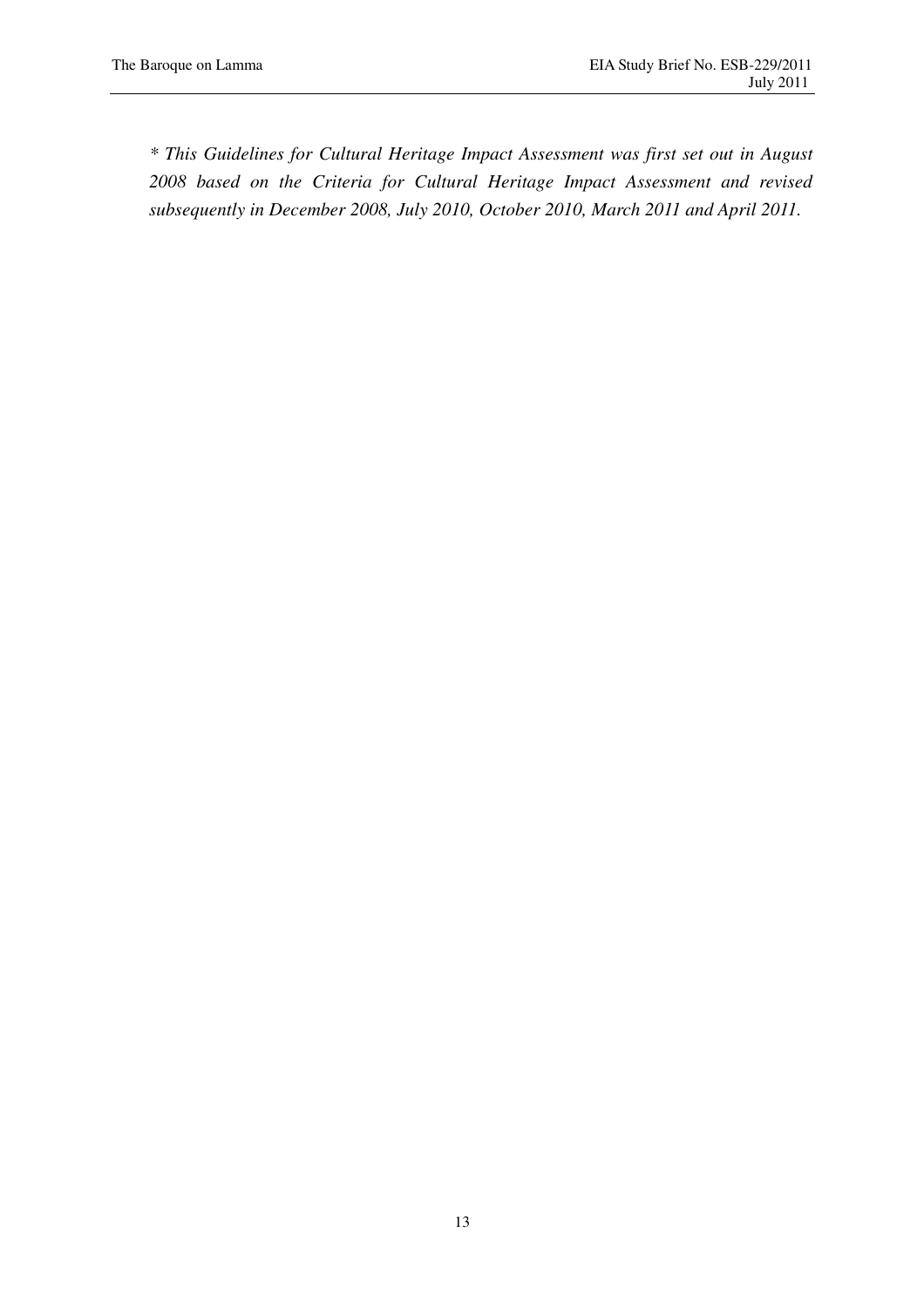#### **Annex 1 to Appendix I-1**

## **Guidelines for Archaeological Reports**

## **I. General**

- 1. All reports should be written in a clear, concise and logical style.
- 2. All the constituent parts (text, figures, photos and specialist reports (if any)) should provide full cross-reference. Readers should be able to find their way around the report without difficulty.
- 3. The reports should be submitted in A4 size and accompanying drawings of convenient sizes.
- 4. Draft reports should be submitted to the Antiquities and Monuments Office (AMO) for comments within two months after completion of archaeological work unless otherwise approved by AMO.
- 5. The draft reports should be revised as required by AMO and relevant parties. The revised reports should be submitted to AMO within three weeks after receiving comments from AMO and relevant parties.
- 6. At least 5 hard copies of the final reports should be submitted to AMO for record purpose.
- 7. At least 2 digital copies of the final reports in both Microsoft Word format and Acrobat (.PDF) format without loss of data and change of appearance compared with the corresponding hard copy should be submitted to AMO. The digital copies should be saved in a convenient medium, such as compact discs with clear label on the surface and kept in protective pockets.
- 8. Errors are the responsibilities of the author(s) and should so far as possible be identified and rectified before submission to AMO.
- 9. The guidelines which will be revised by the AMO of the Leisure and Cultural Services Department from time to time, where appropriate, and when required should be followed in the interest of professional practice.

## **II. Suggested Format of Reports**

| 1. | Front page: | - Project/Site name |
|----|-------------|---------------------|
|----|-------------|---------------------|

- Nature of the report e.g. (Draft/Final) Archaeological Investigation/Survey Report Archaeological Impact Assessment Report Watching Brief Report Rescue Excavation Report Post-excavation Report
- Organization
- Date of report
- 2. Contents list Page number of each section should be given.
- 3. Non-technical summary (both in English and Chinese with approximate 150 -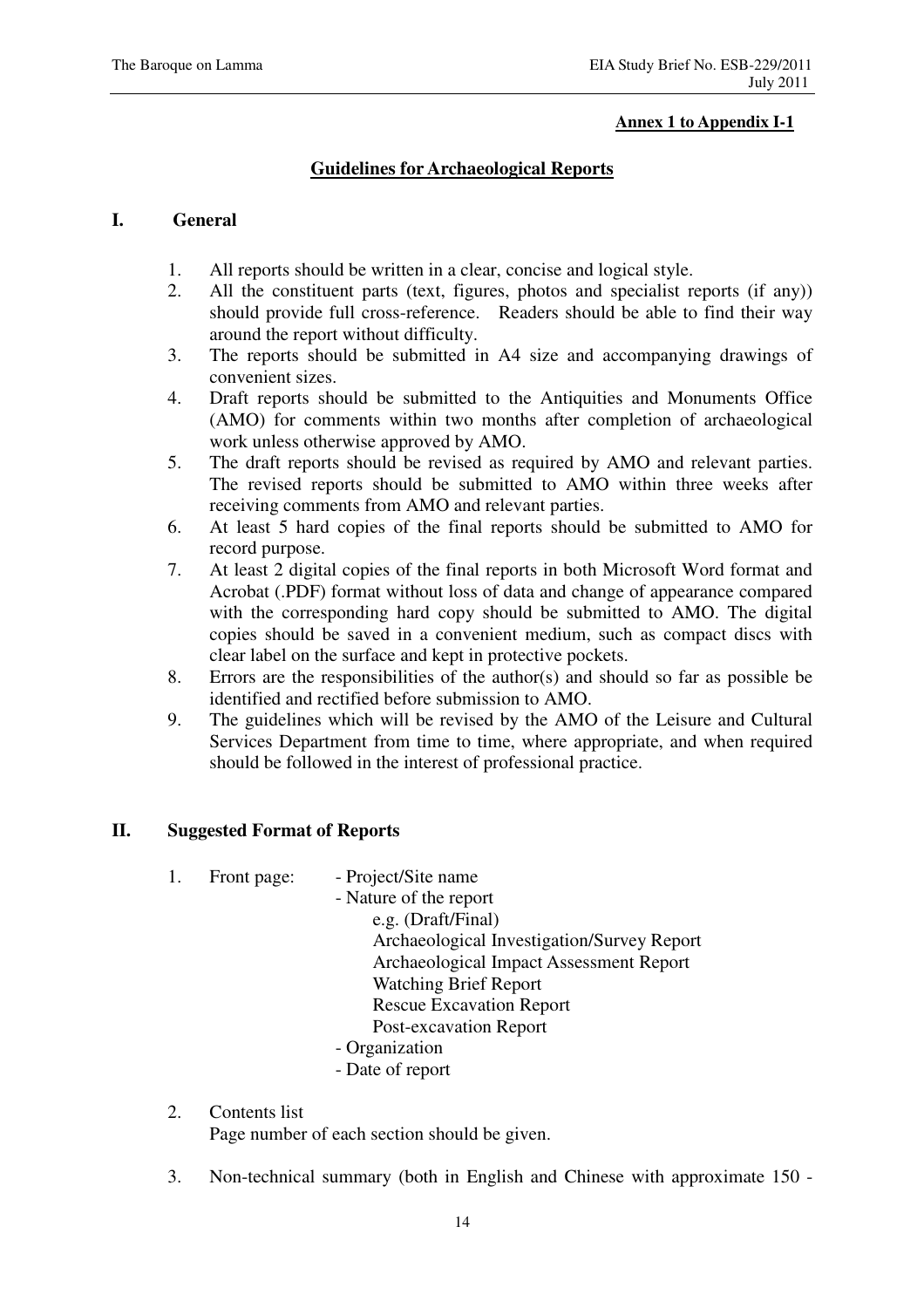## 300 words each)

This should outline in plain, non-technical language, the principal reasons for the archaeological work, its aims and main results, and should include reference to authorship and commissioning body.

4. Introduction

This should set out background leading to the commission of the reports. The location, area, scope and date of conducting the archaeological work must be given. The location of archaeological work should be shown on maps in appropriate scales and with proper legends.

- 5. Aims of archaeological work These should reflect the aims set in the project design.
- 6. Archaeological, historical, geological and topographical background of the site Supporting aerial photos and maps (both old and present) in appropriate scales, with proper legends and with the site locations clearly marked on should be provided.
- 7. Methodology

The methods used including any variation to the agreed project design should be set out clearly and explained as appropriate.

- 8. Results
	- The results should outline the findings, known and potential archaeological interests by period and/or type. Their significance and value with reference/inclusion of supporting evidence should be indicated. If more than one interpretation is possible, the alternatives should also be presented, at least in summary.
	- The results should be amplified by the use of drawings and photographs.
	- Tables summarizing features and artifacts by trench/grid/test pit together with their interpretation should be included.
	- The method, sampling details, results and interpretation as well as appropriate supporting data of the analysis for the environmental materials, e.g. ecofacts identified and/or collected during the fieldwork should be included.
	- For impact assessment, the likely effect of the proposed development on the known or potential archaeological resource should be outlined.
- 9. Conclusion

This should include summarization and interpretation of the result.

10. Recommendation

Recommendations on further work and the responsible party as well as a brief planning framework should be outlined.

11. Reference and bibliography

A list of all primary and secondary sources including electronic sources used should be given in full detail, including the title of the relevant material, its author(s), publisher, publication place and date.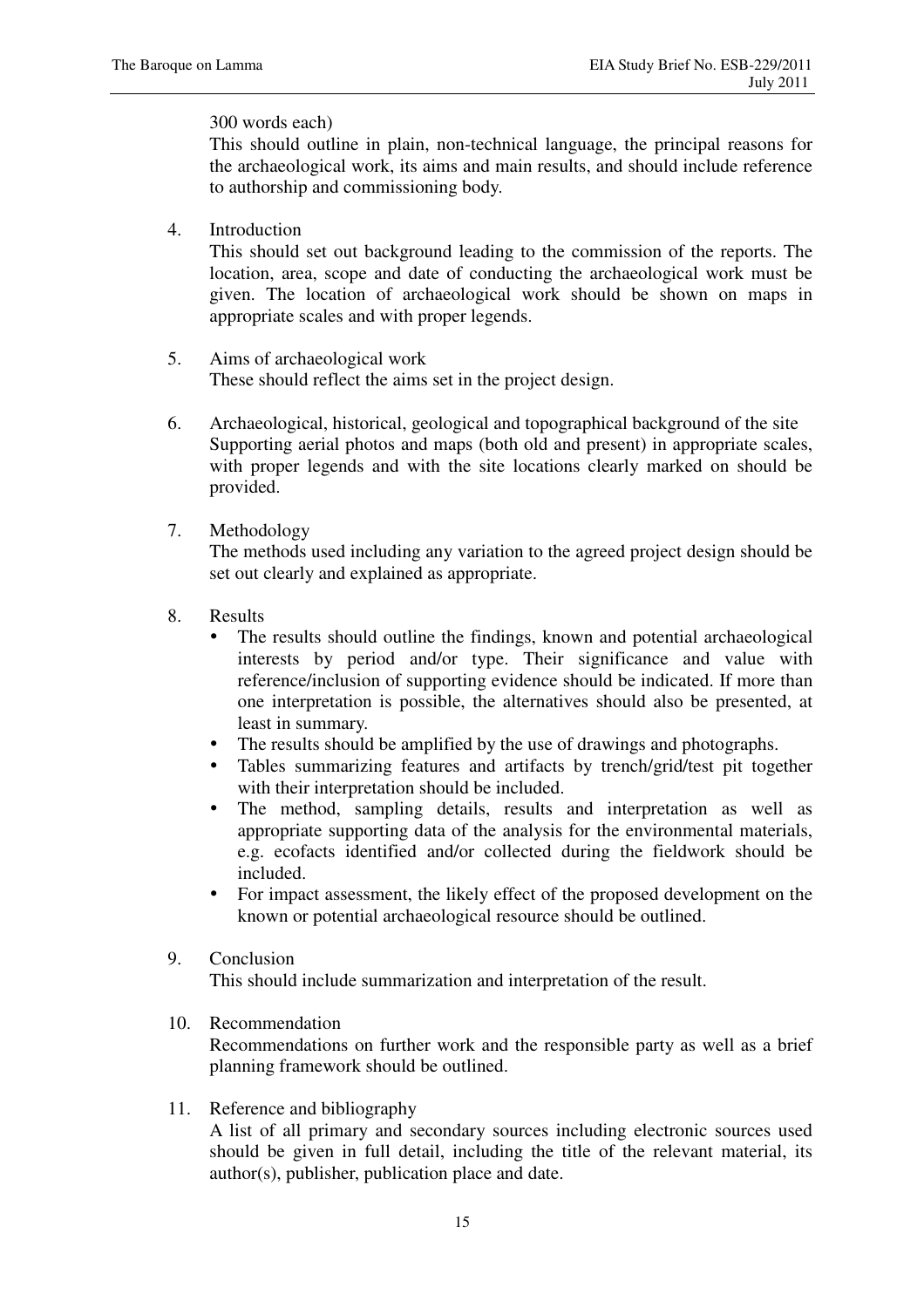#### 12. Archaeological team

The director and members of the archaeological team and the author(s) of the report should be clearly specified.

13. Copyright and dissemination

The copyright of the report should be clearly identified. To facilitate future research studies, please specify that the report can be made available to the public in the Reference Library of the Heritage Discovery Centre.

14. Supporting illustrations

They should be clearly numbered and easily referenced to the text. They should be scanned and saved in TIFF or JPEG formats.

A. Maps

 $\overline{a}$ 

 A location plan of the project site should be included. Archaeological work locations, such as auger hole and test pit locations (with relevant coordinates certified by a qualified land surveyor), should be clearly shown on maps in appropriate scales, with proper legends, grid references (in 8 digits) and captions.

B. Drawings of test pits, archaeological features, special finds<sup>1</sup>, selected representative samples from general finds Drawings of all excavated test pits (at least one cross section of each test pit), all excavated archaeological features (both plan and cross section of each archaeological feature), all special finds identified in the excavation and selected representative samples from general finds (at least front view and section of each finds) should be included. All drawings should be clearly numbered and easily referenced to the text. The drawing scales stipulated below should be followed:

| Cross section and profile drawings of test pits | 1:20 |
|-------------------------------------------------|------|
| Archaeological feature drawings                 | 1:10 |
| Finds drawings                                  | 1:1  |

 If drawings of the above stated scales are not appropriate to be incorporated into the report under certain occasions, reduced copy of the drawings with the same scales are acceptable. Proper captions, legends and indication of reduced size should be given.

C. Photos of project site and the surrounding area, test pits, archaeological features, special finds, selected representative samples from general finds

Photos of project site and the surrounding area, all excavated test pits (at least one cross section of each test pit), all excavated archaeological features (both plan and cross section of each archaeological feature), all special finds identified in the excavation and selected representative

<sup>1</sup> Special finds are sometimes known as small finds  $(\sqrt{|\cdot|})$  in Chinese or registered finds. Drawings and photos of the special/small/registered finds should be included in the archaeological report.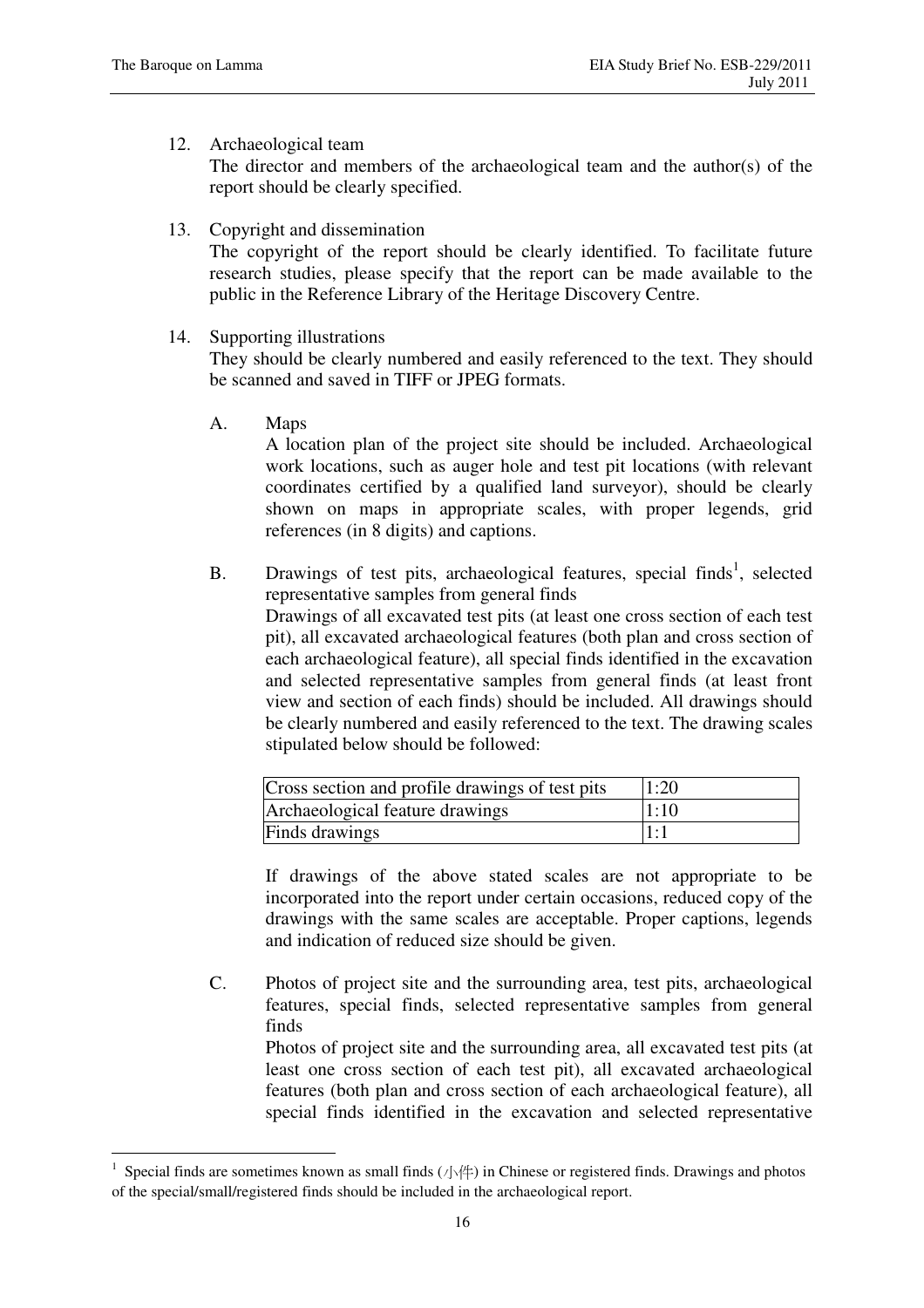samples from general finds (at least front view of each of the finds) should be included. All photos should be at least in 3R size with proper captions and scales. They should be clearly numbered and easily referenced to the text. They should be scanned and saved in TIFF or JPEG formats.

15. Supporting data in appendices

These should consist of essential technical details to support the result. These may include stratigraphic record of test pits and auger holes, records of general and special finds as well as ecofacts discovered with description, quantity and context number/stratigraphic sequence, result of laboratory testing, index of field archives.

- 16. Other professional views/comments This can reflect any issues/difficulties regarding the archaeological project observed/encountered by the archaeological team.
- 17. Comment and response All comments and responses from AMO and relevant parties should be attached in full.

#### **III. Green Measures**

- 1. All reports should be of single line spacing and printed on both sides of the paper.
- 2. Excessive page margins should be avoided. A top/bottom margin of 2 cm and left/right margin of 2.5 cm are sufficient.
- 3. Use of blank paper should be avoided as far as possible.
- 4. Suitable font type of font size 12 should be used generally in balancing legibility and waste reduction objective.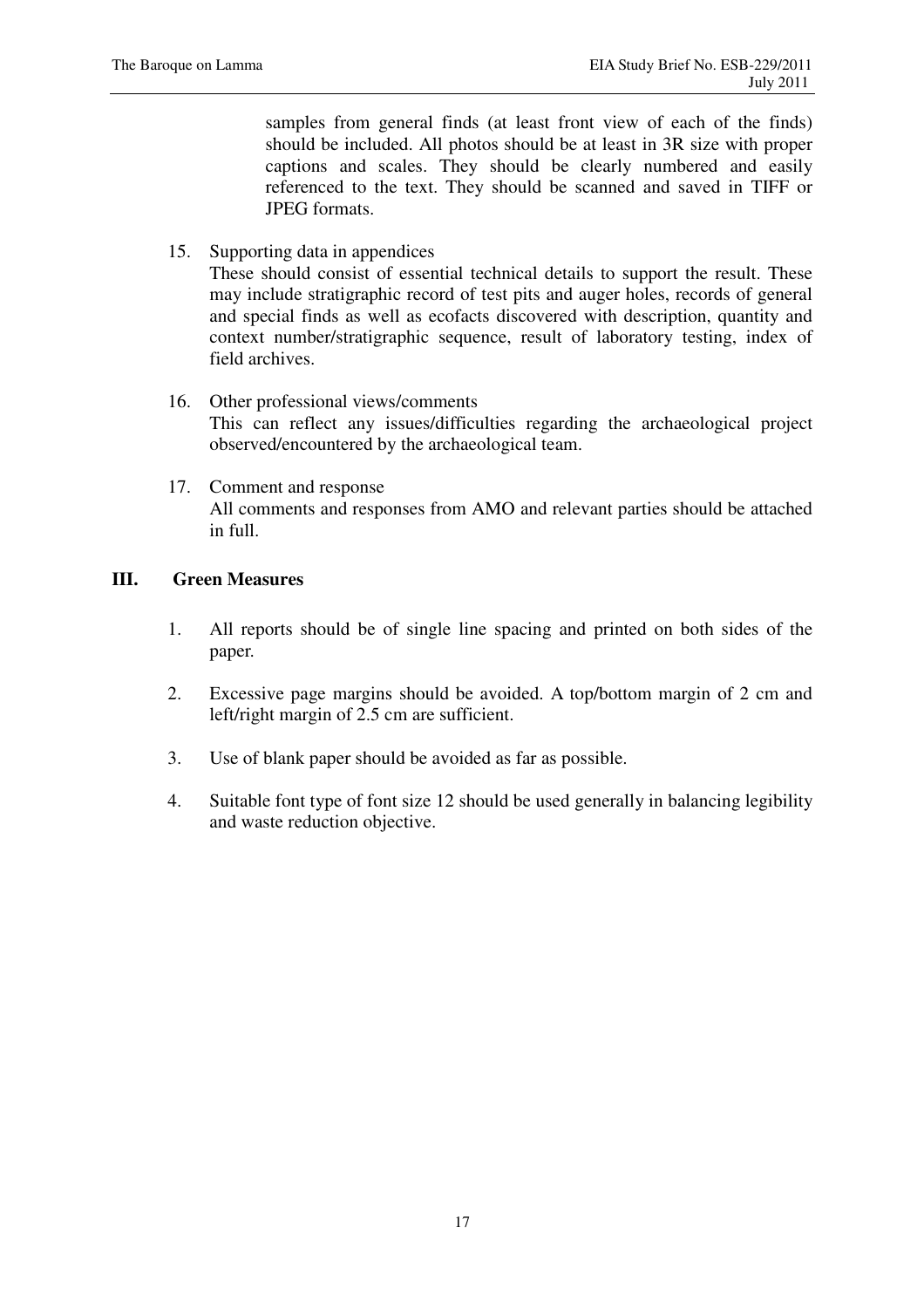#### **Annex 2 to Appendix I-1**

## **Guidelines on Handling of Archaeological Finds and Archives**

## **I. General Remark**

- 1. The guidelines which will be revised by the Antiquities and Monuments Office (AMO) of the Leisure and Cultural Services Department from time to time, where appropriate, and when required should be followed in the interest of professional practice.
- 2. Please use the site code  $($   $)**$  for the archaeological project, namely . Licensee must use this unique site code for the whole project.

\*\* If an archaeological project covers more than one archaeological site/location, licensee should contact the Central Archaeological Repository (CAR) at 2384 5446 or aciamoar@lcsd.gov.hk to obtain relevant site codes.

- 3. Licensee should contact the CAR at 2384 5446 or aciamoar@lcsd.gov.hk regarding the handover of archaeological finds and archives when post-excavation research and excavation report have been completed and accepted by the AMO.
- 4. For the preparation of archaeological finds and archives for long-term curation by the CAR, the guidelines as set out below should be followed.
- 5. If the licensee does not handle the finds and archives in accordance with this guidelines, the AMO may inform the project proponent to revise the relevant data. The arrangement of handover may subsequently be deferred.

## **II. Archaeological Finds**

6. Cleaning

The excavated finds should be properly cleaned with water, except: (i) the finds are identified for scientific analysis; (ii) metal & organic objects (e.g. bone, wood, leather, textile objects and etc.) should not be cleaned with water. Licensee is advised to consult the AMO if in doubt.

- 7. Marking
	- The excavated finds should be cleaned before marking object number.
	- "Sandwich" technique<sup>1</sup> should be adopted for marking permanent object

 $\overline{a}$ 

- 2. Clean the area to be marked.
- 3. Apply a thin coat of clear reversible lacquer on the area. Use white lacquer if the object is dark in

<sup>1</sup> *Steps for "Sandwich" technique* 

<sup>1.</sup> First of all, the find number should be marked in appropriate area and size that does not impact important diagnostic or aesthetic parts of the find.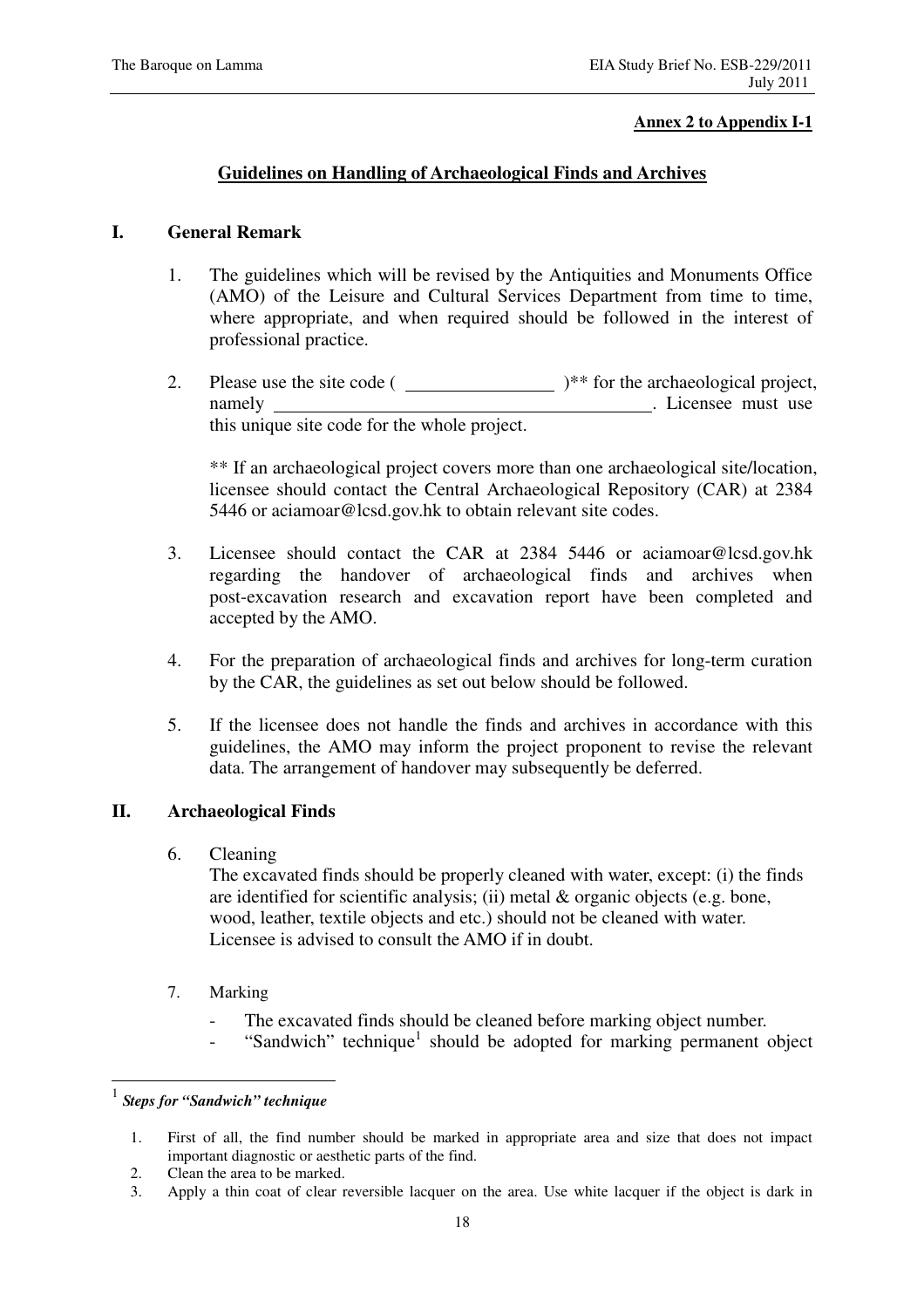number.

- Each special find should be marked with site code, context number and SF number, etc.
- Any representative samples selected from the general finds for discussion on the excavation report should be marked with site code, context number, sample number and bagged separately.
- The general finds should be marked with site code and context number.
- For the finds which are too small, organic objects (e.g. bone, wood, leather, textile objects and etc.) or have unstable surface, object number should not be marked on the object directly. These finds should be bagged separately and attached with a label containing information about the site code, context number, find number and description of find.
- 8. Labeling and bagging
	- Two labels should be provided for each bag which contains finds, one is adhered on the surface of the bag while the other is kept inside the bag for easy reference.
	- The label inside the bag should be kept separately with a smaller plastic bag so that the label can be kept much longer.
	- Information about the site code, context number, test-pit number, object number (or bag number) and description of finds should be written clearly on the label.
	- Finds under the same context should be bagged together. If those finds, however, have been categorized according to their typology, materials or characteristics, separate bagging is required.
- 9. Conservation
	- To refit and reconstruct pottery vessels with appropriate adhesive. A heat and waterproof adhesive, e.g. product of H. Marcel Guest Ltd., is recommended.
	- Any adhesives which are not reversible or would damage the finds should not be applied on the finds. Archaeologist is advised to consult the AMO if in doubt.
- 10. Finds register

A standard finds register, for both special finds and general finds, with information about the find's number, name, description, quantity, type, weight, dimensions and field data should be duly filled in. Licensee should contact the CAR at 2384 5446 or aciamoar@lcsd.gov.hk to obtain the standard finds register (in Excel formal). Special finds and general finds should be inputted in individual register. Both hard  $\&$  soft copies (in Excel format) of the duly completed register should be handed over.

 $\overline{a}$ 

colour. Let the base coat dry completely.

<sup>4.</sup> Use a permanent water-based ink to write the find number on top of the base coat. Let ink dry completely.

<sup>5.</sup> Apply a top coat of clear varnish.

<sup>6.</sup> Let the marking dry completely before packing.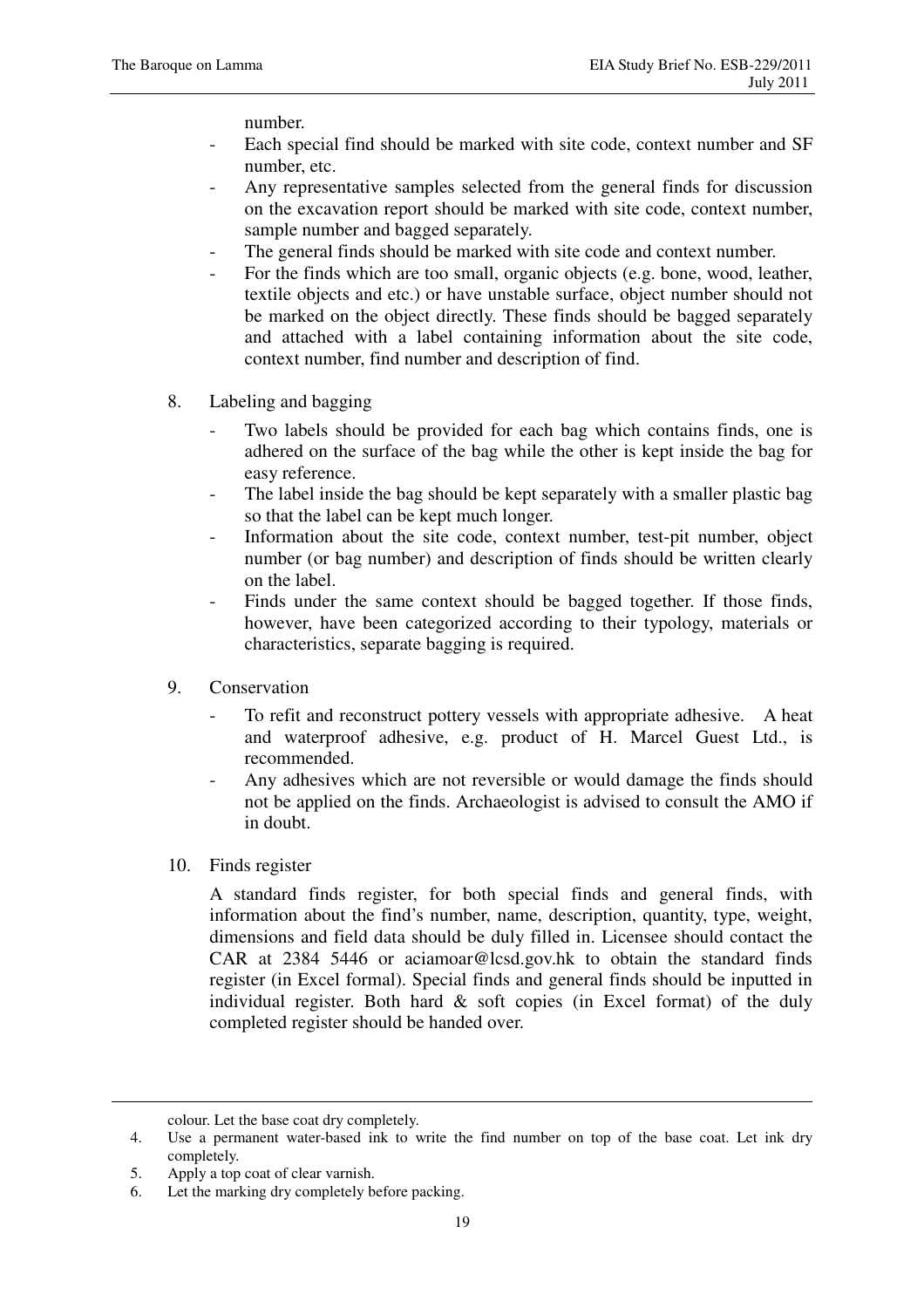11. Sample register of eco-facts

A clear sample register with information about the description of the sample, quantity, type and weight should be prepared for handover.

## **III. Field Records and Finds Processing Records**

- 12. Field records include field diary, site record for individual test pit/trench/square, context recording sheet, special finds recording sheet, soil sample & eco-facts sample recording sheet, map, survey sheet, photograph/ audio-visual records, etc.
- 13. Finds processing records include conservation record, measured drawings and photographs, laboratory reports, etc.
- 14. Measured drawing, both hard & soft copies (in pdf format), and photograph (in jpg format) of each special find should be handed over.
- 15. All the aforesaid records stated in paragraphs 12 to 14 should be handed over to the CAR when post-excavation research and excavation report have been completed. Please note:
	- all the field records should be submitted together with indexes.
	- the video footage should be submitted together with index describing the content of the video footage.
	- all the slides, colour/ black & white negatives or digital photographs should be submitted together with photo register.

#### **IV. Handover of Finds**

- 16. Packing
	- Each special find should be packed and protected with tissue paper, bubble sheet or P.E. foam to avoid shocking when transporting to the repository. No packing material other than the aforesaid items should be used.
	- The general finds should be protected with bubble sheet or P.E. foam and packed in heavy duty plastic container.
	- The heavy duty plastic container, e.g. product of the Star Industrial Co., Ltd. (No. 1849 or 1852), is recommended.
	- For oversized finds, prior advice on packing method should be sought from the AMO.
- 17. Handover procedure
	- The licensee should make an appointment with the CAR for the handover and arrange to transport the finds and archives to the repository.
	- Prior to handover, licensee is required to supply with the aforesaid finds register, field records register and associated records to the CAR for checking at least three working days in advance. Exact date of handover will be arranged subsequently.
	- Handover forms for finds and archives should be signed by the representatives of the licensee and the AMO.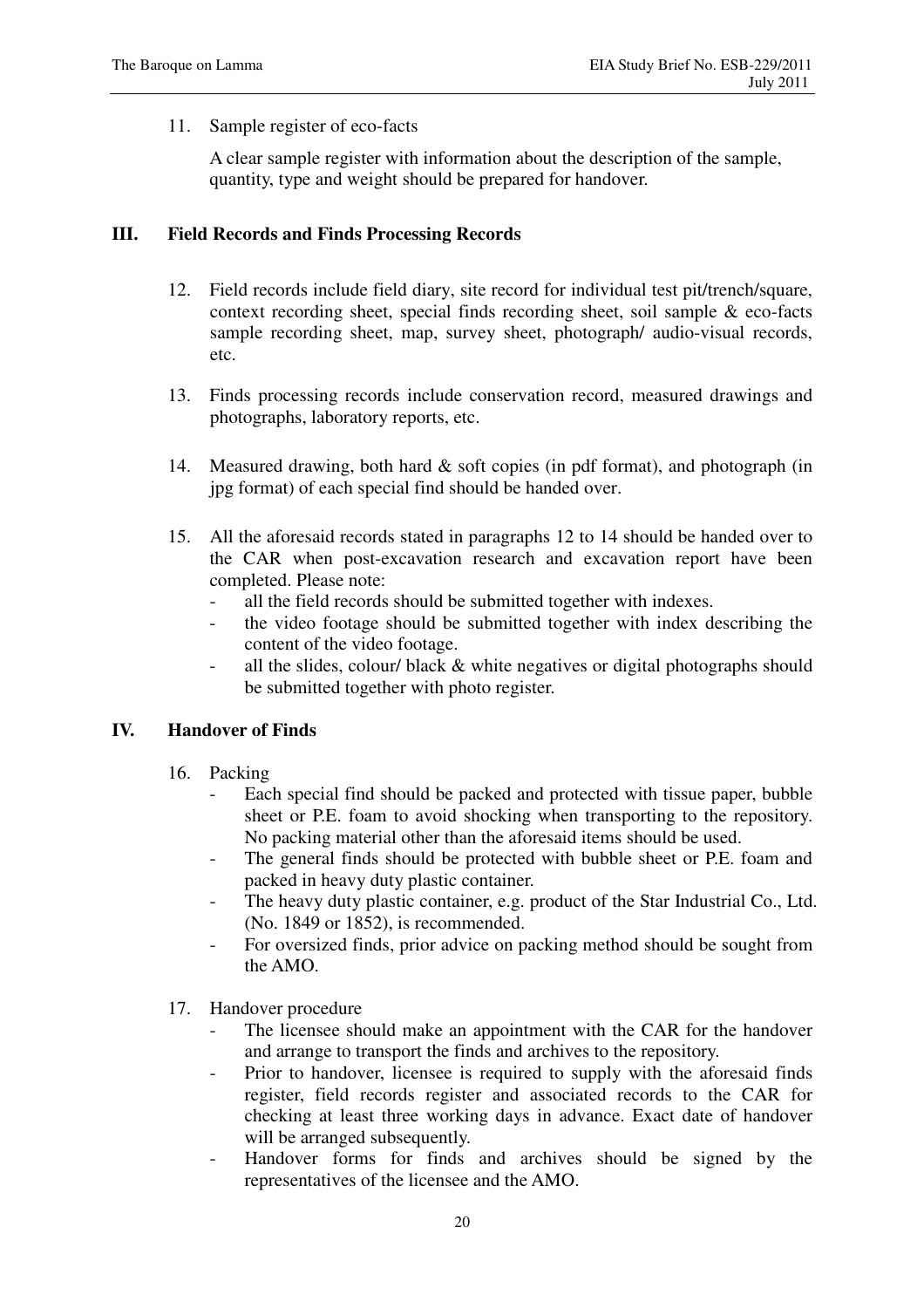## **Appendix I-2**

## **Guidelines for Marine Archaeological Investigation (MAI)**

The standard practice for MAI should consist of four separate tasks, i.e. (1) Baseline Review, (2) Geophysical Survey, (3) Establishing Archaeological Potential and (4) Remote Operated Vehicle (ROV)/Visual Diver Survey/Watching Brief.

## **(1) Baseline Review**

- 1.1 A baseline review should be conducted to collate the existing information in order to identify the potential for archaeological resources and, if identified, their likely character, extent, quality and value.
- 1.2 The baseline review will focus on known sources of archive data. It will include:
	- a. Geotechnical Engineering Office (GEO) the Department holds extensive seabed survey data collected from previous geological research.
	- b. Marine Department, Hydrographic Office the Department holds a substantial archive of hydrographic data and charts.
	- c. The Royal Naval Hydrographic Department in the UK the Department maintains an archive of all survey data collected by naval hydrographers.
	- d. Relevant government departments should be consulted in order to obtain the information of dredging history (if any) on the proposed project area. Area for sand dredging, mud disposal and allocated marine borrow area within Hong Kong should also be considered during the review.
- 1.3 The above data sources will provide historical records and more detailed geological analysis of submarine features which may have been subsequently masked by more recent sediment deposits and accumulated debris.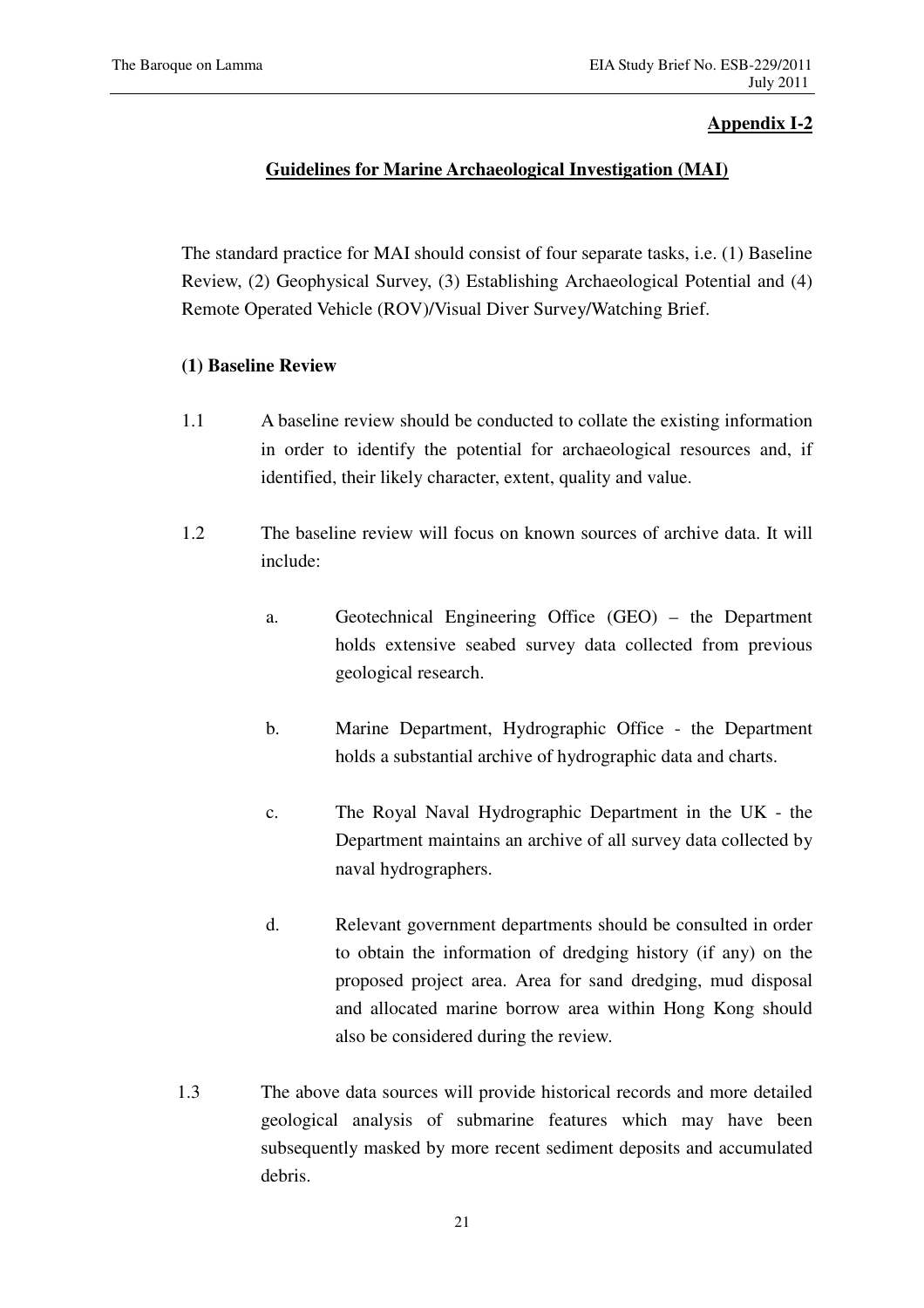## **(2) Geophysical Survey**

- 2.1 Extensive geophysical survey of the assessment area should deploy high resolution boomer, side scan sonar, an echo sounder and high resolution multi beam sonar. The multi beam data must be presented as processed digital terrain models to facilitate the archaeological analysis. . The data received from the survey would be analysed in detail to provide:
	- a. Exact definition of the areas of greatest archaeological potential.
	- b. Assessment of the depth and nature of the seabed sediments to define which areas consist of suitable material to bury and preserve archaeological material.
	- c. Detailed examination of the boomer and side scan sonar records to map anomalies in and on the seabed which may be archaeological material.
	- d. Detailed examination of the multi beam sonar data to assess the archaeological potential of the sonar contacts.

## **(3) Establishing Archaeological Potential**

- 3.1 The data examined during Task 1 and 2 will be analysed to provide an indication of the likely character and extent of archaeological resources within the assessment area. This would facilitate formulation of a strategy for investigation.
- 3.2 The results would be presented as a written report and charts. If there is no indication of archaeological material there would be no need for further work.
- 3.3 Charts should be presented at 1:500 scale and show each survey contact. Its dimensions and exact location should also be shown.

## **(4) Remote Operated Vehicle (ROV)/Visual Diver Survey/Watching Brief**

4.1 Subject to the outcome of Task 1, 2 and 3, accepted marine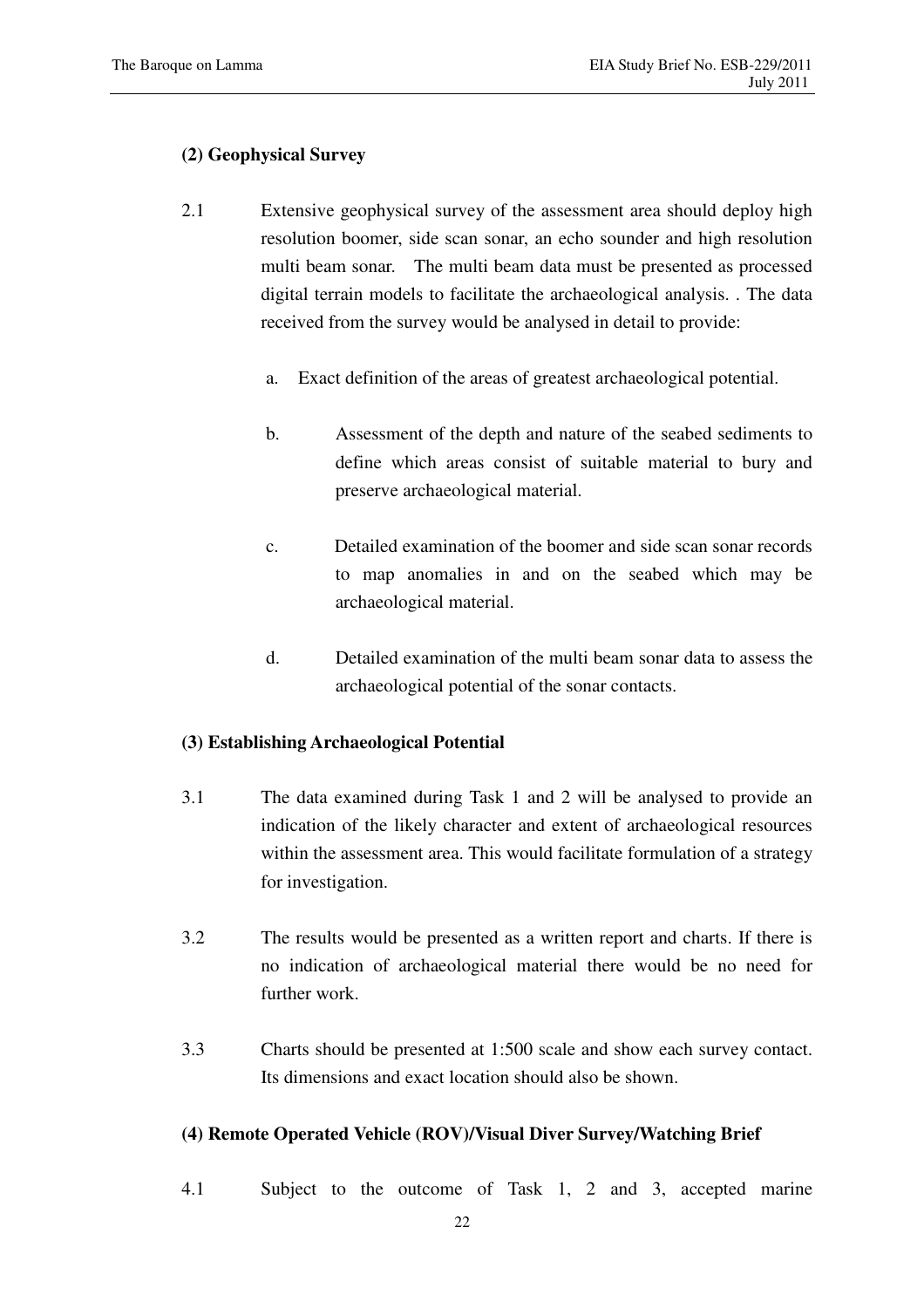archaeological practice would be to plan a field evaluation programme to acquire more detailed data on areas identified as having archaeological potential. The areas of archaeological interest can be inspected by ROV or divers. ROV or a team of divers with both still and video cameras would be used to record all seabed features of archaeological interest.

- 4.2 Owing to the heavy marine traffic in Hong Kong, the ROV/visual diver survey may not be feasible to achieve the target. If that is the case, an archaeological watching brief is the most appropriate way to monitor the dredging operations in areas of identified high potential to obtain physical archaeological information.
- 4.3 A sampling strategy for an archaeological watching brief would be prepared based on the results of Task 1, 2 and 3 to focus work on the areas of greatest archaeological potential. Careful monitoring of the dredging operations would enable immediate identification and salvage of archaeological material. If archaeological material is found, the AMO should be contacted immediately to seek guidance on its significance and appropriate mitigation measures would be prepared.
- 4.4 If Task 4 is undertaken, the results would be presented in a written report with charts.

## **Report**

Five copies of the final report should be submitted to the AMO for record.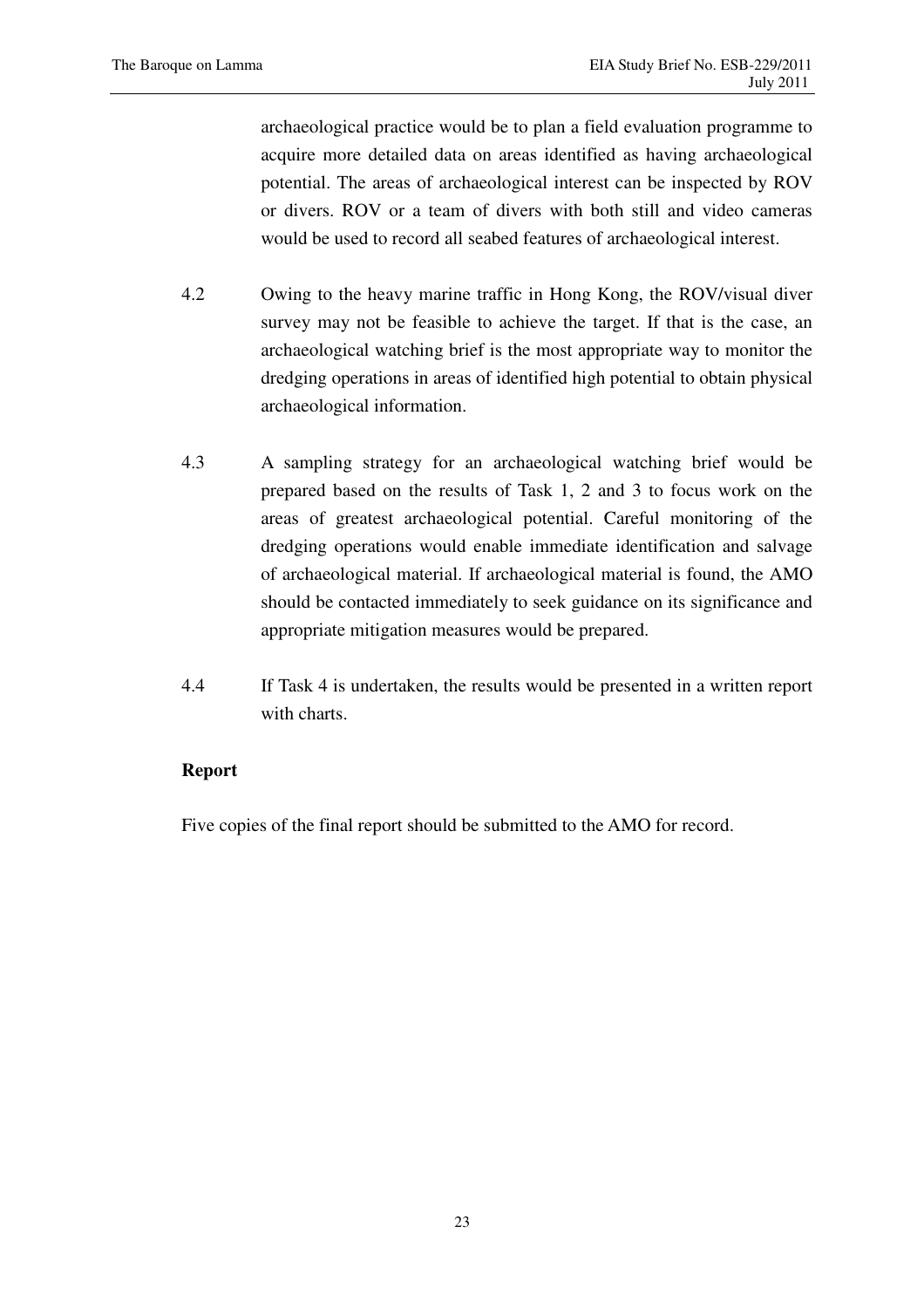# **Appendix J**

**Not Used**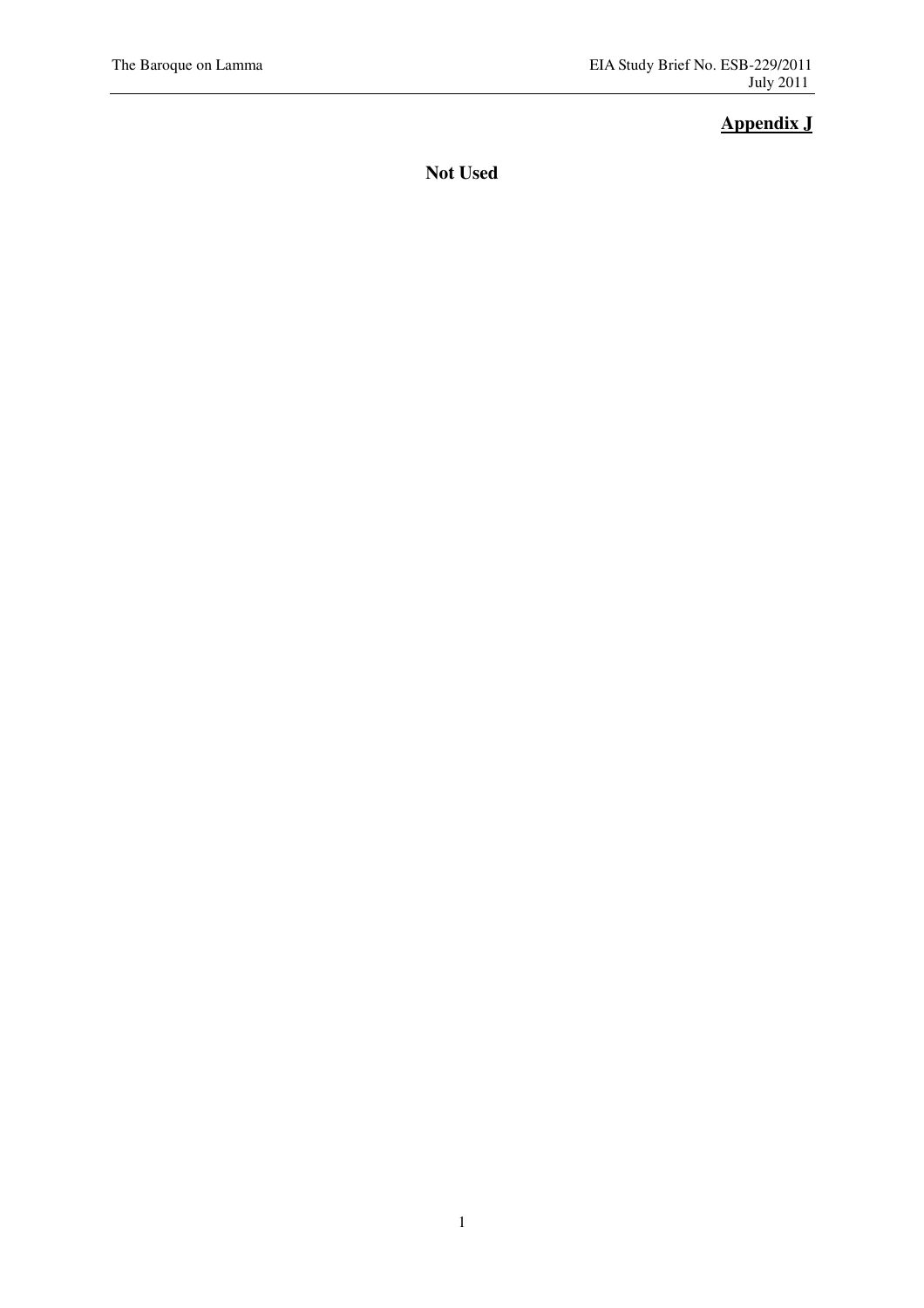# **Appendix K**

**Not Used**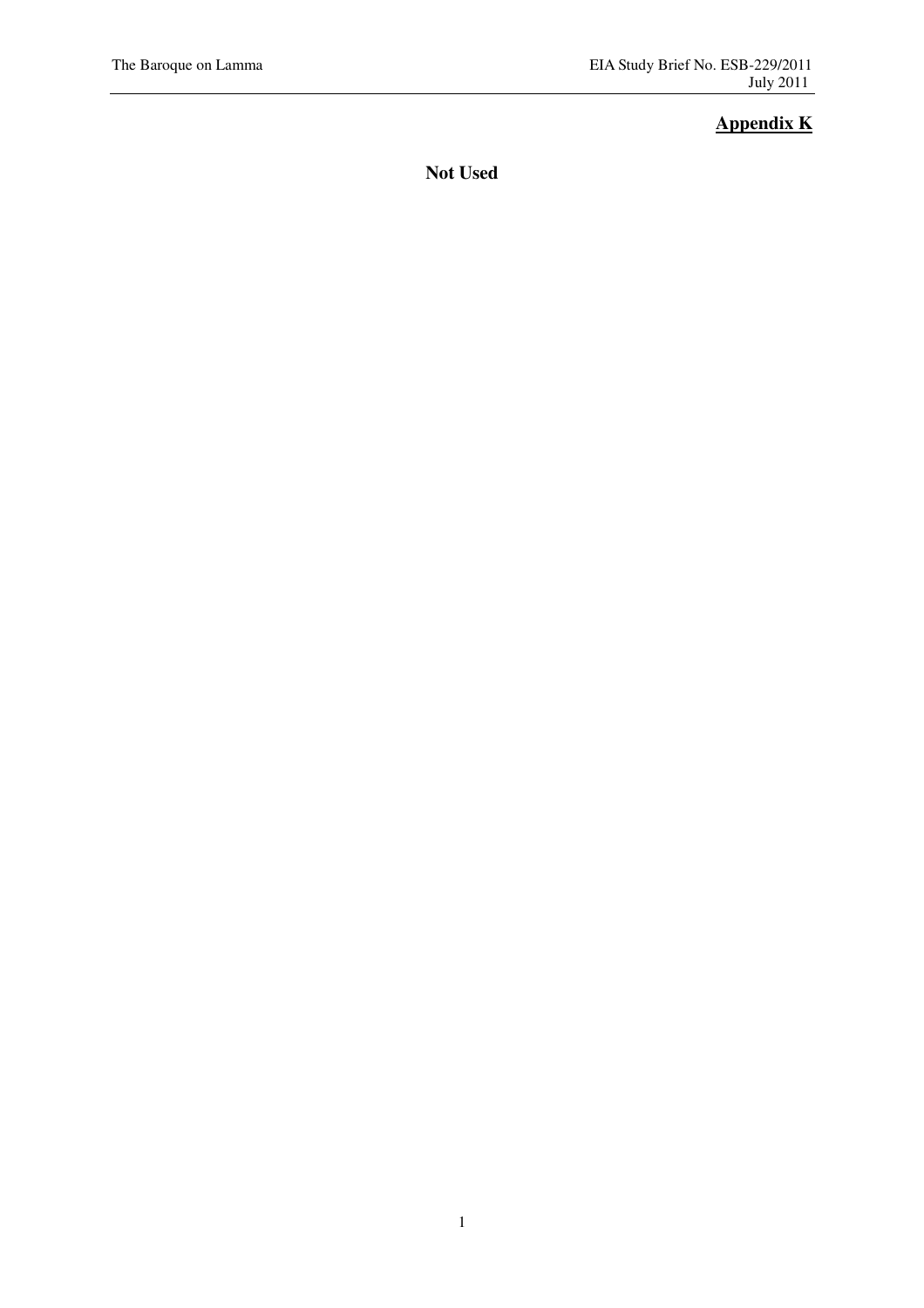# **Appendix L**

# **Implementation Schedule of Recommended Mitigation Measures**

| Ref. | EIA EM&A<br>Ref. | Recommended<br>Mitigation<br>Measures | Objectives of the<br>Recommended<br>Measure & Main<br>Concerns to<br>address | Who to<br>implement<br>the<br>measure? | Location<br>of the<br>measure | When to<br>implement<br>the<br>measure? | What<br>requirements or<br>standards for<br>the measure to<br>achieve |
|------|------------------|---------------------------------------|------------------------------------------------------------------------------|----------------------------------------|-------------------------------|-----------------------------------------|-----------------------------------------------------------------------|
|      |                  |                                       |                                                                              |                                        |                               |                                         |                                                                       |
|      |                  |                                       |                                                                              |                                        |                               |                                         |                                                                       |
|      |                  |                                       |                                                                              |                                        |                               |                                         |                                                                       |
|      |                  |                                       |                                                                              |                                        |                               |                                         |                                                                       |
|      |                  |                                       |                                                                              |                                        |                               |                                         |                                                                       |
|      |                  |                                       |                                                                              |                                        |                               |                                         |                                                                       |
|      |                  |                                       |                                                                              |                                        |                               |                                         |                                                                       |
|      |                  |                                       |                                                                              |                                        |                               |                                         |                                                                       |
|      |                  |                                       |                                                                              |                                        |                               |                                         |                                                                       |
|      |                  |                                       |                                                                              |                                        |                               |                                         |                                                                       |
|      |                  |                                       |                                                                              |                                        |                               |                                         |                                                                       |

-END-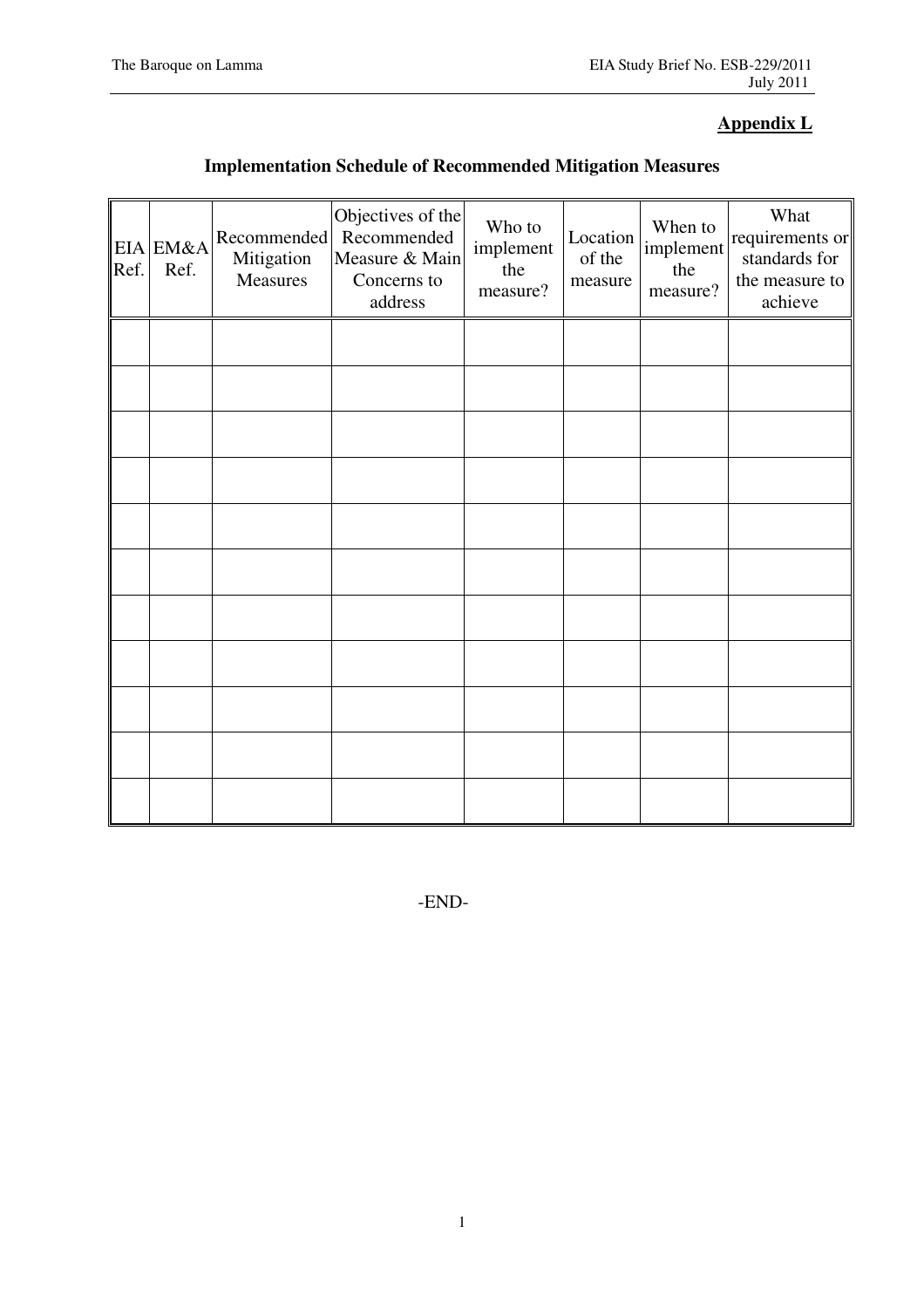## **Appendix M**

## **Requirements for EIA Report Documents**

- 1. The Applicant shall supply the Director with the following number of copies of the EIA report and the executive summary :
	- (i) 50 copies of the EIA report and 80 copies of the bilingual (in both English and Chinese) executive summary as required under section 6(2) of the EIAO to be supplied at the time of application for approval of the EIA report.
	- (ii) When necessary, addendum to the EIA report and the executive summary submitted in item (i) above as required under section  $7(1)$  of the EIAO, to be supplied upon advice by the Director for public inspection.
	- (iii) 20 copies of the EIA report and 50 copies of the bilingual (in both English and Chinese) executive summary with or without Addendum as required under section 7(5) of the EIAO, to be supplied upon advice by the Director for consultation with the Advisory Council on the Environment.
- 2. To facilitate public inspection of EIA report via EIAO Internet Website, the Applicant shall provide electronic copies of both the EIA report and executive summary prepared in HyperText Markup Language (HTML) (version 4.0 or later) and in Portable Document Format (PDF version 4.0 or later), unless otherwise agreed by the Director. For the HTML version, a content page capable of providing hyperlink to each section and sub-section of the EIA report and executive summary shall be included in the beginning of the document. Hyperlinks to figures, drawings and tables in the EIA report and executive summary shall be provided in the main text from where respective references are made. Graphics in the report shall be in interlaced GIF format unless otherwise agreed by the Director.
- 3. The electronic copies of the EIA report and the executive summary shall be submitted to the Director at the time of application for approval of the EIA report.
- 4. When the EIA report and the executive summary are made available for public inspection under section 7(1) of the EIAO, the content of the electronic copies of the EIA report and the executive summary must be the same as the hard copies and the Director shall be provided with the most updated electronic copies.